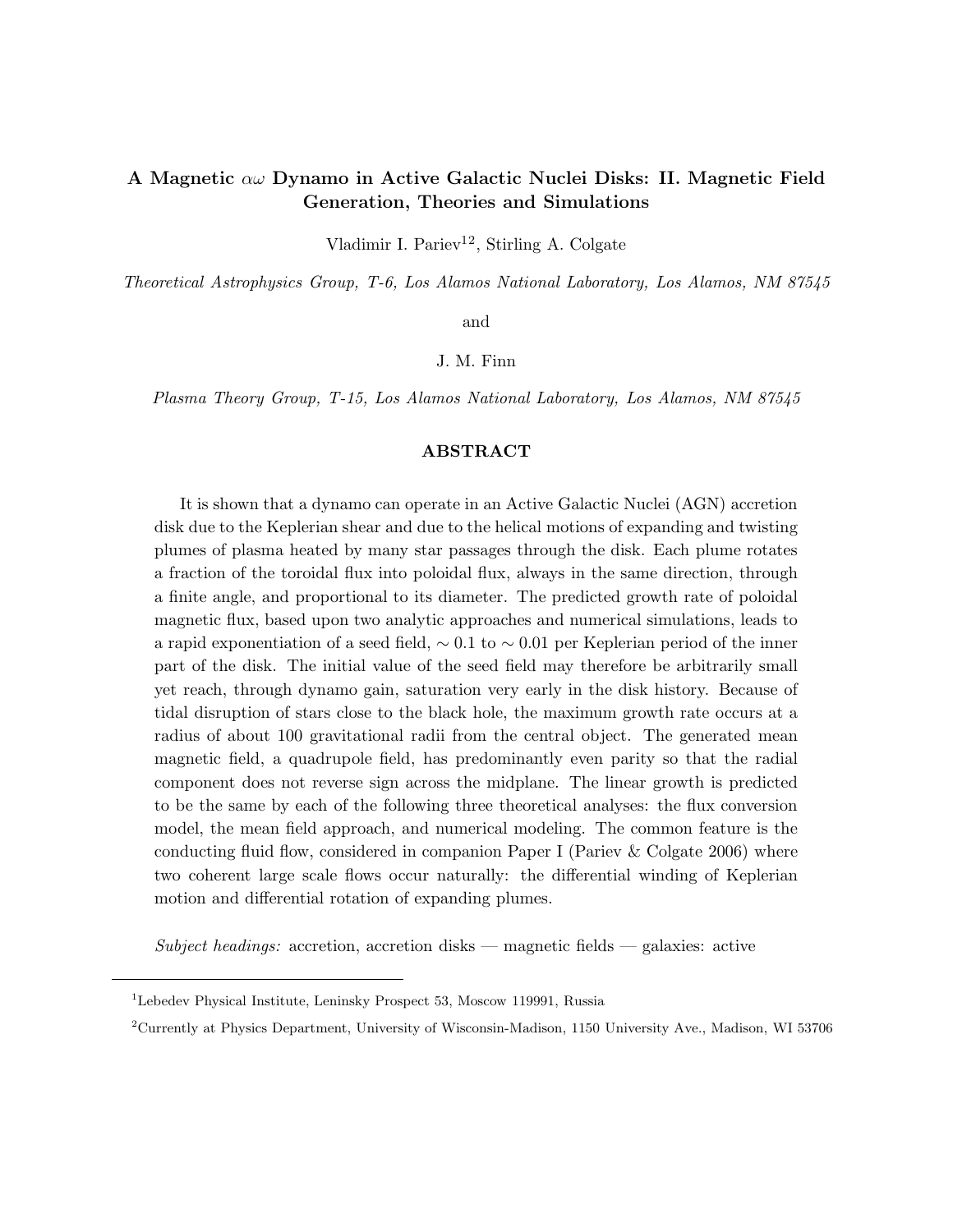## 1. Introduction

The need for a magnetic dynamo to produce and amplify the immense magnetic fields observed external to galaxies and in clusters of galaxies has long been recognized. The theory of kinematic magnetic dynamos has had a long history and is a well developed subject by now. There are numerous monographs and review articles devoted to the magnetic dynamos in astrophysics, some of which are: Parker (1979); Moffatt (1978); Stix (1975); Cowling (1981); Roberts & Soward (1992); Childress et al. (1990); Zeldovich, Ruzmaikin, & Sokoloff (1983); Priest (1982); Busse  $(1991)$ ; Krause & Rädler  $(1980)$ ; Biskamp  $(1993)$ ; Mestel  $(1999)$ . Hundreds of papers on magnetic dynamos are published each year. Three main astrophysical areas, in which dynamos are involved, are the generation of magnetic fields in the convective zones of planets and stars, in differentially rotating spiral galaxies, and in the accretion disks around compact objects. The possibility of production of magnetic fields in the central parts of the black hole accretion disks in AGN has been pointed out by Chakrabarti, Rosner, & Vainshtein (1994) and the need and possibility for a robust dynamo by Colgate & Li (1997). Dynamos have been also observed in the laboratory in the Riga experiment (Gailitis et al. 2000, 2001) and in Karlsruhe experiment (Stieglitz & Müller 2001), although these flows only partially simulate astrophysical ones. The flow resulting in a dynamo is essentially three dimensional flow and often, especially under astrophysical circumstances, is a chaotic or turbulent flow.

The shear in a rotating conducting fluid amplifies the magnetic field in the direction perpendicular to the shear and facilitates the growth of the magnetic field. Originally, Parker (1955) proposed to combine the effects of kinetic helicity of the small scale motions of the fluid with the differential rotation to generate large scale magnetic fields in the Sun. Here we consider just such a dynamo in its application to the differentially rotating flow in the accretion disk around Central Massive Black Holes (CMBH) in the centers of galaxies. The necessary and robust source of helicity is provided by the rising and expanding plumes of the gas heated by the star passages through the accretion disk. This property of the rotation of expanding plumes in a rotating frame is discussed at length in the companion paper, Pariev & Colgate (2006), "A Magnetic  $\alpha\omega$  Dynamo in AGN Disks: I. The Hydrodynamics of Star-Disk Collisions and Keplerian Flow", which is referred to as paper I. This natural and unique coherent flow is supported by experimental evidence (Beckley et al. 2003) and is fundamental to the origin of a robust dynamo in an AGN accretion disk.

The magnetic dynamo in the disk is the essential part of the whole emerging picture of the formation and functioning of AGNs, closely related to the production of magnetic fields within galaxies, within clusters of galaxies, and the still greater energies and fluxes in the inter-galactic medium. Black hole formation, Rossby wave torquing of the accretion disk (Lovelace et al. 1999; Li et al. 2000, 2001b; Colgate et al. 2003), jet formation (Li et al. 2001a) and magnetic field redistribution by reconnection and flux conversion, and finally particle acceleration in the radio lobes and jets are the key parts of this scenario (Colgate & Li 1999; Colgate, Li & Pariev 2001). Finally we note that if almost every galaxy contains a CMBH and that if a major fraction of the free energy of its formation is converted into magnetic energy, then only a small fraction of this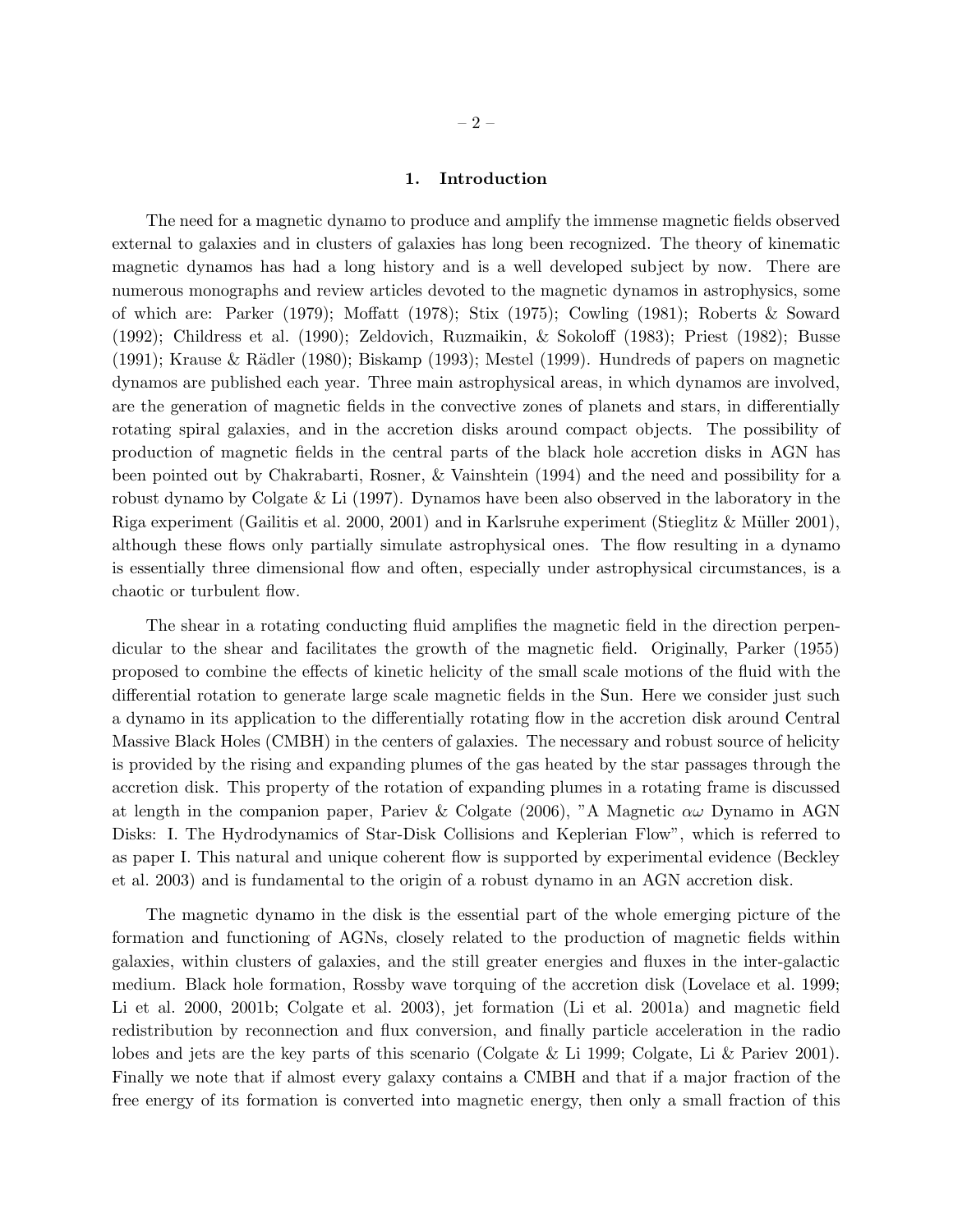magnetic energy, as seen in the giant radio lobes (Kronberg et al. 2001), is sufficient to propose a possible feed back in structure formation and in galaxy formation.

This work is arranged as follows: in section 2 we briefly overview the ingredients of the star-disk collisions dynamo with a brief review of the disk conditions and star disk collisions from Paper I. In section 3 we introduce the flux conversion dynamo analysis with a discussion of the necessary reconnection and turbulence driven resistivity. In section 4 the mean field theory is developed, in section 5 the dynamo equations and numerical method are developed, and in section 6 the results of numerical calculations are presented in support of all three approaches. Finally, we end with the conclusions in section 7. CGS units are used throughout the paper.

# 2. The Ingredients of the Star-disk Collisions Dynamo

A poloidal magnetic field can be of two types distinguished by the reflectional symmetry in the equatorial plane: quadrupole (or even) and dipole (or odd). Quadrupole field has the same sign of the radial component above and below the disk plane. The radial component of the dipole field changes sign under the reflection in the disk plane, it vanishes exactly at the disk plane. Rigourous definitions and properties of the odd and even fields are given in Appendix A. As is evident in Figure 1A, the quadrupole field has a large radial component, both within and external to the disk and furthermore maintains the same radial direction in both spaces. On the other hand the differential shear of a dipole field, symmetric about the midplane and therefore with zero radial component, results in no winding of the flux within the disk and therefore no toroidal gain. Various higher multipoles than the quadrupole have an alternating radial component as a function of radius and therefore a greater possibility of cancellation by reconnection. Differential winding of a symmetric poloidal field by the Keplerian flow results in a uniform toroidal field having the same direction over the disk height and within the disk, Figure 1B. An  $\alpha$  deformation resulting in a large scale helicity, on the scale comparable to the radius of the disk, will transform toroidal field into poloidal field. This transformed field, or new poloidal flux must have the same polarity as the original poloidal flux. Then the closure of the dynamo cycle demands that this transformed flux be merged or reconnected with the original poloidal flux in order that it is augmented and hence produce gain. If this transformed flux alternates in direction (as would be the case for a dipole field across the thickness of a disk), then the merged flux will be averaged to near zero. Only in the case of the quadrupole field is there a possibility of a coherent addition to the original poloidal field when the  $\alpha$  deformation, as produced by star-disk collisions, changes sign across the midplane and further rotates only  $\pi/2$  radians. One notes that star collisions in the opposite, axial, direction equally contribute to the quadrupole poloidal flux. The toroidal field produced by the shear of differential rotation from the quadrupole field, (Figure 1B), has opposite directions far above the surface of the disk from that inside the disk. The opposite direction of the toroidal field above the disk is not shown in these drawings, because, in addition to the dynamo, it presumes the formation of a force-free oppositely directed helix in the conducting half space above and below the disk. We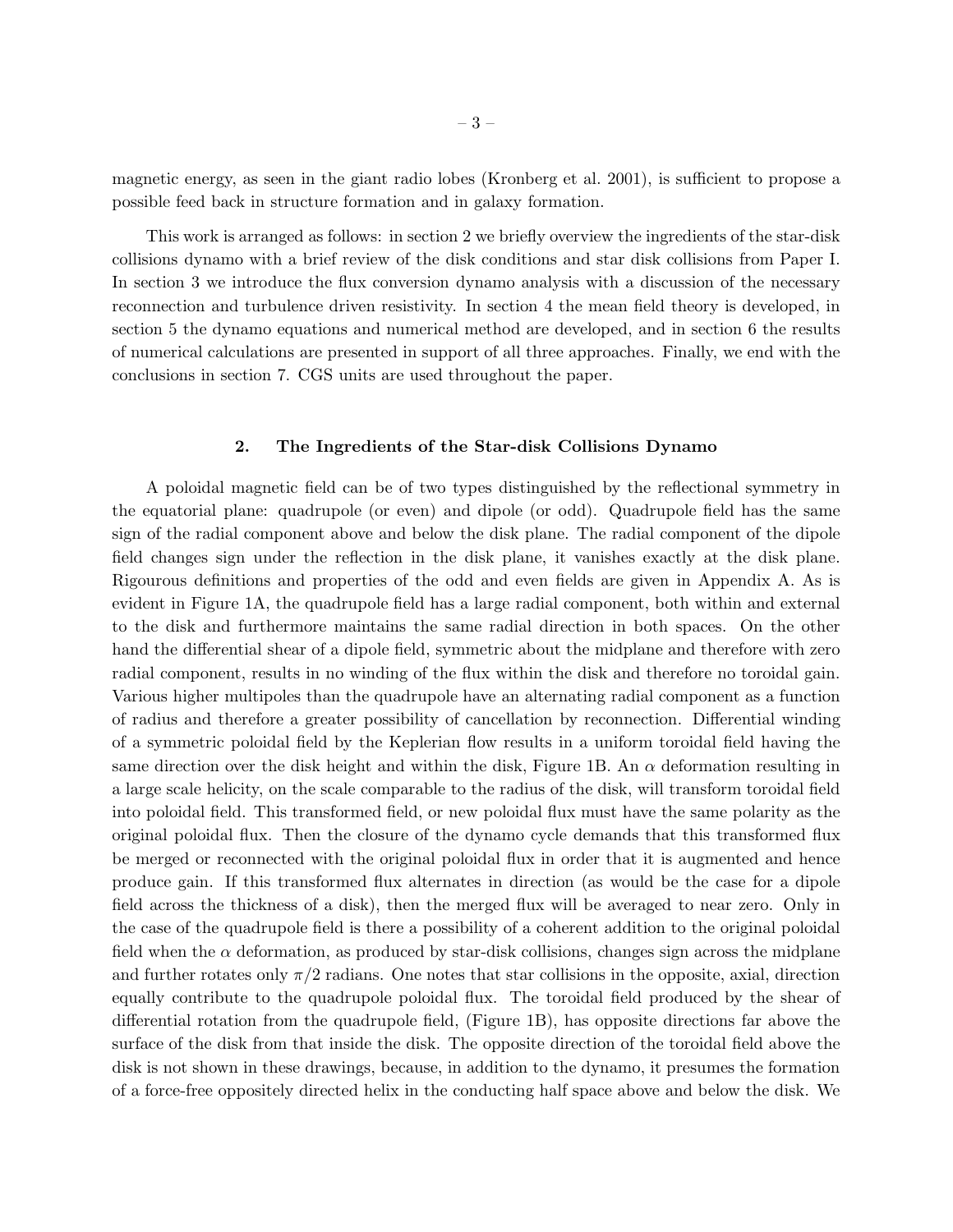have, however, predicted and calculated this force-free helix (Li et al. 2001a), and furthermore, as mentioned above, we associate partial dissipation of its free energy with the visible structure of AGN jets. However, the magnitude of the quadrupole field in the region closer to the disk surface and to the midplane should be stronger (as computations actually prove). Therefore, the  $\alpha$  deformation will primarily take the bottom portion of the quadrupole flux and convert it into radial flux above the disk plane directed in the same way as the upper portion of the quadrupole field, Figure 1D. Therefore, in the accretion disk dynamo, plumes from star-disk collisions entrain and rotate toroidal flux by  $\sim \pi/2$  radians, originating primarily from within the disk, Figure 1C. Furthermore these plumes terminate close to or not far above the surface of the disk, and so produce negligible rotation of flux not so displaced from the disk. We then expect this rotated flux, before rotating a further  $\pi$  radians and so before self cancellation, to reconnect as loops of poloidal flux, Figure 1D. These loops of flux now merge with the initial poloidal field, Figure 1A, thereby completing the cycle. To proceed with the dynamo problem we need to utilize the following results from Paper I:

- 1. The distribution of stars in coordinate and velocity space in the central star cluster of an AGN.
- 2. The velocity, and density of the plasma in the disk and in the corona of the disk.
- 3. The hydrodynamics of the flow resulting from the passage of the star through the disk, the plumes.

We review briefly the properties of the plumes produced by the star disk collisions as they relate to the dynamo. Then with these results we estimate the conductivity in order to develop a flux rotation theory of the dynamo.

## 2.1. The Untwisting or Helicity Generation by the Plume

Let us first introduce a term which is used frequently below. Because of high conductivity of the plasma considered in this paper, the magnetic field is close to a "frozen-in" state, when the magnetic field lines follow the motions of the plasma. Imagine now a closed contour attached to the particles of plasma with some magnetic flux passing through this contour. Let us also draw this contour such that it is close to being a plane contour. As the result of plasma motions, this contour can be rotated by some angle. If this rotation happens quickly enough, so that no substantial magnetic field crosses the contour due to diffusion, the magnetic flux passing through this closed contour remains almost unchanged. The component of the magnetic field normal to the plane of the contour and averaged over the surface of the closed contour should have rotated by the same angle as the contour. We will name this process "flux rotation".

We describe the number density of central stellar cluster and the kinematics of the stellar orbits in Paper I. The most important result of this consideration is that the rate at which stars cross the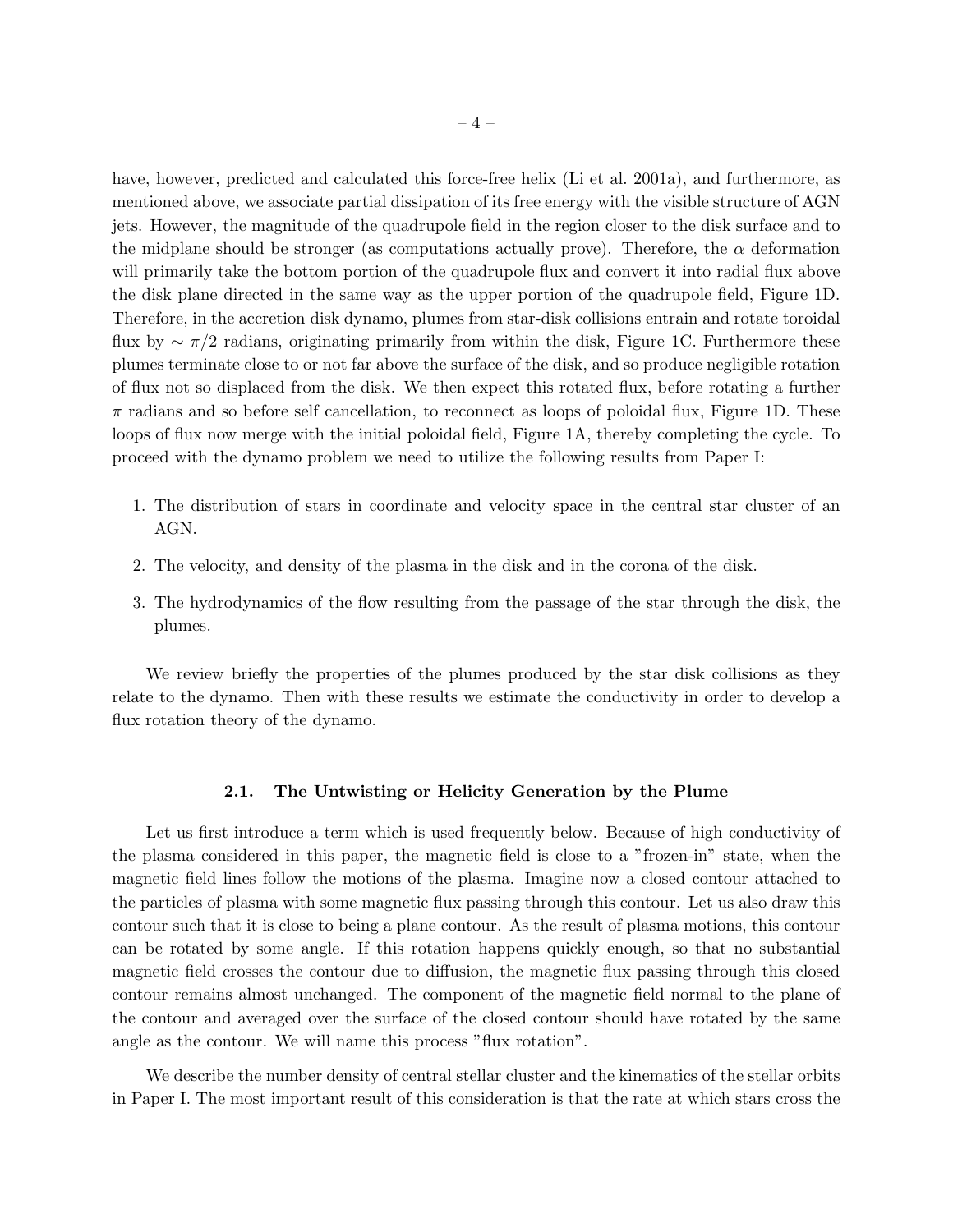unit area of the disk surface peaks at a radial distance of about  $100r<sub>g</sub>$  to  $200r<sub>g</sub>$  from the CMBH, where  $r_g = 2GM/c^2 = 3.0 \cdot 10^{13} M_8 \text{ cm} = 9.5 \cdot 10^{-6} M_8 \text{ pc}$  is the gravitational radius of the CMBH and  $M_8$  is the mass M of the CMBH expressed in units of  $10^8$  solar masses:  $M_8 = M/10^8 M_{\odot}$ . The rate of stars-disk collisions closer to the CMBH than  $100r<sub>q</sub>$  is depleted because of the tidal destruction of stars in the gravitational field of CMBH and because of the grinding of the star orbits into the accretion disk plane. This grinding occurs because of the action of a drag, which every star experiences on its passage through the accretion disk. After many passages this drag causes an inclined Keplerian orbit of a star to become coplanar with the disk plane and this star becomes trapped inside the disk.

The physics and dynamics of a star-disk collision is also considered in Paper I. Here we briefly summarize the results of Paper I for the convenience of the reader. A star collides with the disk at a typical velocity of  $5 \cdot 10^3 \text{ km/s}$  to  $10^4 \text{ km/s}$ . The velocity of escape from the surface of a solar like star is 600 km/s. This is one order of magnitude smaller than the velocity of the star moving through the gas in the accretion disk. Also, the sound speed in the accretion disk at a radial distance of ~ 200r<sub>g</sub> is ~ 50 km/s (see Appendix A in Paper I for details and more accurate numbers). Therefore, the gravitational field of the star itself does not influence a highly supersonic flow of gas onto the star. In this regard, the physics of a star-disk collision is radically different from the physics of the classical accretion process on either the moving or the resting star. The classical theory of accretion of interstellar gas with zero angular momentum onto stars was developed in Bondi & Hoyle (1944); Bondi, Hoyle & Lyttleton (1947); Bondi (1952); McCrea (1953). Since the peculiar velocities of stars in the Galaxy are much less than 600 km/s and the sound speed in the interstellar material is also much less than  $600 \,\mathrm{km/s}$ , the gravitational potential of a star dominates the dynamics of the accretion flow in the near proximity of a star. The radius of the gravitational capture of the gas is much larger than the radius of the star. Captured gas falls almost radially down to the star surface. The presence of a small asymmetry or non-homogeneity of the surrounding gas causes nonzero angular momentum, which strongly influence the dynamics of the accretion flow below the gravitational capture radius.

The term "collision" rather than "accretion" is much more appropriate for the description of the interaction of a passing star with the accretion disk. Because of the high velocity of the star, the cross section of the interaction of a star with the gas is equal to the geometric cross section of a star. The high ram pressure of the incoming stream with the density  $\sim 10^{-8}$  to  $\sim 10^{-10}$  g cm<sup>-3</sup> strips away the outer layer of a star. The underlying layers with the temperature  $\sim 10^6$  K and density  $\sim 10^{-5}$  g cm<sup>-3</sup> are exposed. This picture is completely different from the physics of the mixing of the radial accretion stream with the stellar (solar) atmosphere in the classical accretion theory as described by Hoyle (1949). A radiation shock is formed in front of the star and the channel of the hot gas is left behind the star. This channel expands sideways inside the accretion disk and heats the surrounding gas. The hot gas is subject to buoyancy force acting away from the equatorial plane of the disk. As a result of this force, two plumes rising from the two sides of the accretion disk are formed at the location of the star-disk crossing. Note, that the amount of gas in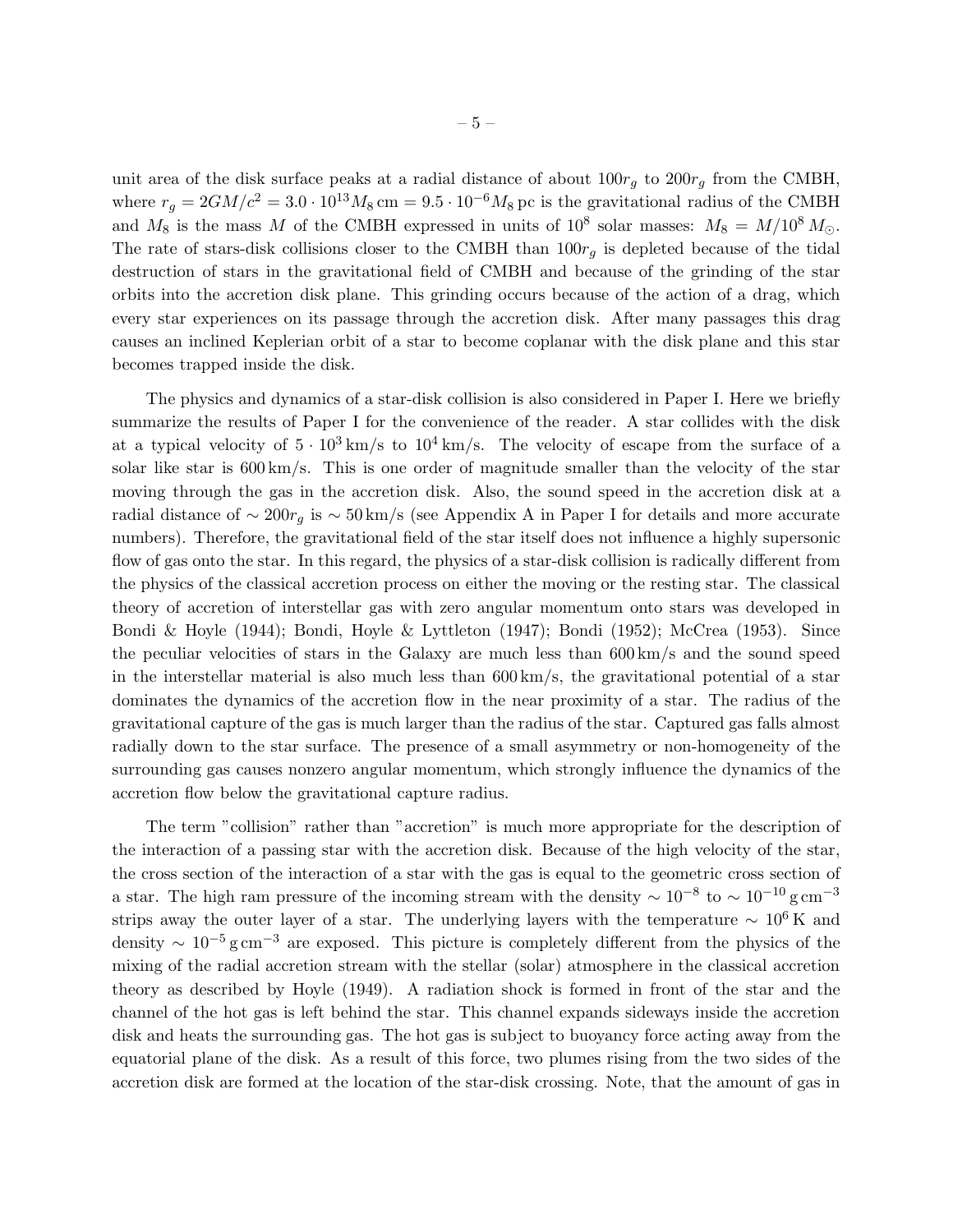the rising plumes and the size of the plumes are much larger than the initial mass and size of the hot channel made by the star.

As explained in Paper I, the plume should expand to several times its original radius by the time it reaches the height of the order  $2H$  above the disk surface, where H is the semi-thickness of the disk. The corresponding increase in the moment of inertia of the plume and the conservation of the angular momentum of the plume causes the plume to rotate slower relative to the inertial frame. From the viewpoint of the observer in the frame corotating with the Keplerian flow at the radius of the disk at the location of the plume, this means that the plume rotates in the direction opposite to the Keplerian rotation with an angular velocity equal to some fraction of the local Keplerian angular velocity depending upon the radial expansion ratio. Since the expansion of the plume will not be infinite in the rise and fall time of  $\pi$  radians of Keplerian rotation of the disk, we expect that the average of the plume rotation will be correspondingly less, or  $\Delta \phi < \pi$  or  $\sim \pi/2$ radians. Any force or frictional drag that resists this rotation will be countered by the Coriolis force. Finally we note that kinetic helicity is proportional to

$$
h = \mathbf{v} \cdot (\nabla \times \mathbf{v}).\tag{1}
$$

For the dynamo one requires one additional dynamic property of the plumes. This is, that the total rotation angle must be finite and preferably  $\simeq \pi/2$  radians, otherwise a larger angle or after many turns the vector of the entrained magnetic field would average to a small value and consequently the dynamo growth rate would be correspondingly small. This property of finite rotation,  $\Delta \phi \sim \pi/2$  radians, is a natural property of plumes produced above a Keplerian disk.

Thus we have derived the approximate properties of an accretion disk around a massive black hole: the high probability of star-disk collisions, the three necessary properties of the resulting plumes all necessary for a robust dynamo. What is missing from this description is the necessary electrical properties of the medium.

#### 3. The Flux Rotation Dynamo

#### 3.1. The Conductivity of the Disk and the Corona

The dynamos producing large scale magnetic fields require a compromise between high and low conductivity. A poor conductor or an insulator will not allow the field to be dragged with the motion of the medium. Ohmic dissipation will cause the magnetic field to decay, and if sufficiently rapid, no dynamo will be possible. In the limit of very high conductivity, kinematic exponential growth of magnetic field has been predicted to occur in the presence of random or chaotic three dimensional motions of the medium (e.g., Zeldovich, Ruzmaikin, & Sokoloff 1983; Roberts & Soward 1992). The problem with analytic three dimensional motions is that being described as kinematic, they are reversible in the sense that little or no entropy is generated by the motions themselves.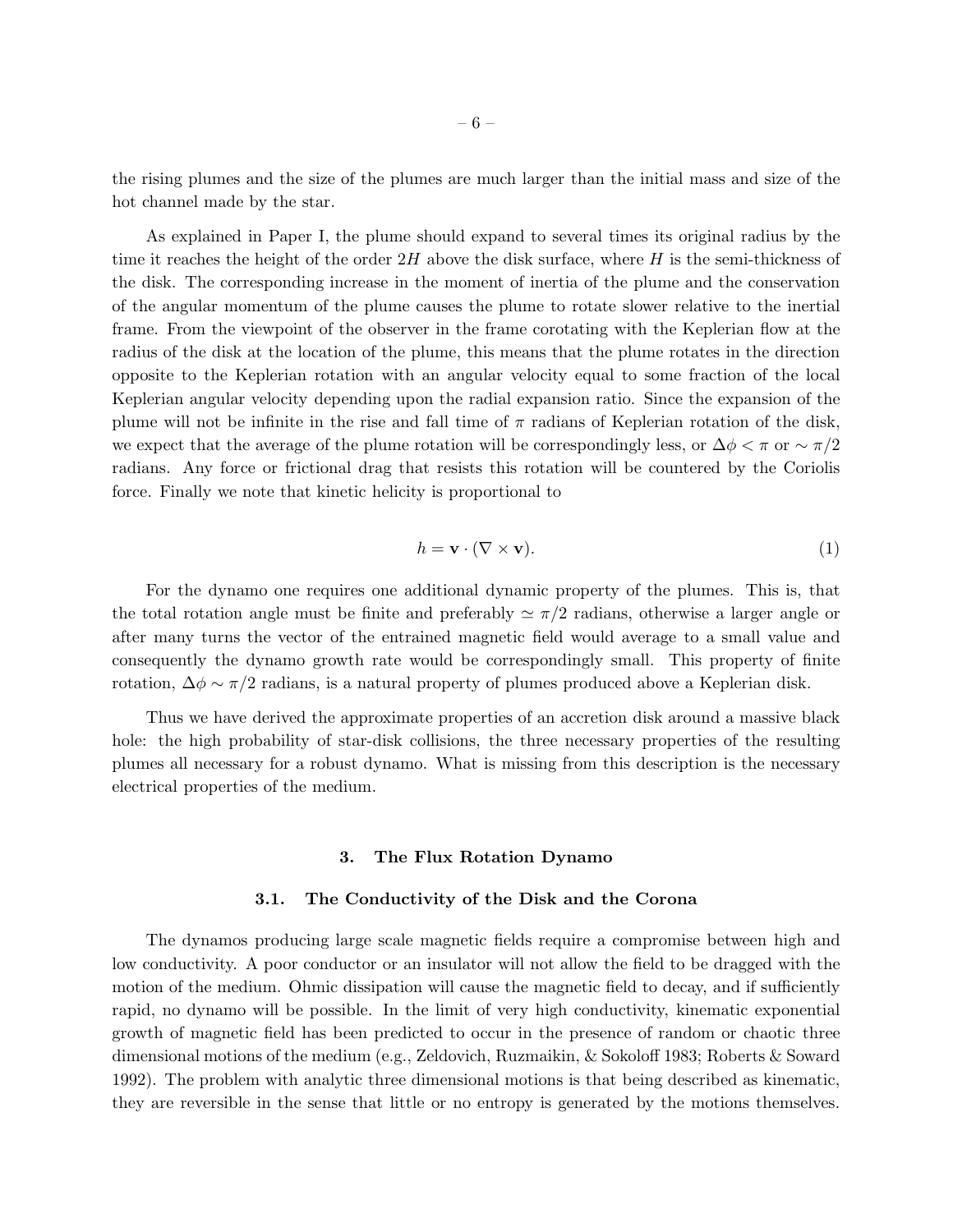The field can be unwrapped by a "non-Maxwell" demon following the line of force. Since the "demon" does not have to "throw away" any information in following the reverse path, no entropy is generated. The chaotic behavior in time of kinematic mathematically reversible motions does not create entropy because of time reversal invariance of the equations. The plumes from star disk collisions indeed occur randomly in time, but since the initial state is as random as the final state, no entropy is generated just due to the randomness in time of the plumes themselves. By comparison, if the initial state were a large amplitude coherent wave, then phase scrambling would indeed alter the entropy, but by a relatively small amount compared to a scattering process that leads to a Maxwell distribution. This lack of a change in entropy is then equivalent to laminar flow (without molecular diffusion) where mixing is reversible. By contrast, the randomness created by fluid turbulence is irreversible, satisfying a principle of maximizing the dissipation of the free energy of shear flow in a fluid. The plumes, although random in time, result in a coherent addition of poloidal flux, because every plume translates axially, expands radially, and rotates through nearly the same angle,  $\sim \pi/2$ , for every plume.

The negative effect of turbulence on dynamo gain has been documented in three major liquid sodium dynamo experiments: Lyon, Cadarache (Bourgoin et al. 2002), Maryland (Sisan et al. 2004), and Madison ( Nornberg et al. 2006; Spence et al. 2006), all using the similar flow configurations. Numerous theoretical simulations of these flows, the Dudley-James flow in a sphere (Dudley & James 1989) or similar von Kármán flow in a cylinder (i.e., two counter-rotating radially converging and axially diverging flows) in the kinematic or laminar limit have been performed: (Lyon, Cadarache) Bourgoin et al. (2002); Pétrélis et al. (2003); Marié et al. (2003), (Maryland) Peffley, Cawthorne & Lathrop (2000); Sweet et al. (2001), and (Madison) Bayliss et al. (2006); O'Connell et al. (2005). They all predict exponential dynamo gain at a critical magnetic Reynolds numbers,  $\mathcal{R}m_{crit} \sim 50$ . Yet the experiments give a null result, i.e., no exponential dynamo gain for experimental flows where  $Rm_{exp} > 130 \simeq 2.5Rm_{crit}$  are achieved in the experiments. These null results are interpreted as due to the negative effects of turbulent diffusion (Bourgoin et al. 2004; Spence et al. 2006; Nornberg et al. 2006; Laval et al. 2006). Our generalized interpretation of these results is that turbulence behaves as an enhanced diffusion of magnetic flux or an enhanced resistivity (Boldyrev & Cattaneo 2004; Ponty et al. 2005). In these experiments the turbulent velocity  $v_{turb} \simeq 0.4 < v >$  where  $\langle v \rangle$  is the average shear velocity (Nornberg et al. 2006). Then the turbulence leads to a decreased conductivity or an enhanced resistivity as described by Krause  $&$  Rädler (1980) as:

$$
\sigma_{turb} = \frac{\sigma_0}{1 + 4\pi\beta\sigma_0/c^2},\tag{2}
$$

where  $\sigma_0 = c^2/(4\pi\eta_0)$  is the conductivity of the fluid,  $\eta_0$  is the magnetic diffusivity of the same fluid, and  $\sigma_{turb}$  is the effective conductivity in the presence of turbulence. The constant  $\beta$  is derived from mean-field electrodynamics assuming isotropic turbulence:

$$
\beta \simeq (\tau_{corr}/3)v_{turb}^2,\tag{3}
$$

where  $\tau_{corr}$  is the mean correlation time of a turbulent fluctuation. Since the correlation time is an eddy turn over time, then  $\tau_{corr} = L_{corr}/v_{turb}$ , where  $L_{corr}$  is an eddy size. We then identify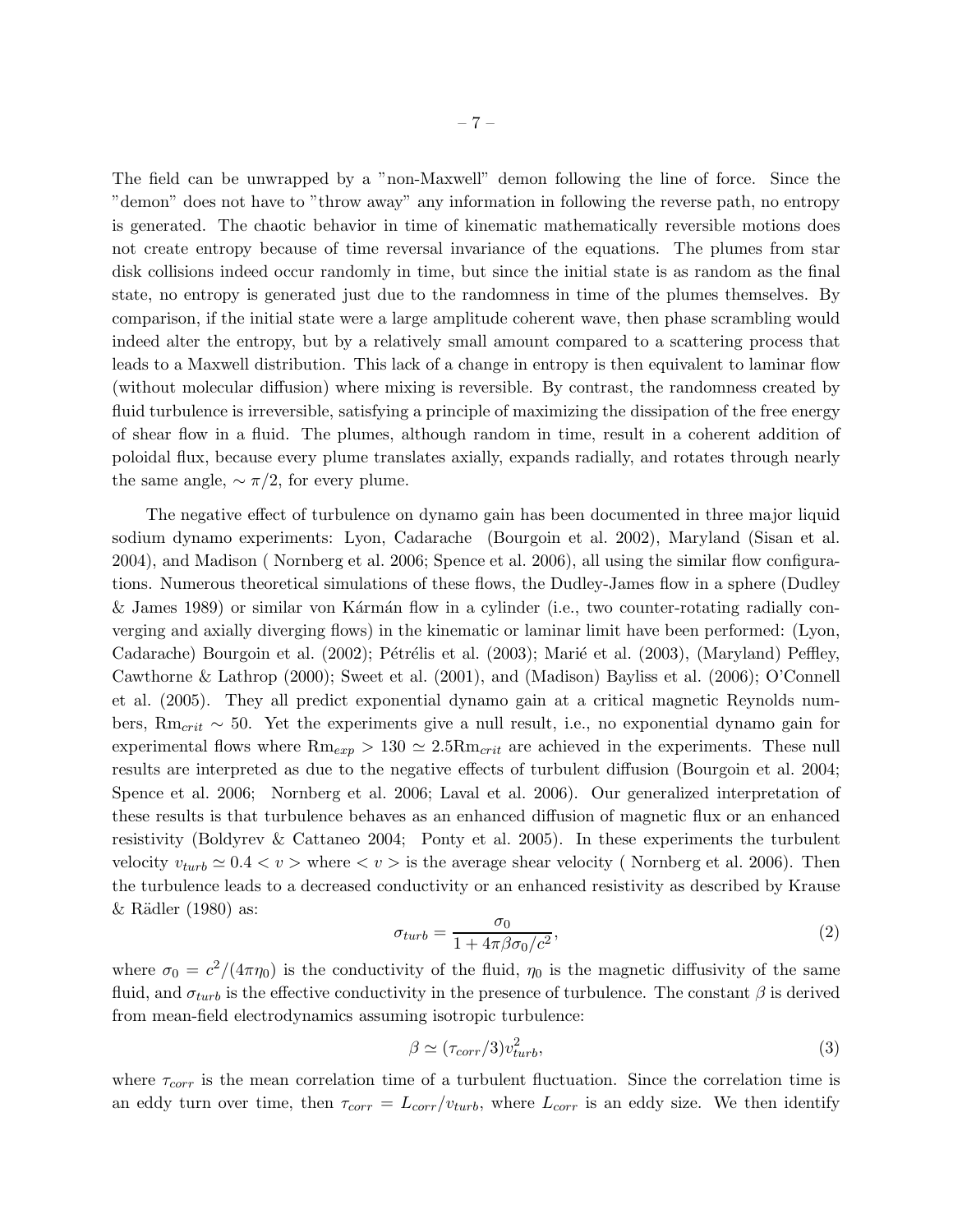$L_{corr}v_{turb}/3 = \beta$  as a turbulent diffusion coefficient and the turbulent conductivity becomes the original conductivity decreased by the factor  $1 + 4\pi\beta\sigma_0/c^2$ . In the limit of a large  $\beta >> \eta_0$ , the effective magnetic diffusivity then becomes just the turbulent diffusivity,  $\eta_{eff} = \beta \simeq L_{corr}v_{turb}/3$ . It is the combination of turbulent diffusivity with fluid resistivity or equivalently, effective restivity that determines dynamo gain. In unconstrained flows  $L_{corr}$  becomes the dimension of the largest eddy that can "fit" in the flow or  $L_{corr} = (d(ln \lt v >)/dx)^{-1} \simeq L/2$  where L is the dimension of the shear flow. This larger effective resistivity then results in a smaller effective magnetic Reynolds number that determines dynamo exponential gain,  $\text{Rm}_{eff} = L < v > / \eta_{eff}$  for a given  $\langle v \rangle$  and L. Since  $v_{turb} \simeq v > /2$ , then  $\eta_{eff} \simeq (1/3)(1/4) < v > L$  and  $\text{Rm}_{eff} \simeq 12$ . This value of  $\text{Rm}_{eff}$  is significantly smaller than the predicted value of  $Rm_{crit} \sim 50$  for the Dudley-James or von Kármán flows used in the current major experiments. It is even smaller than  $Rm_{crit} \approx 17$  for Ponomarenko flow used in Riga dynamo experiment (Ponomarenko 1973; Gailitis & Freiberg 1976).

The critical threshold for dynamo gain,  $Rm_{crit}$  is determined from kinematic dynamo calculations without enhanced turbulent resistivity. For bounded sheared flows, namely except for all but these special flows mentioned above, Rm<sub>crit</sub> ~ 100. The question is whether there can be any exponential dynamo gain in any unconstrained shear flows.

By way of confirmation, in the two dynamo experiments that have demonstrated positive exponential dynamo gain, the Riga experiment (Gailitis et al. 2000, 2001) and the Karlsruhe experiment (Stieglitz & Müller 2001), turbulence was greatly constrained by the presence of a ridged wall(s) separating the counter flowing shear flows. It was therefore well recognized that these experiments did not represent astrophysical dynamos, but, on the other hand, strongly confirmed dynamo theory. We were therefore convinced that a natural constraint of turbulence must exist for the dynamos of astrophysics.

There are at least five constraints of turbulence in shear flow that may alter the magnitude of turbulence as well as its isotropy. We list five of these constraints, expecting others to be identified:

- 1. viscosity.
- 2. a ridged wall.
- 3. a positive outward gradient of angular momentum.
- 4. a gradient of entropy in a gravitational field (e.g., the base of the convection zone of stars).
- 5. delay in the onset of fully developed turbulence in unconstrained shear flow.

Viscosity may inhibit all turbulence so that in this limit the properties of turbulence are not relevant.

A ridged wall affects the magnitude of turbulence and its isotropy (the law of the walls).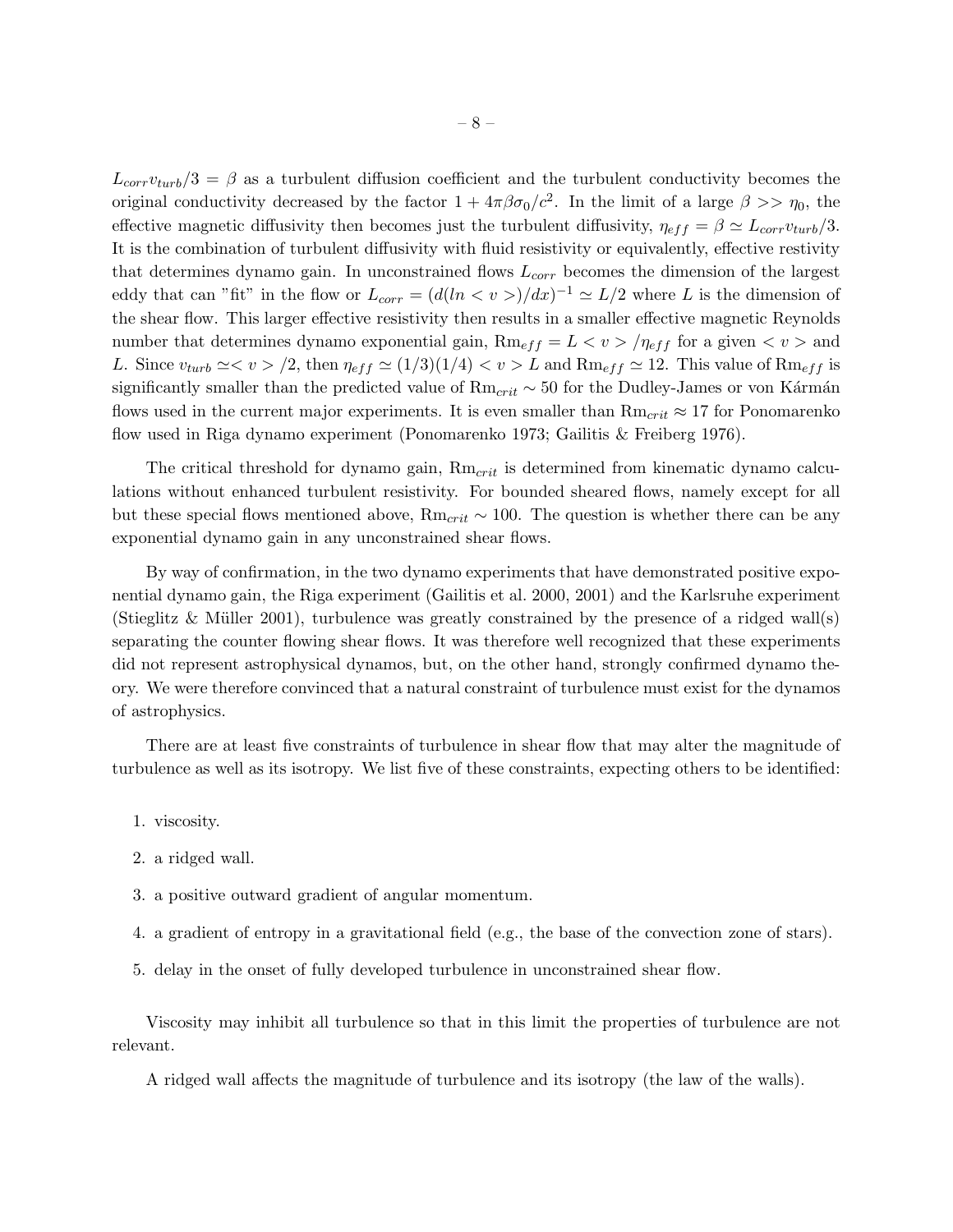The gradients of angular momentum and entropy apply to astrophysical circumstances, where depending upon the presence of other instabilities, e.g. the magnetorotational instability or Rossby vortex instability, turbulence may be a small fraction of the average shear flow.

Time dependence is similar to viscosity, in the case where the initiation time of the shear flow may be very short compared to the development time of the turbulence as in the case of the plumes driven by star-disk collisions. This limit leads to negligible levels of turbulence compared to the shear flow.

We chose a gradient of angular momentum and time dependence of the shear flow, e.g., plume flow, as the probable mechanisms of constraint of turbulence for the most likely circumstances for producing an astrophysical dynamo; angular momentum as the circumstance for the accretion in massive black hole formation, and time dependence for the constraint of the transient period of the rise and fall of plumes in astrophysical circumstances.

It is with this uncertainty of the role of turbulence in dissipating the magnetic flux as opposed to amplifying it that the current work was undertaken. Hence, when we found the possibility of a combination of (a), a near laminar shear flow, Keplerian flow, and (b), a repeatable, transient, non-turbulent source of helicity, could the possibility of a robust astrophysical dynamo become evident. Although the star-disk collisions are random in time, the flow, to first order is repeatable and therefore not turbulent. The flow resulting from a superposition of many plumes may be chaotic in time, but the superposition of many plumes, all with the same rotation, leads to a net rotated flux in the same direction. On the other hand, the vortices in anisotropic turbulence make an arbitrary number of turns and so the instantaneous mean value of rotated flux is proportional to the square root of the number of vortices. Thus we characterize the plumes as semi-coherent rather than a truly chaotic phenomena in which the entropy would be increased. In addition we discuss next the analysis in which turbulence may augment or possibly limit the "fast dynamo".

The dynamos with non-vanishing growth rate in the limit of very high conductivity are called fast dynamos (Vainshtein & Zeldovich 1972). A classical picture of the fast dynamo mechanism is stretch-twist-fold process (Sakharov 1982; Vainshtein & Zeldovich 1972). There are strong indications that the fast dynamo action is typical for chaotic flows (Lau & Finn 1993; Finn 1992; Finn et al. 1991). However, in the kinematic stage of the dynamo, a sharp exponential decrease in some spatial scales of the magnetic field occurs. The magnetic field becomes concentrated in the narrow sheets or narrow filaments until the frozen-in picture becomes invalid for any conductivity. In the kinematic limit the thickness of these structures of strong magnetic field is estimated as  $\delta l \sim L \, \text{Rm}^{-1/2}$ , where the magnetic Reynolds number,  $\text{Rm} = vL/\eta$ , v is the velocity of the conducting fluid, L is the characteristic dimension of the fluid, and  $\eta$  is magnetic diffusivity due to finite resistivity. The growth of small scale fields invalidates the kinematic approximation beginning with the resistive scale and up to the larger scales. The structure and the spectrum of this, hydromagnetic, turbulent dynamo is expected to be different from the hydrodynamic turbulence because of the action of the magnetic forces. The size  $\delta l$  of the smallest magnetic structures depends on the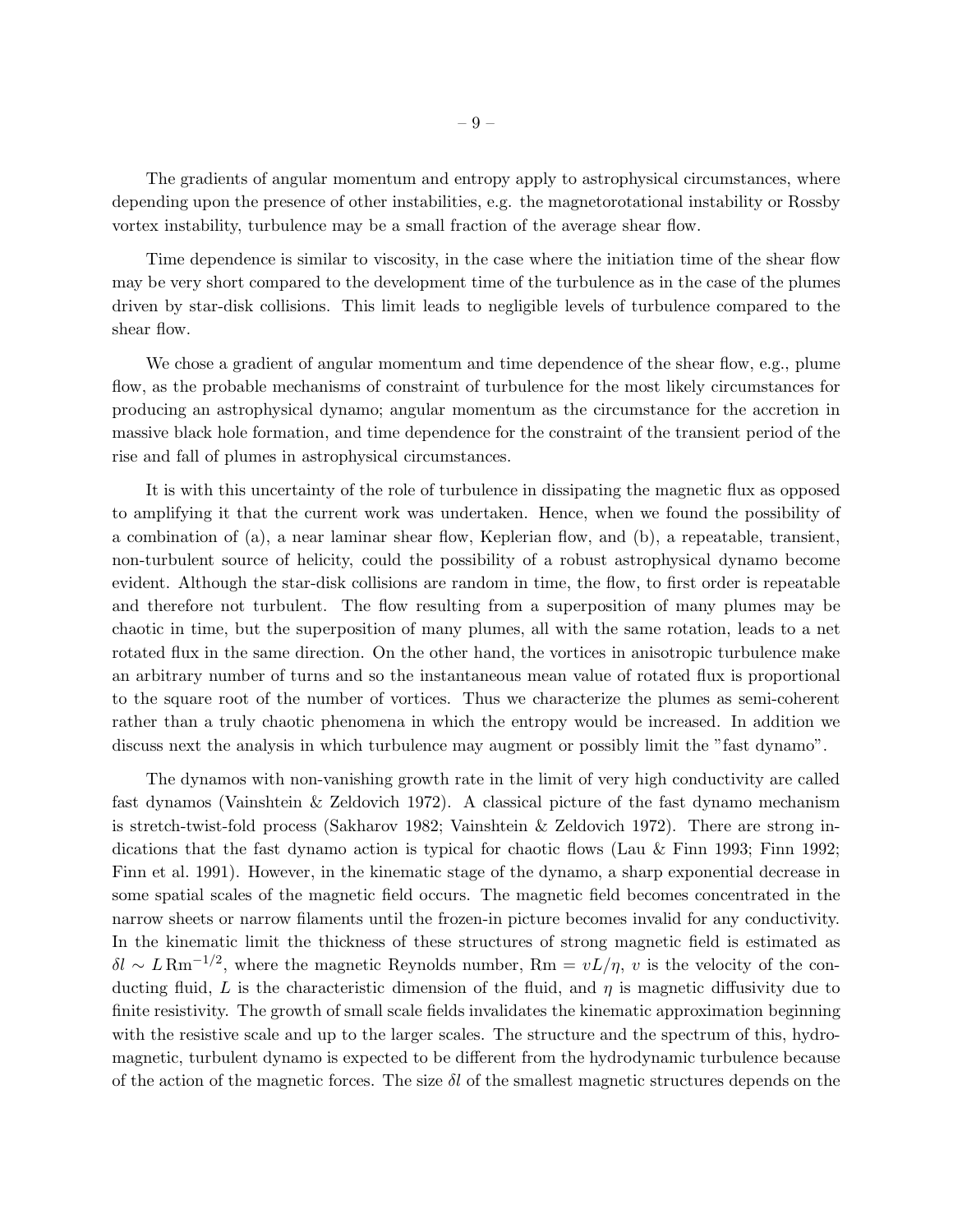details and properties of the hydromagnetic regime of the turbulence, which are still the subject of active debate in the literature (Iroshnikov 1963; Kraichnan 1965; Goldreich & Sridhar 1995; Boldyrev 2006), but is always much smaller than the large scale L by some positive power of Rm. In the limit of infinite conductivity, no flux can merge in an infinite time and hence, there can be no multiplication of flux at a scale of the system (large scale). The motions with nonzero helicity  $h$ at a large scale and the ability to reconnect is required to obtain the growth of the large scale fields and magnetic flux comparable to the growth rate of the small scale field. When the large scale field growth is at a rate comparable to the growth rate of the small scale field, the characteristic growth time is of order of the diffusion time  $t_{diff} = L^2/\eta$ .

Yet our ionized disk of thickness  $H = 2.6 \times 10^{13}$  cm, velocity  $v_K \approx 10^9$  cm s<sup>-1</sup> and resistivity  $\eta \simeq 10^7 \,\mathrm{cm}^2 \,\mathrm{s}^{-1}$  at  $1 \text{ eV} \simeq 10^4 \,\mathrm{K}$  temperature, results in Rm  $\simeq 10^{15}$ . This is a number so large as to preclude useful growth of the magnetic flux and the large scale fields in a Hubble time, which is much shorter than the diffusion time of the magnetic field  $t_{diff} = H^2/\eta = 10^{20}$  s.

Only by invoking the phenomena of turbulent resistivity, (above) can the existence of an accretion disk dynamo producing large scale magnetic fields be made convincing. Turbulent resistivity within the disk is likely to be due to the same turbulence that creates the  $\alpha$ -viscosity of the Shakura–Sunyaev disk or the Rossby vortices of the RVI disk. Within the disk we expect turbulent diffusion of the magnetic flux to be the same as that of angular momentum, and thus proportional to the Shakura–Sunyaev parameter  $\alpha_{ss}$  (see paper I).

Reconnection may be occurring within the turbulence leading to more rapid dissipation of the magnetic flux than the turbulent cascade alone. However, the force-free fields above (and below) the disk that are produced by the winding of the dynamo-produced large scale fields need not be dissipated until they are projected large distances away from the disk.

Recognizing this lack of fundamental understanding, but that laboratory and astrophysical observations lead to the same order of magnitude for reconnection, we proceed with the assumption that a value of Rm  $\simeq 200$  approximates the magnetic diffusion within the disk. In what follows this parameter could be several orders of magnitude larger, but not much smaller and still result in an effective accretion disk dynamo.

## 3.2. Estimates of the Dynamo Growth Rate: The Flux Rotation Dynamo

With these values of plume size, frequency, and magnetic diffusivity as well as Keplerian flow, let us make some estimates of the threshold parameters and the growth rate of the  $\alpha\omega$  dynamo, which has been outlined in a previous section. The approach developed below, in the rest of section 3, we call the flux rotation dynamo as opposed to the mean field dynamo. Later we will compare these approaches with emphasis upon the difference between coherent motions versus random averaged variables. We consider for now the linear growth, i.e. when the magnetic field is not strong enough, such that one can neglect the back reaction of the generated magnetic field on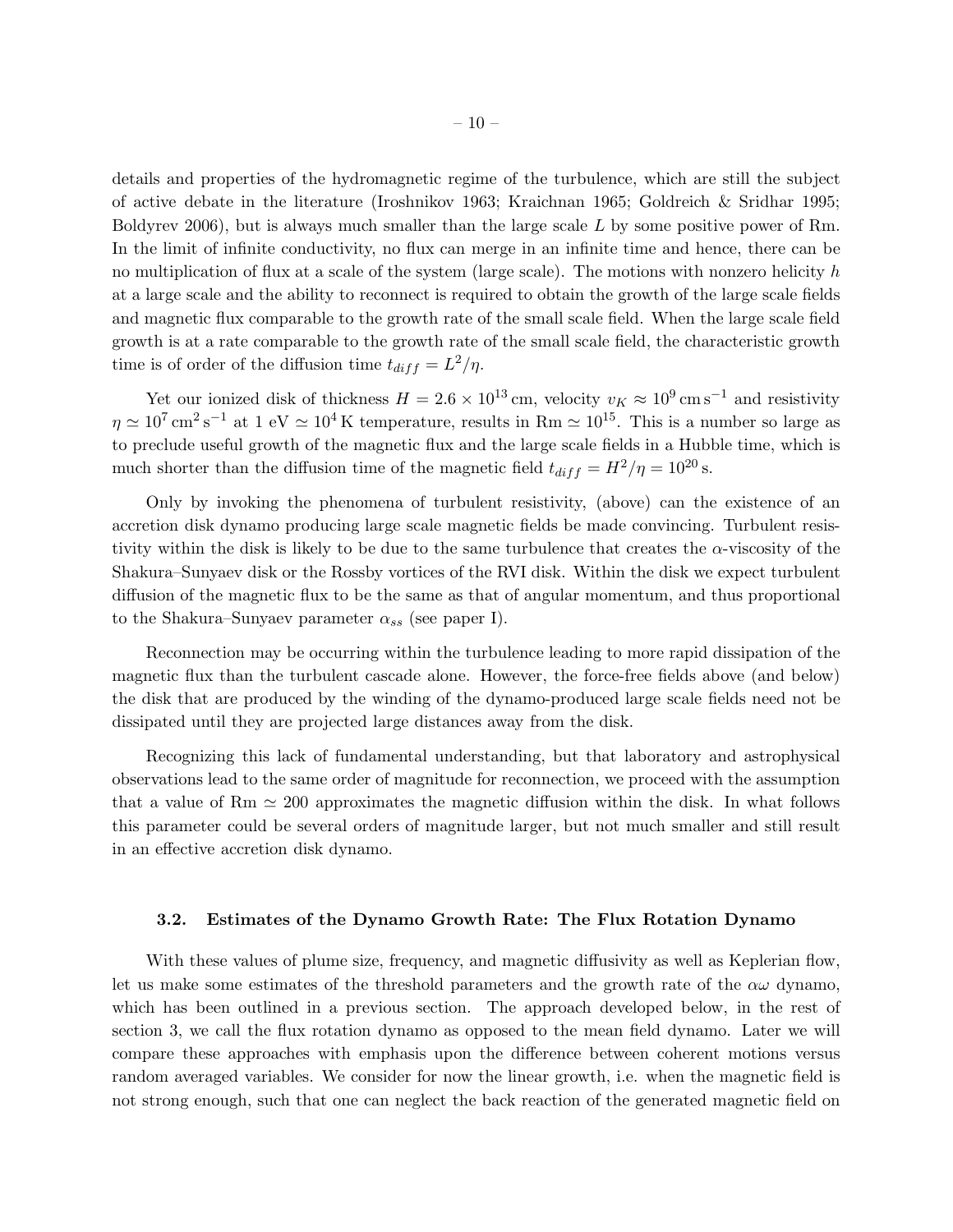both the Keplerian flow and on the plume flow fields.

Suppose that at some moment of time we have an even symmetry poloidal magnetic field,  $\mathbf{B}_P$ (see Appendix A for definitions of even and odd symmetries). The radial component of this field within the disk defines a poloidal flux,  $F_P$ , such that at a given radius r, the poloidal flux through one half of the disk, either side of the mid-plane, is  $F_P = B_r \cdot (area) = B_r \cdot H \cdot 2\pi r$ , where H is a semi-thickness of the disk. This flux, within the conducting and differentially rotating Keplerian disk, will be wrapped up into a toroidal magnetic field within the disk,  $B_T$ . This toroidal field will be stronger or a multiple of the initial poloidal field depending upon the number of turns and the resistive dissipation of the currents. Initially we consider no dissipation so that an initial flux line of poloidal magnetic field  $B<sub>P</sub>$  will be differentially wrapped n times around the axis leading to an enhanced  $B_T$ . Let us introduce the number of differential turns, n, that occurs at a radial distance,  $r$ , during time,  $t$ , as

$$
2\pi n = -t \cdot r \frac{d\Omega_K}{dr},\tag{4}
$$

where  $\Omega_K = (GM/r^3)^{1/2}$  is the Keplerian angular velocity of the disk. We consider the toroidal flux,  $F_T$ , in the azimuthal direction and within the half thickness of the disk, H:  $F_T = rHB_T$ . Then, the increment of this toroidal flux added to the original  $F<sub>T</sub>$  per dr and per dn differential turns becomes

$$
dF_T = dB_T \cdot H dr = r \cdot B_r \cdot dt \frac{d\Omega_K}{dr} \cdot H dr = -2\pi \cdot dn \cdot B_r \cdot H dr. \tag{5}
$$

Since  $dF_T = dB_T \cdot Hdr$ , this is equivalent to  $dB_T = -2\pi dn \cdot B_r$ .

If we integrate over dn and integrate over dr to give the change in toroidal flux,  $\Delta F_T$ , per revolution we obtain an estimate

$$
\Delta F_T \approx -2\pi r \cdot n \cdot H \cdot B_r = -n \cdot F_P. \tag{6}
$$

The poloidal flux,  $F_P$ , in turn is derived from the toroidal flux by the helicity, h, of the plumes driven by star-disk collisions. Each plume lifts a loop of toroidal flux with cross section  $dA = H \cdot R_{shk} \simeq H^2$ , Fig. 1, where  $R_{shk}$  is the radius of the shock produced by a star (see paper I for details). The small distortion  $\sim (1 + H/r)$  from the circular cross section is neglected. When this unit of area or flux is rotated  $\pi/2$  radians into the poloidal direction with an efficiency of a single plume,  $\alpha_{plume}$ , it creates an equal unit of poloidal flux  $dF_{P,plume} = -\alpha_{plume} \cdot B_T \cdot H^2$  inside the disk. The top parts of the field loops created by the plumes are rising quickly because of the low density of plasma in the corona: even a very weak magnetic field can overcome the gravity acting on a rarefied gas and the expansion will be at a relativistic Alfvén speed  $v_A \lesssim c$ . Also, the shearing of the top part of the loops is small, so the toroidal field produced is also small. The rate of this removal of the toroidal and poloidal fields from above the disk to the magnetized jet is higher than the diffusion feeding from the inside of the disk, if  $\eta/H \ll c$ . We know that  $\Omega_K H^2/\eta \sim 1$ . Therefore,  $\eta/H \sim \Omega_K H$  and, indeed, we have  $\Omega_K H \ll c$ . In this approximation, only the evolution of  $F_P$  and  $F_T$  inside the disk defines the dynamo and it is separate from the evolution of the magnetic fields in the corona of the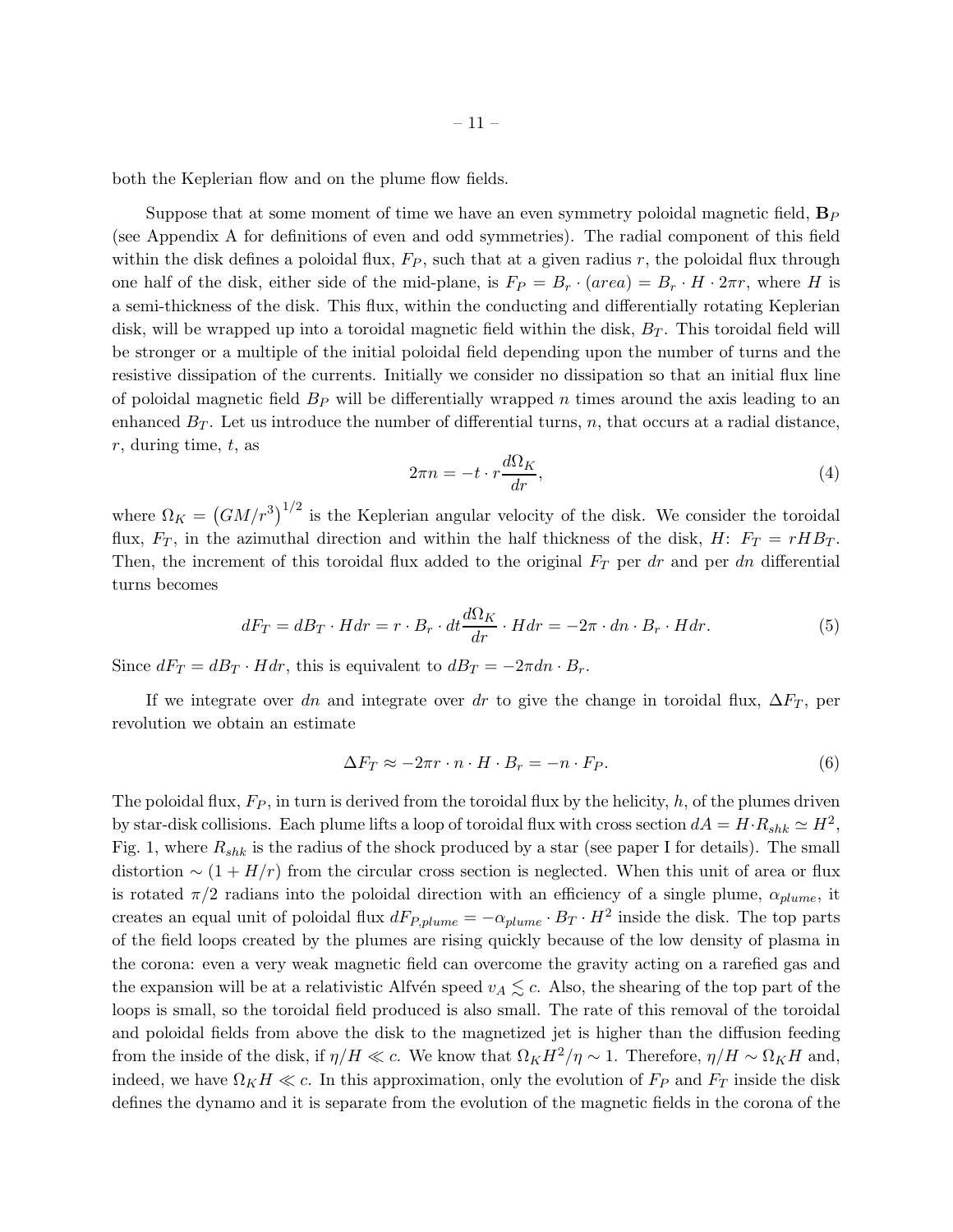disk. Each such unit of flux  $dF_{P,plume}$  is only 2H in length and in order to create or to affect a flux tube of length r, poloidal, or  $2\pi r$ , toroidal, requires an aligned sum of increments  $r/2H$  in number in the poloidal direction and  $2\pi r/2H$  in number in the toroidal direction. (Each plume also creates an increment, a pair of equal and opposite vertical fluxes,  $dF_Z \simeq \pm dF_{P,plume}$ , which exponentially decrease to near zero regardless of overlapping plumes.)

# 3.3. Plume Coverage

The fractional area of one side of the disk inside radius  $r$  covered by plumes at any one time,  $\bar{q}_{\leq r}$ , can be estimated as  $\bar{q}_{\leq r} \approx N(\leq r) \cdot H^2/r^2$  because each of total  $N(\leq r)$  stars (equation 2 in paper I) with impact radii inside a given radius  $r$  crosses the disk two times in approximately one Keplerian period  $T_K(r) = 2\pi/\Omega_K(r)$ . Each such crossing produces one plume of radius  $\approx H$  on each side of the disk.

Each plume exists for the time  $T_K/2$  before falling back to the disk surface. Then in the spirit of a flux rotation explanation of the dynamo we evaluate the fractional contribution to the total poloidal flux by each rotated plume. The plumes occur randomly over the area of the disk, but their contribution to the average flux of either poloidal of toroidal is independent of position on the surface, because the coherence of the plume rotation ensures an effect proportional to the algebraic sum of the number of plumes regardless of their location. Therefore we can rearrange, gedankenwise, the location of the plumes over the disk without affecting the result. We therefore rearrange and align a fraction of the plumes,  $r/2H$  in number, to create a single, continuous poloidal flux tube of poloidal flux,  $B_{plume}H^2$ , and length r where  $B_{plume} = \alpha_{plume}B_T$ . We have enough plumes,  $N(< r)$ , to create  $N_{tubes} = N(< r)/(r/2H)$  such flux tubes. These poloidal flux tubes of width  $2H$ then collectively cover a fraction in azimuth or a sector of angular width of

$$
\Delta \phi = \frac{2H N_{tubes}}{2\pi r} = \frac{2H^2}{\pi r^2} N(\n<sup>(7)</sup>
$$

and produce a poloidal flux per half revolution of

$$
\Delta F_P = N_{tubes} \cdot H^2 \cdot B_{plume} = -N_{tubes} \cdot H^2 \cdot \alpha_{plume} \cdot B_T. \tag{8}
$$

One can express  $N_{tubes}$  from equation (7) as

$$
N_{tubes} = \frac{\pi r}{H} \Delta \phi.
$$
\n(9)

We then note that  $\Delta \phi = \bar{q}_{\leq r}$  by construction, and therefore the poloidal flux created by  $N(\leq r)$ plumes per half revolution becomes

$$
\Delta F_P = -\bar{q}_{\lt r} \frac{\pi r}{H} \cdot H^2 \cdot \alpha_{plume} B_T = -\pi r H \bar{q}_{\lt r} \alpha_{plume} B_T = -\bar{q}_{\lt r} \cdot \alpha_{plume} \pi \cdot F_T. \tag{10}
$$

We define a parameter  $\alpha_m$  as  $\alpha_m = \bar{q}_{\leq r} \alpha_{plume}$  to give  $\Delta F_P = -2\pi \alpha_m \cdot F_T$  per revolution. Here  $\alpha_m$  becomes an efficiency for the rotation of toroidal flux into poloidal flux per radian of revolution and averaged over all the plumes.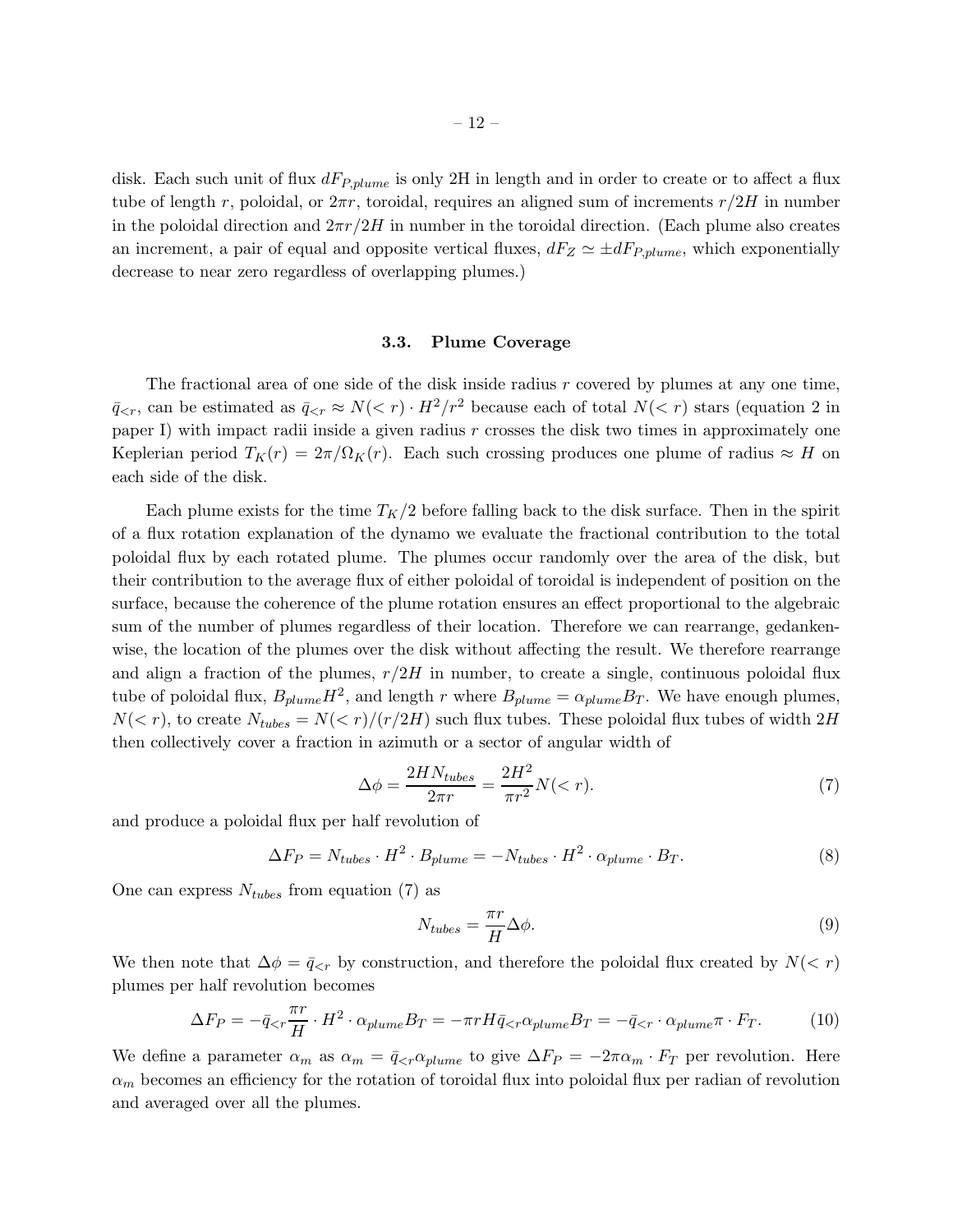Then the time derivative considering two plumes per Keplerian period becomes

$$
\frac{dF_P}{dt} = -\Omega_K \cdot \alpha_m \cdot F_T. \tag{11}
$$

Similarly from equation (6) we obtain

$$
\frac{dF_T}{dt} = -\frac{\Omega_K}{2\pi} \cdot \frac{3}{2} \cdot F_P,\tag{12}
$$

because one Keplerian revolution,  $T_K = 2\pi/\Omega_K$ , corresponds to  $n = 3/2$  differential turns according to expression (4).

In addition we must consider the fractional flux cancellation of each of these two flux transformations. This leads to partial cancellation of each orthogonal component by the other and to partial self cancellation as well. Finally second order effects, as well as the different dissipation rates of the two fluxes must be considered. These effects are usually averaged in mean-field theory, but here we consider them separately, because we are concerned with a semi-coherent flow as opposed to a turbulent dynamo.

## 3.4. Toroidal Multiplication with Losses

We considered above that the flux is frozen within the disk fluid flow. Now we consider the relaxation of this condition by resistive diffusion or reconnection.

Resistive dissipation of the currents supporting these fields limits the growth of toroidal field. Here we consider the saturation of the toroidal multiplication alone with a fixed poloidal field. After many turns, this additional toroidal magnetic field reaches a saturation value determined by the balance of the multiplication rate with resistive diffusion. The toroidal magnetic field changes fastest in the vertical direction on the scale  $H$ , therefore the dissipation rate is estimated as

$$
dF_T/dt \approx -\frac{\eta}{H^2}F_T = -\frac{F_T}{\mathrm{Rm}_{\Omega}}\Omega_K \frac{r^2}{H^2},\tag{13}
$$

where magnetic Reynolds number with respect to Keplerian rotation is defined as

$$
\text{Rm}_{\Omega} = \frac{\Omega_K r^2}{\eta}.
$$
\n(14)

If we add this loss to the gain of equation (12), we then have

$$
\frac{dF_T}{dt} = \left(-\frac{3}{4\pi}F_P - \frac{F_T}{\mathrm{Rm}_\Omega}\frac{r^2}{H^2}\right) \cdot \Omega_K. \tag{15}
$$

Thus the toroidal field saturates after  $Rm_{\Omega}H^2/r^2$  turns. In view of equation (15) the limiting, steady state is achieved when

$$
\frac{F_T}{F_P} = -\frac{3}{4\pi} \text{Rm}_{\Omega} \frac{H^2}{r^2}.
$$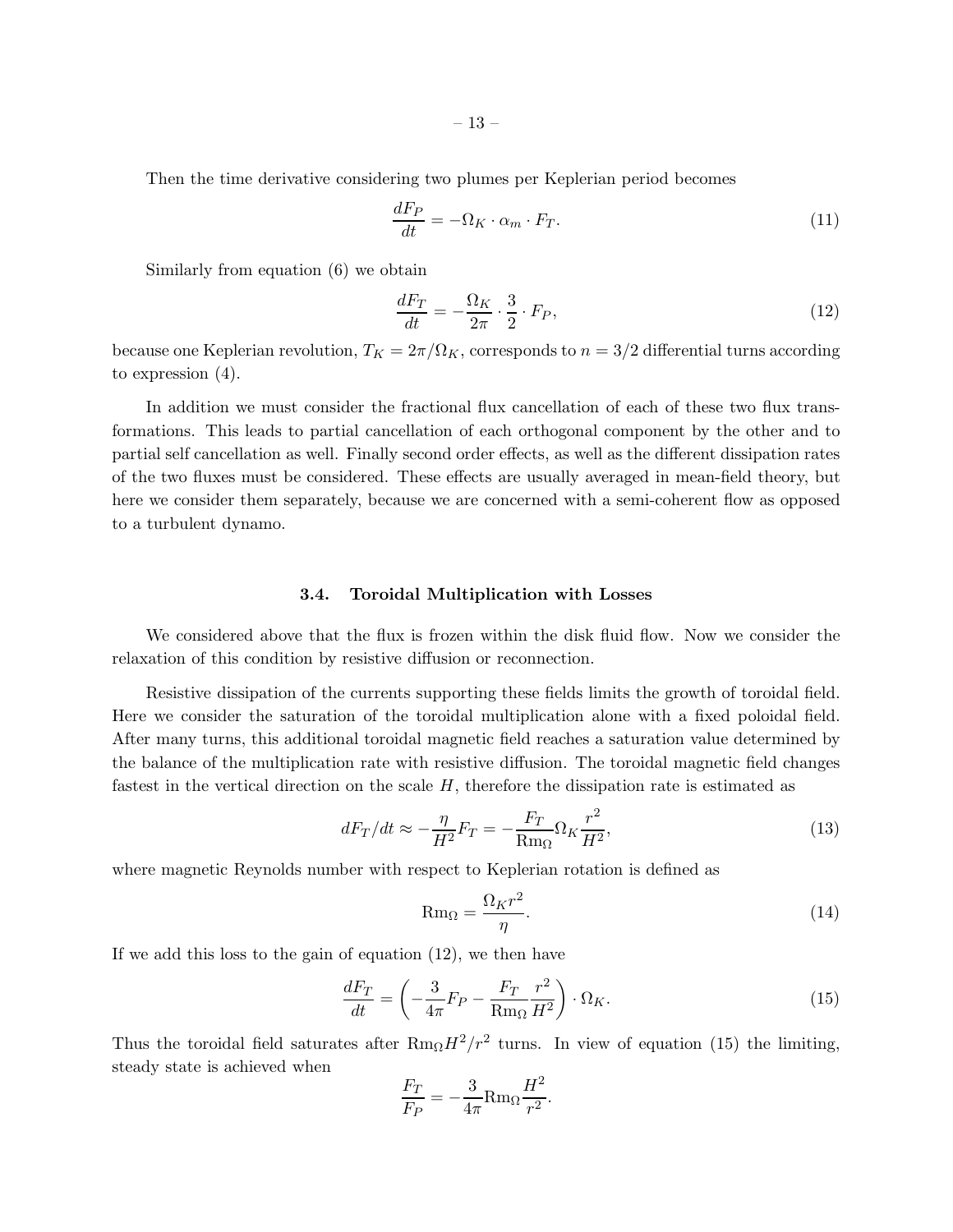This limiting value of the ratio  $F_T / F_P$  can be measured separately in the laboratory (in  $H \approx r$ geometry), without the motions producing the  $\alpha$ -effect of the complete dynamo, by applying an external, fixed poloidal initial field. The same situation may apply to the galaxy if a small residual poloidal flux is left over from the initial AGN phase, i.e., this dynamo, and therefore no further dynamo in the galactic disk would be required, even though one likely exists (Ruzmaikin, Sokoloff & Shukurov 1988; Ferrière & Schmitt 2000; Kulsrud 1999). Furthermore this ratio represents the maximum possible toroidal multiplication that should off set losses in the rotation of toroidal flux back into poloidal flux for achieving net positive dynamo growth rate. Thus if the toroidal amplification is large, the efficiency of rotation of toroidal flux back into poloidal flux,  $\alpha_m$ , can be small, and the dynamo will still be growing.

To this toroidal multiplication and resistive loss we must add the back reaction effects of the helicity or flux rotation mechanism(s), of the " $\alpha_m$ -effect".

### 3.5. Production of Poloidal Flux and Losses

In order to calculate  $\alpha_m$  of equation (11), we require both  $\bar{q}_{\leq r}$  and  $\alpha_{plume}$ . The coverage factor,  $\bar{q}_{\leq r}$ , is more straight forward to estimate from the star disk collision rate and plume size, but the efficiency of the helical deformation by a single plume (1) is more problematic. The simplest and ideal concept of poloidal flux production by a plume is that a plume of radius  $\approx H/2$  rises a distance  $\approx 2H$  above the disk with entrapped flux,  $dF_{T,plume} = B_T \cdot H^2$ , rotates this flux exactly  $\pi/2$  radians, i.e., into the poloidal direction, falls back, merges with the disk matter, and releases this now poloidal flux by diffusion or reconnection so that this unit of poloidal flux adds in the same direction, i.e. coherently, to  $F_P$ . Of course this sequence of rotation, rise, fall, and merging of the fluxes will happen episodically and only when averaged, leads to the factor  $\alpha_m$  such that  $\Delta F_P = -2\pi\alpha_m \cdot F_T$  per revolution (equation (11)). The associated experimental paper, Beckley et al. (2003), on laboratory measurements of plume rotation implies that a rising and expanding plume, in a rotating frame, indeed rotates a finite angle  $\sim \pi/2$  radians before merging with the background fluid. In this case the finite angle of rotation occurs for the same reason as expected in the accretion disk. In the laboratory case the velocity of the plume relative to the velocity of rotation is chosen such that the plume is destroyed or broken up by striking the end wall of the apparatus in a chosen finite fraction of a period of rotation. In an accretion disk, as pointed out earlier, the plume indeed rises and falls in  $\pi$  radians with the rotation angle as well as the merging with background disk material, both increasing monotonically during this rise and fall time. Hence the ideal angle,  $\pi/2$  radians, occurs as a result of the product and average of the three progressive deformations, but most importantly throughout the entire sequence the incremental addition to  $\alpha_m$ is always positive. Also one should note that with each plume there is an equal upward vertical flux,  $+dF_Z$ , as downward vertical flux,  $-dF_Z$ , which presumably averages to zero with flux merging.

As described in equations (10) and (11) the number of plumes adding to the poloidal flux is described by the filling factor,  $\bar{q}_{\leq r}$ , of the disk by plumes, where  $\bar{q}_{\leq r} = N(\leq r)H^2/r^2$ . The average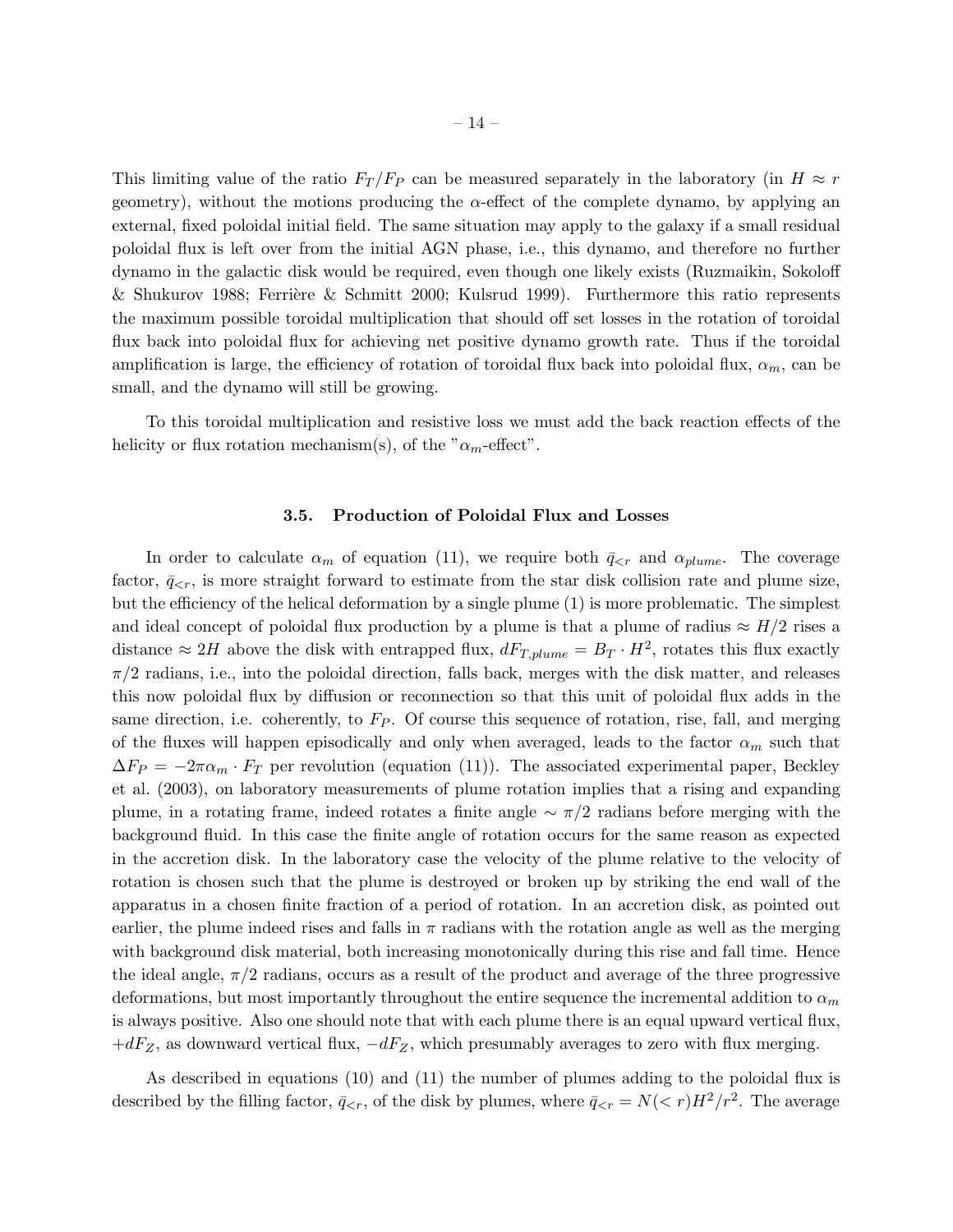number of plumes on one side of the disk within a radius  $r$  at any given time is approximately equal to the number of stars with impact radii inside r,  $N(< r)$ , given by expression (2) in paper I.

H is given by expression  $(6)$  in paper I, valid for the inner zone (a) of a standard or Shakura– Sunyaev disk. The reader is referred to paper I for the details, arguments and caveats of using this model of an accretion disk originally proposed by Shakura (1972) and further developed in Shakura & Sunyaev (1973). Here we only remark that we use the expressions for the disk parameters valid for  $r < r_{ab}$ , where  $r_{ab}$  is the transition radius between zones (a), (radiation dominated) and (b), (particle pressure dominate) generally a few hundreds of  $r<sub>q</sub>$ . As we see from expression (25) below, the dynamo growth rate is maximal at about  $r_{ab}$ . To obtain the number density of stars  $n(r)$  in the vicinity of CMBH we use analytic and numerical models of the stellar dynamics to extrapolate from the observed n at the distance of  $\approx 1 \,\text{pc}$  from CMBH down to few tens of  $r_q$ . Observations typically suggest number densities of the order of  $10^5 \,\mathrm{pc}^{-3}$  at a distance 1 pc. So we write  $n(1\,\text{pc}) = n_5 \cdot 10^5 \,\text{pc}^{-3}$ . The most notable feature of this distribution of stars is the sharp decrease of their density for r less than about  $10r_t$ , where  $r_t = 2.1 \cdot 10^{-4}$  pc ·  $M_8^{1/3} = 21r_g M_8^{-2/3}$ and is the tidal disruption radius for a solar mass star by the tidal forces near the CMBH with mass  $M = M_8 \cdot 10^8 M_{\odot}$ . This decrease is the effect of physical collisions of stars with each other, tidal disruptions by CMBH, and multiple passages of the stars through the accretion disk, which grind their orbits into the disk plane and reduce the number of remaining stars not trapped by the accretion disk (see paper I for greater details).

Using the approximate analytical model (2) from paper I we have for  $r < 10^{-2}$  pc

$$
\bar{q}_{\leq r} = 1.9 \cdot 10^{-4} \cdot n_5 \left(\frac{l_E}{0.1}\right)^2 \left(\frac{\epsilon}{0.1}\right)^{-2} \left[\frac{r}{10r_t} - \left(\frac{r}{10r_t}\right)^{-2}\right] \quad \text{for} \quad 10r_t < r < 10^{-2} \text{ pc},
$$
\n
$$
\bar{q}_{\leq r} = 0 \quad \text{for} \quad r < 10r_t \quad \text{(no star-disk collisions)}, \tag{16}
$$

where the factor  $(1 - \sqrt{3r_g/r})$  coming from the Shakura-Sunyaev model is omitted since  $r \gg r_g$ . Here  $l_E = L/L_{Edd}$  is the ratio of the total luminosity of the disk L to the Eddington limit  $L_{Edd}$  for the CMBH of mass M and  $\epsilon$  is the fraction of the rest mass energy of the accreted matter,  $\dot{M}c^2$ , which is radiated away by the disk,  $L = \epsilon \dot{M} c^2$ . The number given by expression (16) is not large, so the probability that any given plume is overlapped with another is small and therefore, on the average, each plume will be an individual, isolated event.

With  $\bar{q}_{\leq r}$  given by expression (16) the corresponding  $\alpha_m = \bar{q}_{\leq r} \alpha_{plane}$  becomes

$$
\alpha_m = 1.9 \cdot 10^{-4} n_5 \alpha_{plume} \left(\frac{l_E}{0.1}\right)^2 \left(\frac{\epsilon}{0.1}\right)^{-2} \left[\frac{r}{10r_t} - \left(\frac{r}{10r_t}\right)^{-2}\right] \quad \text{for } 10r_t < r < 10^{-2} \text{ pc},
$$
\n
$$
\alpha_m = 0 \quad \text{for} \quad r < 10r_t \quad \text{(no star-disk collisions)}.\tag{17}
$$

The system of linear differential equations (11) and (12) has a growing solution

$$
F_T = F_{T,0}e^{\Gamma t},\tag{18}
$$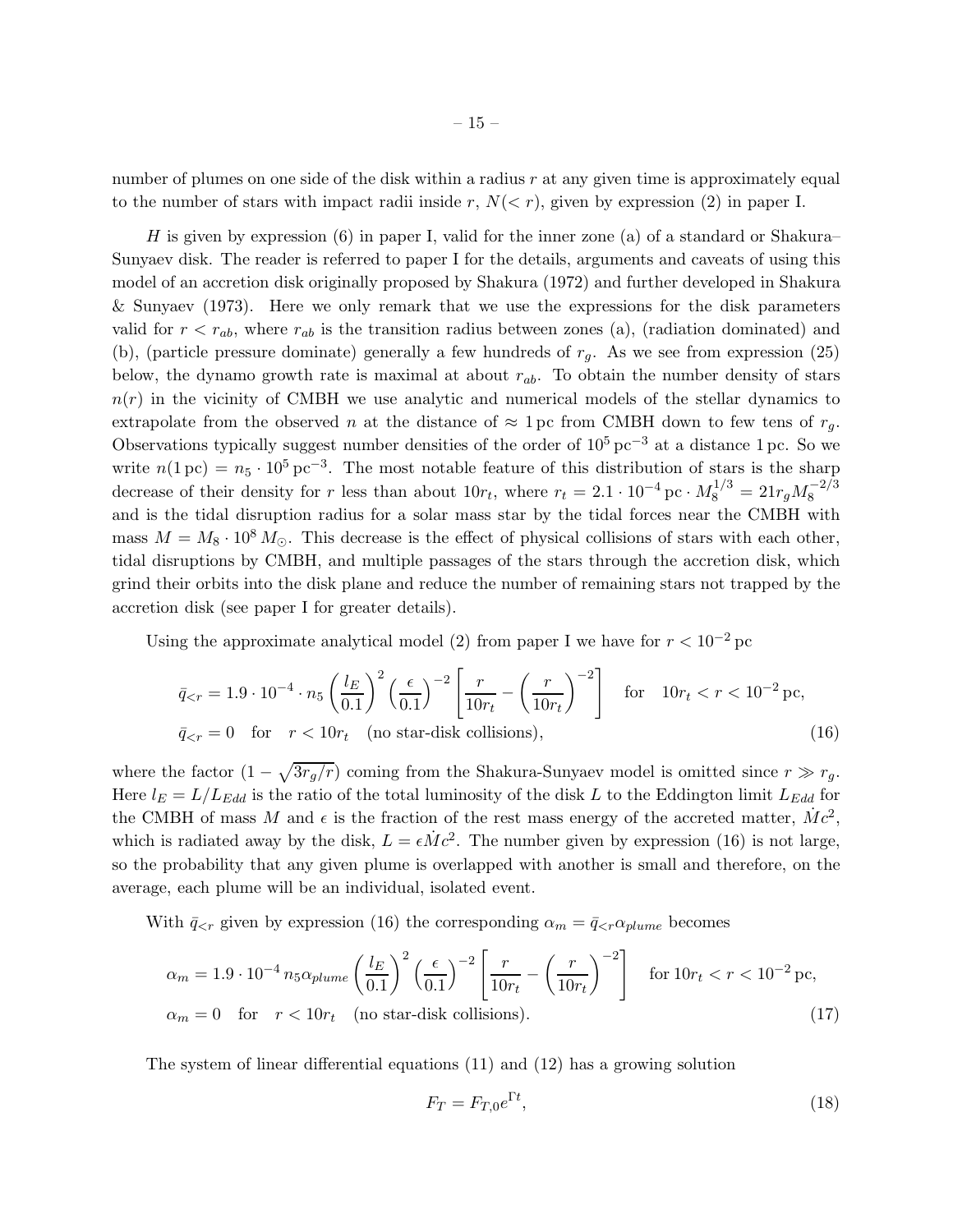where

$$
\Gamma = \Omega_K \sqrt{\frac{3\alpha_m}{4\pi}} = \Omega_K \sqrt{\frac{3\bar{q}_{\leq r} \cdot \alpha_{plume}}{4\pi}}.
$$
\n(19)

Similar to the toroidal field, the gradient of the poloidal magnetic field is greatest in the vertical direction on the scale  $H$ , and therefore the dissipation rate of the poloidal flux is estimated analogous to the dissipation rate of the toroidal flux (equation (13)):

$$
dF_P/dt \approx -\frac{\eta}{H^2}F_P = -\frac{F_P}{\mathrm{Rm}_{\alpha}}\frac{l^2}{H^2}\Omega_K,\tag{20}
$$

where magnetic Reynolds number with respect to the  $\alpha$ -deformation is defined as

$$
\text{Rm}_{\alpha} = \frac{\Omega_K l^2}{\eta},\tag{21}
$$

and  $l \approx 3H$  is the height above the disk mid-plane reached by the plume before falling back to the disk. In our approximation  $Rm_{\alpha} \approx Rm_{\Omega}l^2/r^2$ , but we keep  $Rm_{\alpha}$  and  $Rm_{\Omega}$  separate to evaluate the effects of Keplerian and plume motions separately. Adding the resistive dissipation, equation (20), to the poloidal gain, equation (11), results in:

$$
\frac{dF_P}{dt} = -\Omega_K \alpha_m F_T - \frac{l^2}{H^2} \frac{\Omega_K}{\text{Rm}_\alpha} F_P.
$$
\n(22)

The system of linear differential equations (15) and (22) has a growing solution of the form (18) but with the growth rate modified as

$$
\Gamma = \frac{\Omega_K}{2} \left[ \left( \left( \frac{r^2}{H^2 \text{Rm}_{\Omega}} - \frac{l^2}{H^2 \text{Rm}_{\alpha}} \right)^2 + \frac{3\alpha_m}{\pi} \right)^{1/2} - \left( \frac{r^2}{H^2 \text{Rm}_{\Omega}} + \frac{l^2}{H^2 \text{Rm}_{\alpha}} \right) \right].
$$
 (23)

We note that in the limit of small resistivity, large magnetic Reynolds numbers, we recover the growth rate of equation (19), otherwise we note the surprising circumstance that the difference in the resistive terms adds to the growth rate whereas, as expected, the sum decreases the growth rate as we expect for a purely diffusive resistivity. For positive growth rate, the first term, of course, must be greater than the second. In the purely diffusive limit, if one uses that  $Rm_{\alpha} = Rm_{\Omega}l^2/r^2$ , expression (23) simplifies to

$$
\Gamma = \Omega_K \sqrt{\frac{3\alpha_m}{4\pi}} - \frac{\eta}{H^2} = \Omega_K \left( \sqrt{\frac{3\alpha_m}{4\pi}} - \frac{l^2}{H^2 \text{Rm}_\alpha} \right). \tag{24}
$$

To the extent that the resistive terms are small and therefore Rm is large and the compensating effect of the requirement for merging of newly minted poloidal flux with old poloidal flux is neglected, then the dynamo growth rate is large, of order  $\Omega_K \cdot \alpha_m^{1/2}$ . However, there is no reason to expect that the resistivity is purely diffusive, and we expect that tearing mode reconnection drives the merging of flux at some near constant and large  $Rm_\alpha \simeq Rm_\Omega \simeq 200$  (Sovinec, Finn & del-Castillo-Negrete 2001).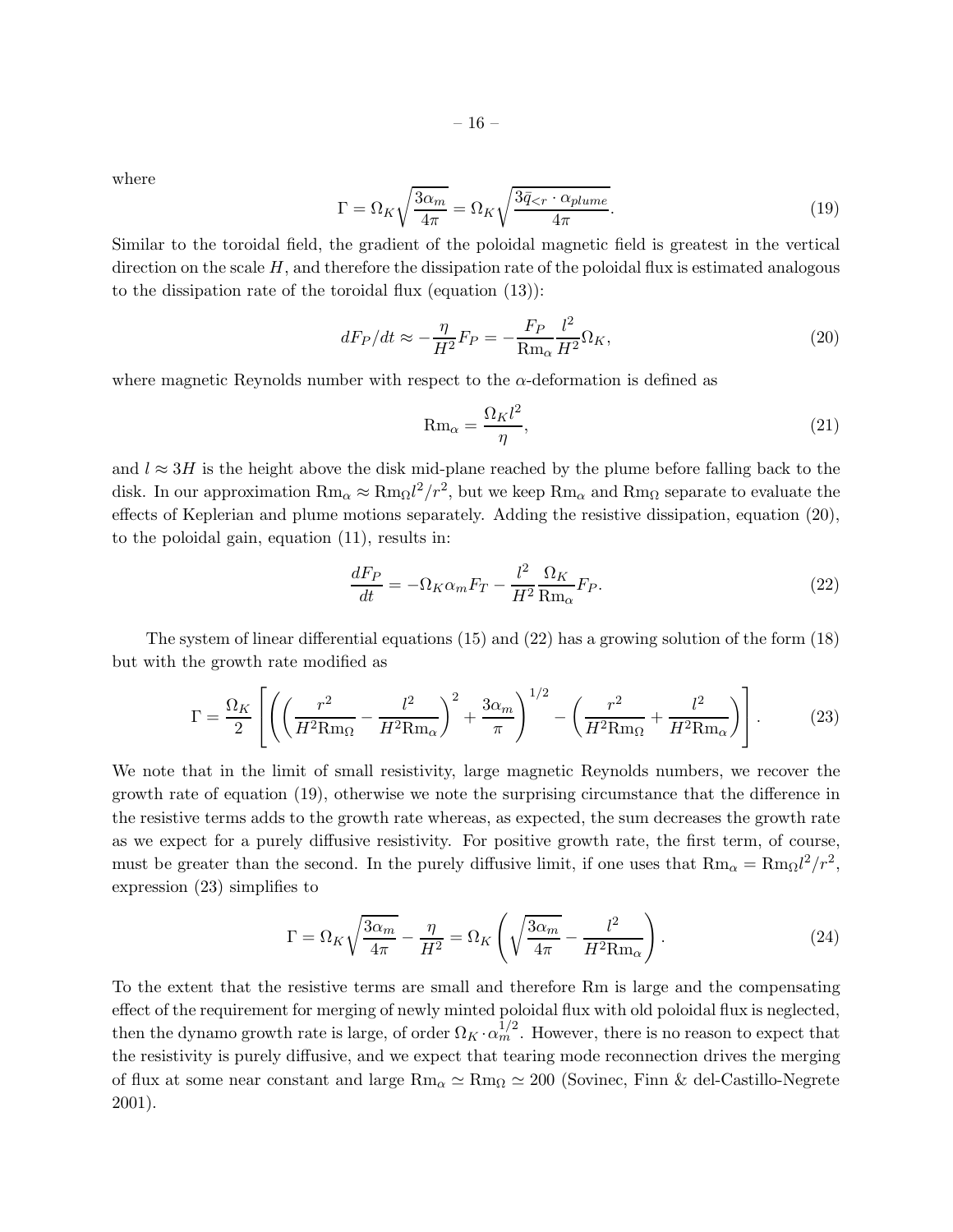Then from equations (17) and (19) the maximum dynamo growth rate occurs between  $r_{ab}$  and  $10r_t$  and becomes (for  $10^8 M_{\odot}$  CMBH)

$$
\Gamma \approx 7 \cdot 10^{-3} \Omega_{Kt} \cdot n_5^{1/2} \alpha_{plume}^{1/2} \left(\frac{l_E}{0.1}\right) \left(\frac{\epsilon}{0.1}\right)^{-1} \left(\frac{r}{10r_t}\right)^{-1} \left[1 - \left(\frac{r}{10r_t}\right)^{-3}\right]^{1/2} \text{ for } r > 10r_t,
$$
  
\n
$$
\Gamma = 0 \quad \text{for} \quad r < 10r_t,
$$
\n(25)

where  $\Omega_{Kt} = 2.08 \cdot 10^{-7} \text{ s}^{-1}$  is the Keplerian rotation velocity at  $10r_t$  for a  $10^8 M_{\odot}$  black hole. The exponential rate of multiplication, in view of equation (25), maximizes at  $r = 13.6r_t$ , where

$$
\Gamma_{max} \approx 1.4 \cdot 10^{-9} \,\mathrm{s}^{-1} \cdot n_5^{1/2} \alpha_{plume}^{1/2} \left(\frac{l_E}{0.1}\right) \left(\frac{\epsilon}{0.1}\right)^{-1} \text{ at } 13.6r_t \text{ or}
$$
\n
$$
\Gamma_{max} \approx 4 \cdot 10^{-2} \,\mathrm{yr}^{-1} \cdot n_5^{1/2} \alpha_{plume}^{1/2} \left(\frac{l_E}{0.1}\right) \left(\frac{\epsilon}{0.1}\right)^{-1} \text{ at } 13.6r_t. \tag{26}
$$

Since the density of stars does not actually drop sharply to 0 at  $r = 10r_t$  as in our approximate analytical model, the estimate of  $\Gamma_{max}$  above is approximate and the actual maximum of the growth rate is achieved at r somewhat smaller than  $13.6r_t$ .

One can find the ratio of toroidal to poloidal flux in the growing dynamo mode by substituting expression (23) for  $\Gamma$  into equation (15):

$$
\frac{F_T}{F_P} = -\frac{3/(2\pi)}{\left(\frac{r^2}{H^2 \text{ Rm}_{\Omega}} - \frac{l^2}{H^2 \text{ Rm}_{\alpha}}\right) + \sqrt{\frac{3\alpha_m}{\pi} + \left(\frac{r^2}{H^2 \text{ Rm}_{\Omega}} - \frac{l^2}{H^2 \text{ Rm}_{\alpha}}\right)^2}}.
$$
(27)

In the purely diffusive limit, when  $Rm_{\alpha} = Rm_{\Omega}l^2/r^2$ , this ratio simplifies to

$$
\frac{F_T}{F_P} = \frac{B_T}{2\pi B_P} = -\frac{1}{2}\sqrt{\frac{3}{\pi\alpha_m}}.\tag{28}
$$

As in any  $\alpha\omega$  dynamo, the averaged toroidal magnetic flux is much larger than the averaged poloidal magnetic flux (recall that  $\alpha_m \ll 1$ ).

Regardless how small  $\alpha_{plane}$ , which we believe is  $\simeq$  1, the dynamo gain is so large within the time of formation of the CMBH,  $10^8$  years, that saturation will occur early in the history of the disk-dynamo regardless how small the initial seed field. The origin of such a seed field, e.g., a star, the Biermann battery from decoupling, or primordial fields becomes moot. Nevertheless, for completeness, we explore how this gain can be reduced by flux rotated by the plume process such that it opposes rather than augments either of the mean toroidal or poloidal fluxes in the above estimates of dynamo gain.

### 3.6. Flux Compensation by Plumes

So far we have considered only the positive increment of poloidal flux to the dynamo gain by plume rotation of the toroidal flux. This same rotation will rotate the coexisting poloidal flux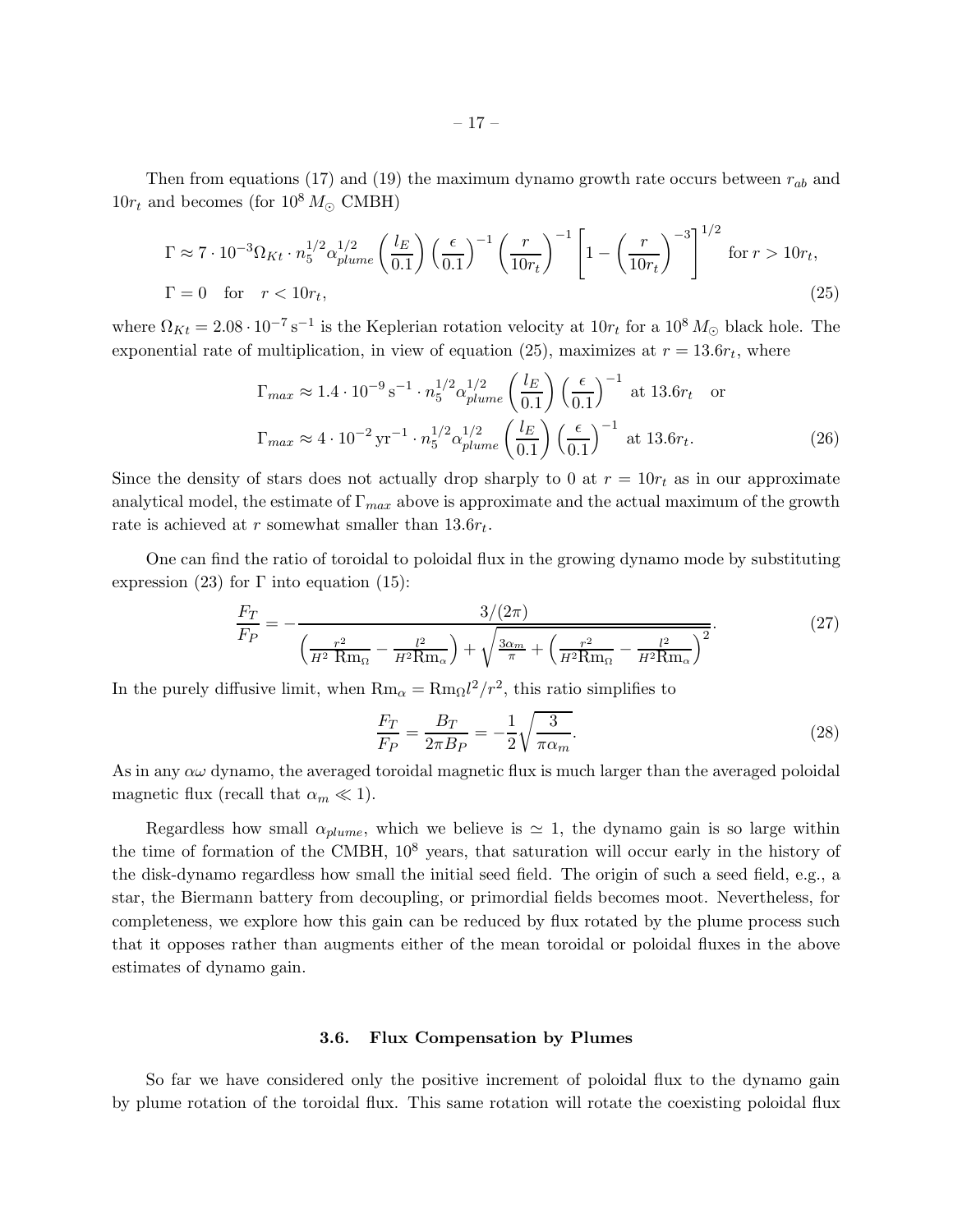into opposition with the primary toroidal flux. In addition to the extent that the plumes or any other cyclonic motion continues the rotation beyond  $\pi$  radians, a further reduction in dynamo gain occurs because of averaging of this opposed flux. First we consider that  $B_P/B_T = -(\alpha_m/3\pi)^{1/2} \ll 1$ according to expression (28).

The deformation leading to the rotation of an increment of toroidal flux into an increment of poloidal flux by the rotation of the plumes leads to a similar fraction of poloidal flux being rotated such as to oppose the toroidal flux. However, since only a small fraction is rotated by plumes as opposed by the shear of rotation, the negative effect on the toroidal flux is small,  $\simeq \alpha_m$ . Similarly a rotation by  $\pi$  radians causes a decrement of both the toroidal and poloidal fluxes to oppose themselves, so that the fraction of flux rotated  $\pi$  radians must be small for high gain. The fraction of flux rotated  $3\pi/2$  radians must be even smaller for high gain, because a rotation of  $3\pi/2$  radians causes the larger toroidal flux to oppose the much smaller poloidal flux even though a small positive effect can occur when the same rotation causes the smaller poloidal flux to add to the toroidal. This assumes that the plumes are circular in cross section, so that the cross sectional areas for the radial and toroidal fluxes are the same. The distortion of the plume cross section by differential rotation in  $\pi/2$  radians of rotation is similarly small,  $\Delta \phi \simeq (1/4)(H/r)$ .

We designate these fractions by  $\tau_1$ ,  $\tau_2$ ,  $\tau_3$  for the fraction of flux rotated  $\pi/2$ ,  $2\pi/2$ ,  $3\pi/2$  radians. In general we consider  $\tau_1 \sim \tau_2 \gg \tau_3$ , otherwise we do not expect positive gain. One can think of these coefficients as correlation coefficients of the decaying plume rotation: a plume undergoes little rotation beyond  $\pi$  radians, when it falls back to the disk. All plumes are considered to behave the same so that these coefficients remain constant and therefore do not describe turbulence. These partial flux cancellations all reduce the dynamo gain. The equations (15) and (22) are then extended to become

$$
\frac{dF_T}{dt} = \Omega_K \left( -\frac{3}{4\pi} F_P - \frac{F_T}{Rm_\Omega} \frac{r^2}{H^2} - \alpha_m \cdot \tau_1 \cdot F_P - \alpha_m \cdot \tau_2 \cdot F_T + \alpha_m \cdot \tau_3 \cdot F_P \right)
$$
\n
$$
\frac{dF_P}{dt} = \Omega_K \left( -\alpha_m \cdot \tau_1 \cdot F_T - \frac{F_P}{Rm_\alpha} \frac{l^2}{H^2} - \alpha_m \cdot \tau_2 \cdot F_P + \alpha_m \cdot \tau_3 \cdot F_T \right). \tag{29}
$$

Here we have introduced  $\alpha_m \cdot \tau_1$  in the first term of the  $F_P$  equation where tacitly we had assumed  $\tau_1 = 1$  before. Terms with  $\tau_3$  in both equations (29) are small compared to the terms with  $\tau_1$ because  $\tau_1 \gg \tau_3$ . Solving system (29) for exponentially growing solutions we find a generalization of expression (23) for the growth rate  $\Gamma$ :

$$
\Gamma = \frac{\Omega_K}{2} \left[ \left( \left( \frac{r^2}{H^2 \text{Rm}_{\Omega}} - \frac{l^2}{H^2 \text{Rm}_{\alpha}} \right)^2 + \alpha_m (\tau_1 - \tau_3) \left( \frac{3}{\pi} + 4\alpha_m (\tau_1 - \tau_3) \right) \right)^{1/2} - \left( \frac{r^2}{H^2 \text{Rm}_{\Omega}} + \frac{l^2}{H^2 \text{Rm}_{\alpha}} + 2\alpha_m \tau_2 \right) \right].
$$
\n(30)

One can see that the effects of considering finite  $\tau_2$  and  $\tau_3$  both act to reduce the growth rate of the dynamo from the one given by expression (23). Specifically, if  $\tau_3 > \tau_1$  (recall that  $\alpha_m \ll 1$ ) then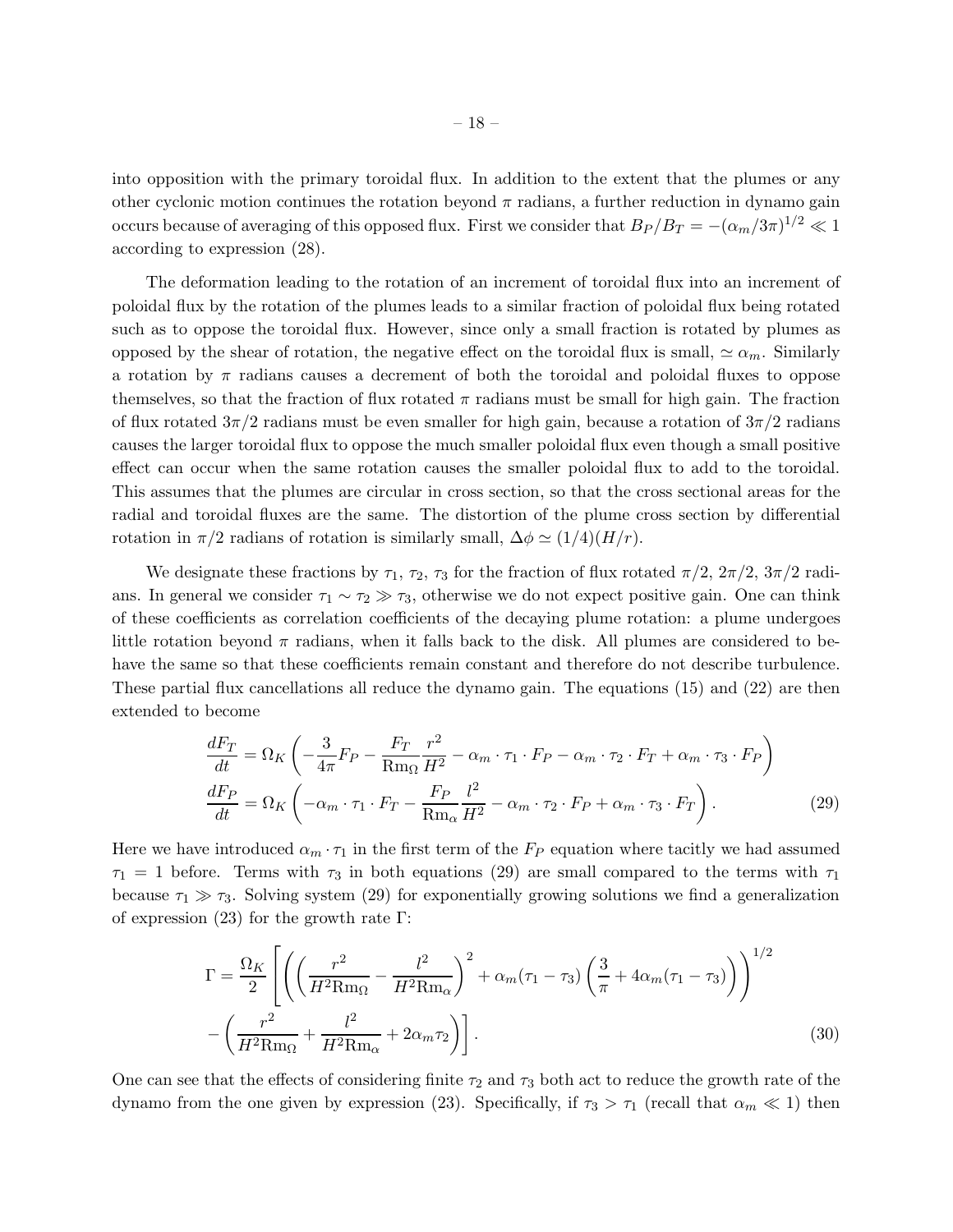the second term in the sum under the square root in (30) becomes negative, and  $\Gamma$  cannot have positive real part. This means that the dynamo is impossible for  $\tau_3 > \tau_1$ . In fact,  $\tau_3$  enters only in combination  $(\tau_1 - \tau_3)$  and effectively reduces the value of  $\tau_1$ . This implies that the plume must terminate its contribution to flux rotation by  $\pi$  radians, but this is expected on general grounds because by this time the plume matter will have fallen back to and be merged with the disk.

The effect of finite  $\tau_2$  on the growth rate of the dynamo is much weaker than the effect of finite  $\tau_3$ . The leading positive contribution to Γ comes from the second term in the sum under the square root and is  $\propto (\alpha_m \tau_1)^{1/2}$ . The negative contribution of  $\tau_2$  is  $-2\alpha_m \tau_2$  term. Since  $\alpha_m \ll 1$ we see that this negative contribution will be always small compared to the positive contribution for any  $\tau_2 \sim \tau_1 \sim 1$ . Thus with  $\tau_3$  assumed small, we expect to recover the very large growth rate,  $\Gamma \simeq 0.04$  per revolution, of expression (26).

#### 4. Mean Field Theory for the Star Disk Collision Driven Dynamo

The mean field approach to the problem of generation of the large scale magnetic fields by the motions of the fluid with random component was developed in Steenbeck, Krause & Rädler (1966) and later was widely used for all possible astrophysical and geophysical applications (Moffatt 1978; Krause & Rädler 1980; Ruzmaikin, Sokoloff & Shukurov 1988; Kulsrud 1999). The basic idea of the mean field approach is to average the equations for the evolution of the magnetic field over the small scale motions of the conducting liquid. Such small scale motions can be either a collection of waves with random phases, or turbulent pulsations, or randomly occurring jets or plumes with the sizes considerably smaller than the scale of the whole system. Formal application of the mean field theory to the star-disk collision dynamo provides one more mean of justification that such a dynamo is operational.

The number of plumes produced by star-disk collisions is large. At any given moment of time there exist ~ 10<sup>4</sup> plumes inside  $r \sim 10^{-2}$  pc (see Paper I). The radius of each plume is  $r_p \simeq H \simeq 3.7 \cdot 10^{-3} r$  at  $r \leq r_{ab}$  as shown in section 4.2 of paper I and equation (8) of paper I. Therefore, the distance between neighboring plumes is  $\sim 10^{-2}r$  and the radial and azimuthal sizes of the plumes cannot exceed  $\sim 10^{-2}r$  without overlapping each other. This condition is well satisfied with  $\bar{q}_{\leq r}$  given by expression (16). The magnetic field on the scale of the order of r will be the average over many individual plumes. The occurrences of plumes are statistically independent but each plume can be considered nearly identical to any other, because the star velocities at any given radius are about the same. However, to the extent that the star sizes vary, the energy input to each plume will vary accordingly and therefore the size of plumes could be considered as a random noise process, but the spectral range is limited. It is attractive to apply mean field theory for the generation of the large scale magnetic field by plumes. The averaging over the patches of the disk surface exceeding the size of individual plumes is well justified. The averaging over the vertical direction is more problematic, since the sign of helicity produced by plumes exactly reverses above and below the disk midplane. In addition the typical size of a plume is of the same order as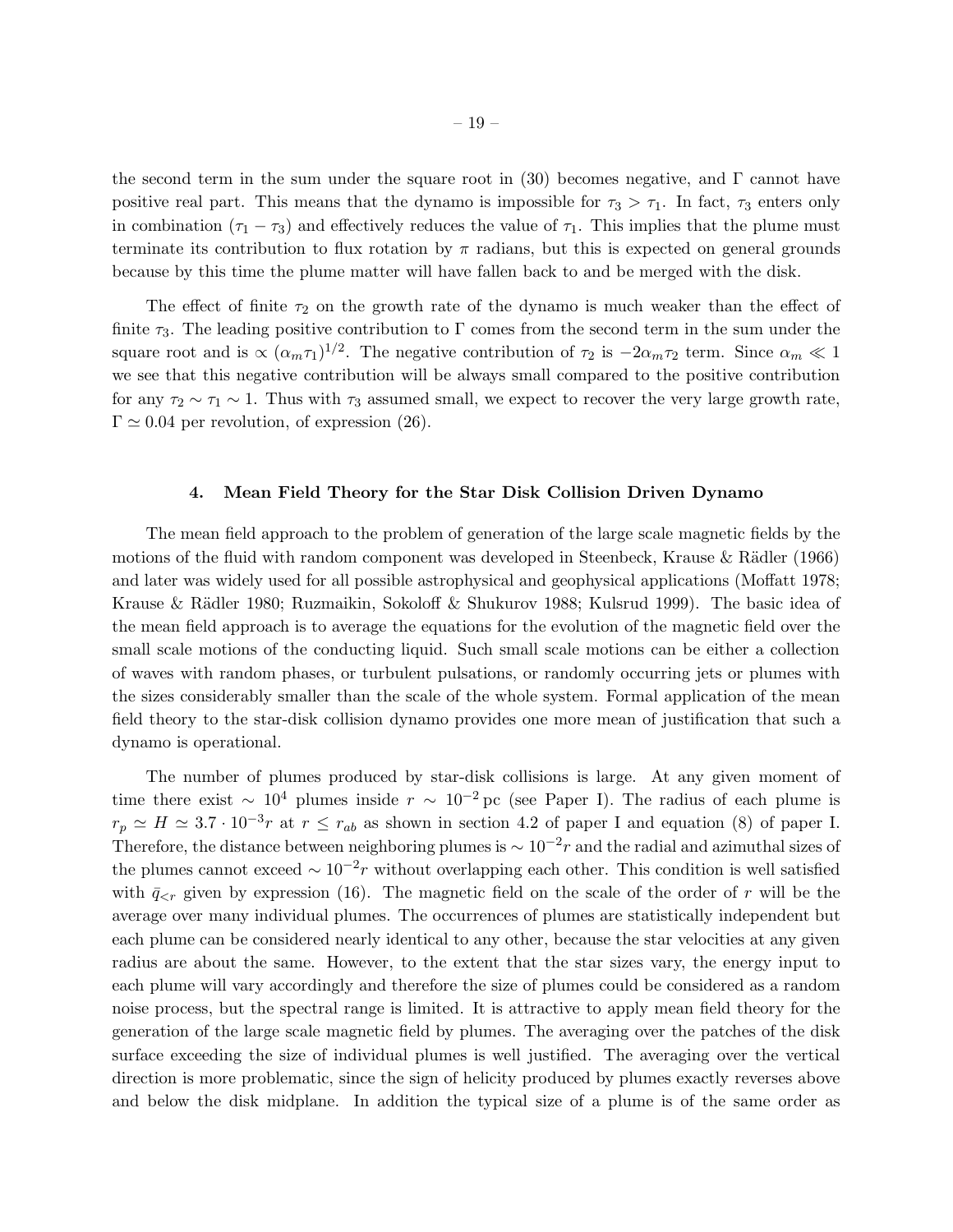the vertical scale of the change of helicity. Still we explore the results of the application of mean field theory equations for the excitation of the global large scale field and attempt to identify the departure points of mean field theory from the more coherent flux rotation analysis in this section.

The random motions induced by the star-disk collisions are clearly statistically anisotropic due to the existence of a preferred direction perpendicular to the disk plane as well as a preferred direction of rotation on either side of the disk. Still using isotropic expressions for the equations of the mean field theory provides so much simplifications that for our purpose of obtaining a proof of principle estimate as well as a comparison to flux rotation theory, we will use isotropic equations of the mean field theory. The mean electromotive force is given by

$$
\overline{\mathbf{v}' \times \mathbf{B}'} = \alpha \overline{\mathbf{B}} - \beta \nabla \times \overline{\mathbf{B}},\tag{31}
$$

where  $\mathbf{v}'$  are velocities of small scale motions,  $\mathbf{B}'$  is a small scale field and the bar means averaging over small scales (the distances between individual plumes and sizes of the plumes in our case). The expressions for the coefficients  $\alpha$  and  $\beta$  are

$$
\alpha = -\frac{\tau}{3} \left\langle \mathbf{v}' \cdot (\nabla \times \mathbf{v}') \right\rangle, \tag{32}
$$

$$
\beta = \frac{\tau}{3} \left\langle \mathbf{v}'^2 \right\rangle. \tag{33}
$$

Here  $\tau$  is the time of the decorrelation of the Lagrangian velocities, i.e. the time of the "memory" of a fluid particle about the past history of its velocity. The <> brackets denote averaging over the statistical ensemble and in practice can usually be replaced by the averaging over the volume larger than the typical scale of the random flow,  $\mathbf{v}'$ , but smaller than the scale of the change of the statistical properties of  $\mathbf{v}'$  and smaller than any large scale of the variability of the mean flow and mean magnetic field.

If the mean large scale flow and large scale magnetic fields are axisymmetric, then one needs to solve the following system of equations for the evolution of mean axisymmetric magnetic field in cylindrical coordinates r,  $\phi$ , z (corresponding unit vectors are  $\mathbf{e}_r$ ,  $\mathbf{e}_\phi$ ,  $\mathbf{e}_z$ ) (Roberts & Soward 1992)

$$
\frac{\partial A}{\partial t} + \frac{1}{r} \mathbf{v}_P \cdot \nabla(rA) = (\beta + \eta) \left( \nabla^2 A - \frac{1}{r^2} A \right) + \alpha B_\phi,
$$
\n(34)

$$
\frac{\partial B_{\phi}}{\partial t} + r\mathbf{v}_P \cdot \nabla \left(\frac{1}{r}B_{\phi}\right) = r\mathbf{B}_P \cdot \nabla \Omega + (\beta + \eta) \left(\nabla^2 B_{\phi} - \frac{1}{r^2}B_{\phi}\right) \n- \alpha \left(\nabla^2 A - \frac{1}{r^2}A\right) - \frac{1}{r}\nabla \alpha \cdot \nabla (rA).
$$
\n(35)

Here A is related to the poloidal magnetic flux  $F_P$  as  $F_P = 2\pi rA$ ,  $B_{\phi}$  is the toroidal magnetic field,  $\mathbf{B}_P$  is the poloidal magnetic field,  $\mathbf{v}_P$  is the poloidal velocity field, and  $\Omega = \Omega(r, z)$  is the angular velocity of differential rotation. The quantity A is also a  $\phi$ -component of a vector potential of the mean magnetic field and  $\mathbf{B}_P = \nabla \times (A\mathbf{e}_{\phi})$ , where  $\mathbf{e}_{\phi}$  is a unit vector in toroidal direction.

Averaging over the statistical ensemble  $\langle \rangle$  in equations (32) and (33) is replaced by averaging over many neighboring plumes. The correlation time  $\tau$  is approximately half of the Keplerian period,  $\tau = T_K/2$ .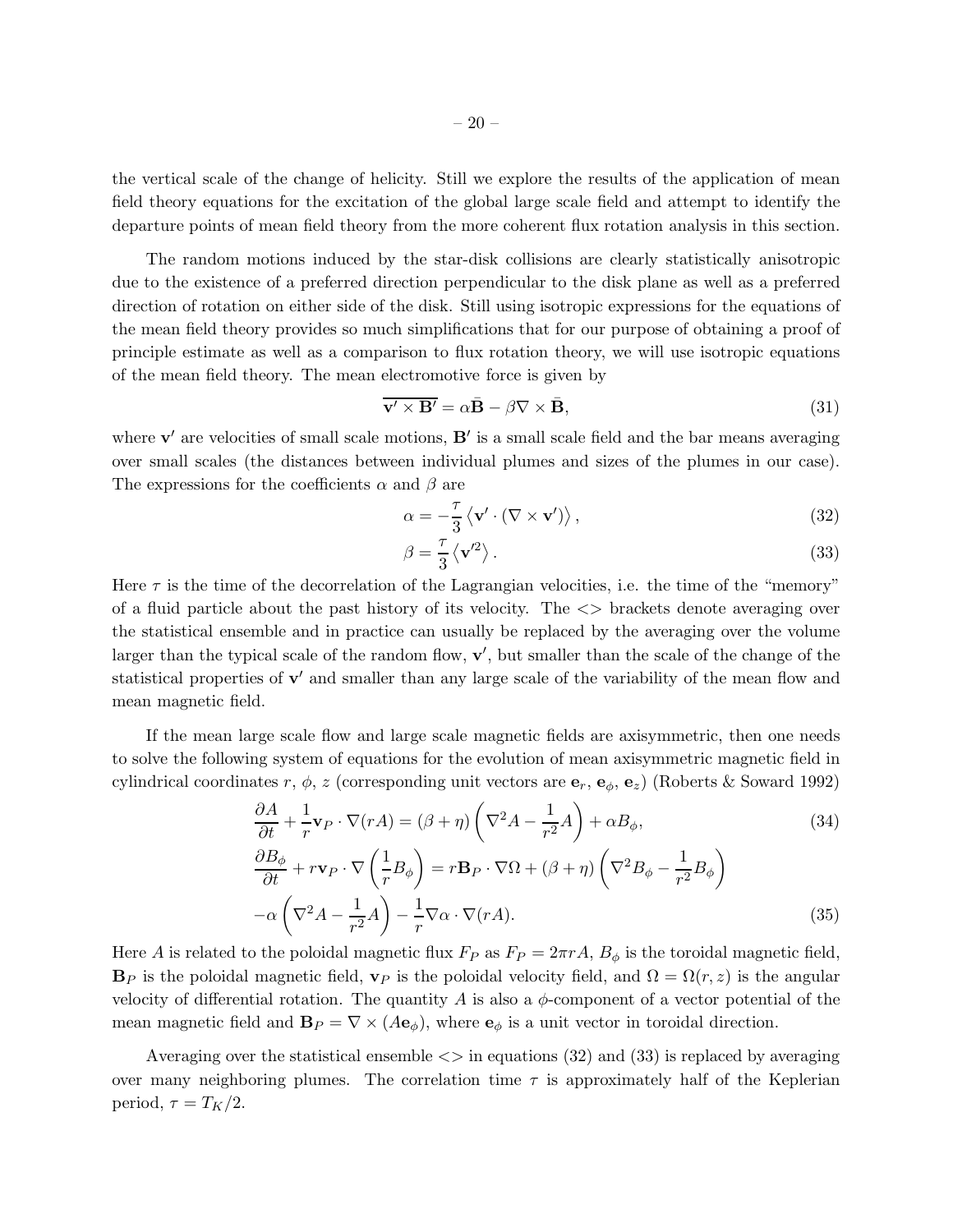In fact,  $\alpha$  and  $\beta$  are tensors because of the statistical anisotropy of the plumes. The generalisation of expression (31) for the mean electromotive force, including effects of anisotropy, is (e.g., Moffatt 1978):  $\overline{\mathbf{v}' \times \mathbf{B}'}_i = \alpha_{ik} \overline{B}_k - \beta_{ijk} \partial \overline{B}_j / \partial x_k$ , where there is a summation over repeated indices. In the limit of the  $\alpha\omega$  dynamo, when  $\text{Rm}_{\alpha} \ll \text{Rm}_{\Omega}$ , the most important term in the expression for the mean electromotive force is  $\alpha_{\phi\phi}\bar{B}_{\phi}$ . This term describes the conversion of the toroidal to poloidal magnetic flux using the language of the mean field theory. It is analogous to the term on the right hand side of equation (11) describing the production of the poloidal flux in the language of the flux rotation dynamo. It is this term, which determines the growth rate of the  $\alpha\omega$  dynamo. The generation of the mean field in anisotropic random medium is possible for the mean kinetic helicity,  $\langle \mathbf{v}' \cdot (\nabla \times \mathbf{v}') \rangle$ , equal to zero, but for non-vanishing components of the tensor  $\langle v'_i(\nabla \times \mathbf{v}')_k \rangle$ (Krause & Rädler 1980; Molchanov, Ruzmaikin, & Sokoloff 1983). Ferrière (1993a,b, 1998) performed detailed calculations of the  $\alpha$  and  $\beta$  tensors resulting from the plume-like motions of gas in differentially rotating Galactic disk caused by randomly placed supernovae explosions. These motions have some limited similarity to the plumes considered in the present work in that they

also result in the conversion of the toroidal to the poloidal magnetic flux and are anisotropic due to the vertical density gradient in the Galaxy. Subsequently, these results were used by Ferrière & Schmitt (2000) to calculate kinematic anisotropic  $\alpha\omega$  dynamos. In the present work,  $\alpha$  and  $\beta$ effects are assumed to be isotropic.

We now estimate the magnitude of the coefficients  $\alpha$  and  $\beta$  in equation (35). The half thickness of the slab with the helicity produced by plumes is about the vertical extent of a plume,  $l$ . We assume the dependence of  $\alpha$  on z as  $\alpha = \alpha_0 z/l$ , where  $\alpha_0$  is a characteristic value of helicity which can vary with the radius r. This assumption for  $\alpha$  satisfies symmetry requirement that  $\alpha(-z) = -\alpha(z)$  while exact knowledge of the dependence of  $\alpha$  on z is beyond our accuracy. We assume that  $l > H$  and that  $\alpha = \alpha_0 z/l$  in the whole region  $-l < z < l$ , i.e. we neglect the fact, that helicity is almost zero inside the disk for  $-H < z < H$ . We also assume the turbulent magnetic diffusivity,  $\beta$ , to be uniform over  $-l < z < l$ . The fact that the maximum height of the plume is l means that the characteristic vertical velocity of the plasma in the plume is  $v'_z \approx v_K l/r$ . We assume that the characteristic velocity of the sideways expansion of the plume is  $v_s' \approx v_z'/2$ . Then, by the time  $T_K/2$  the plume expands to  $\approx l/2$  in horizontal dimension (we neglect the fact that the shape of the plume becomes elliptical). We estimate  $\nabla \times \mathbf{v}' \approx -2\Omega_K \mathbf{e}_z$ , and therefore  $\mathbf{v}' \cdot (\nabla \times \mathbf{v}') \approx -2v_z' \Omega_K = -2l\Omega_K^2$ . Similarly  $\mathbf{v}'^2 = 2v_s'^2 + v_z'^2 \approx (3/2)v_K^2(l^2/r^2)$  for the plume. Let us introduce the filling factor  $q = q(r)$  equal to the fraction of the surface of the one side of the disk covered by plumes. Then averaging,  $\langle \rangle$ , is reduced to the multiplication of the values for one plume by q. From expression (32) and the above estimate of  $\mathbf{v}' \cdot (\nabla \times \mathbf{v}')$  we have

$$
\alpha_0 = \frac{2\pi}{3} \cdot l \cdot \Omega_K \cdot q,\tag{36}
$$

and from expression (33) and the above estimate of  $v'^2$  we have

$$
\beta = \frac{\pi}{2} \cdot \Omega_K \cdot l^2 \cdot q. \tag{37}
$$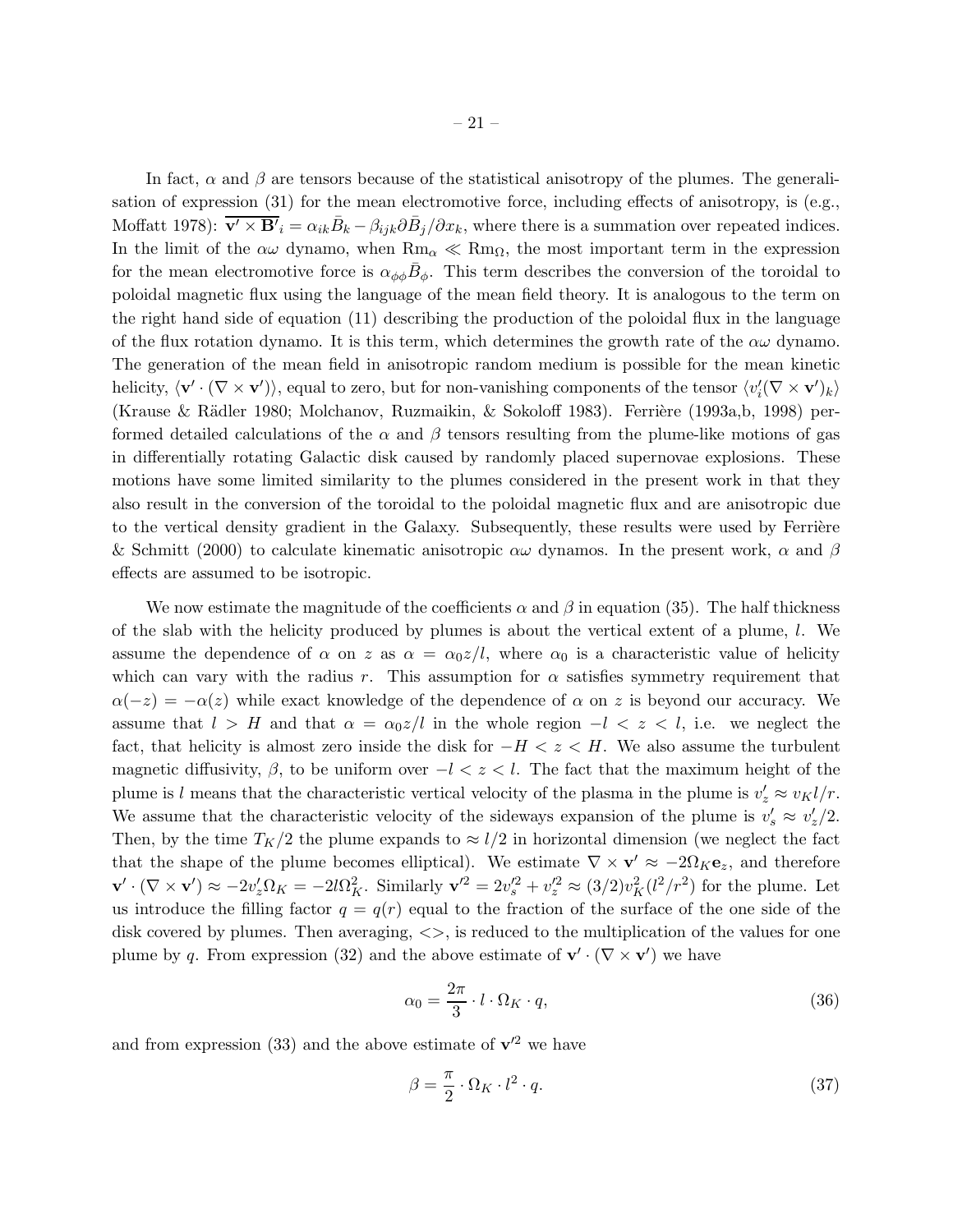Our estimate of  $\beta$  coincides with the estimate of the characteristic value of  $\beta$  for an ensemble of supernovae explosions occurring at the midplane of the Galaxy considered by Ferrière (1993b) (formula [35] in that work). The numerical coefficient in our estimate of  $\beta$  is slightly different from Ferrière (1993b).

The dynamo activity is present inside the thin layer with thickness  $l \ll r$ . This situation is the same as for the traditional model of the  $\alpha\omega$  Galactic dynamo. We can use the extensive theory of the  $\alpha\omega$  dynamo in thin disks developed in the connection with the Galactic dynamo. An extensive treatment of  $\alpha\omega$  Galactic dynamo can be found in Stix (1975), Zeldovich, Ruzmaikin, & Sokoloff (1983), and Ruzmaikin, Sokoloff & Shukurov (1988). One looks for the solution of equations (34) and (35) in the  $\alpha\omega$  limit when  $\text{Rm}_{\alpha} \ll \text{Rm}_{\Omega}$ . Since the thickness of the disk, 2H, is small, one can neglect radial derivatives of the magnetic field compared to the z-derivatives. In this way the problem becomes local with the eigenfrequency of the dynamo determined by solving the one dimensional eigenvalue problem in z-direction. This local approximation is similar to the local approximation used in Appendix A to derive the vertical structure of the accretion disk. We will use results from Ruzmaikin, Sokoloff & Shukurov (1988) and replace their parameters with ours. The important parameter is the dynamo number

$$
D = r \frac{d\Omega_K}{dr} \frac{\alpha_0 l^3}{(\beta + \eta)^2} = -\frac{\pi \Omega_K^2 q l^4}{\left(\eta + \frac{\pi}{2} \Omega_K l^2 q\right)^2}.
$$
 (38)

The D is negative for anticyclonic vortices and  $d\Omega_K/dr < 0$ .

The density of particles in equilibrium non-magnetized disk falls off with z precipitously:  $\propto$  $\exp(-z^2/H^2)$  when the gas pressure dominates and even steeper when radiation pressure dominates (Shakura & Sunyaev 1973). This means that even a small magnetic field will have a significant influence on the dynamics of the disk corona. Thus, the kinematic dynamo approximation does not work in the disk corona. There the force-free approximation  $\nabla \times \mathbf{B} = \lambda \mathbf{B}$  describes the magnetic field evolution at  $|z| > l$ . In the particular case  $\lambda = 0$  the force-free magnetic field satisfies the vacuum equation  $\nabla \times \mathbf{B} = 0$ . Reyes–Ruiz & Stepinski (1999) investigated the  $\alpha\omega$  turbulent dynamo in accretion disks with linear force-free coronae. They match axisymmetric solutions of the dynamo equations (34) and (35) inside the disk to the solutions with constant  $\lambda$  of a force-free equation  $\nabla \times \mathbf{B} = \lambda \mathbf{B}$  outside the disk. They find that the results for the dynamo eigenvalues and dynamo eigenmodes do not change significantly with the value of λ. The α-quenched saturated mode also depends weekly on  $\lambda$ . Thus, in order to obtain estimates for the star-disk collisions driven dynamo we can assume that  $\lambda = 0$  and the magnetic fields obey the vacuum condition  $\nabla \times \mathbf{B} = 0$ outside the disk. Note, however, that some of the poloidal magnetic field lines obtained in Reyes– Ruiz & Stepinski (1999) have inclination angles to the surface of the accretion disk less than  $60°$ . This means that MHD outflow should start along these poloidal magnetic field lines (Blandford & Payne 1982). The presence of the MHD outflow would make the force-free approximation invalid. However, these field lines, although radial initially, after many turns become wrapped up into a force-free helix where the radial magnetic field becomes smaller than either the external poloidal or toroidal fields. Both these external fields, in turn are smaller than the toroidal field inside the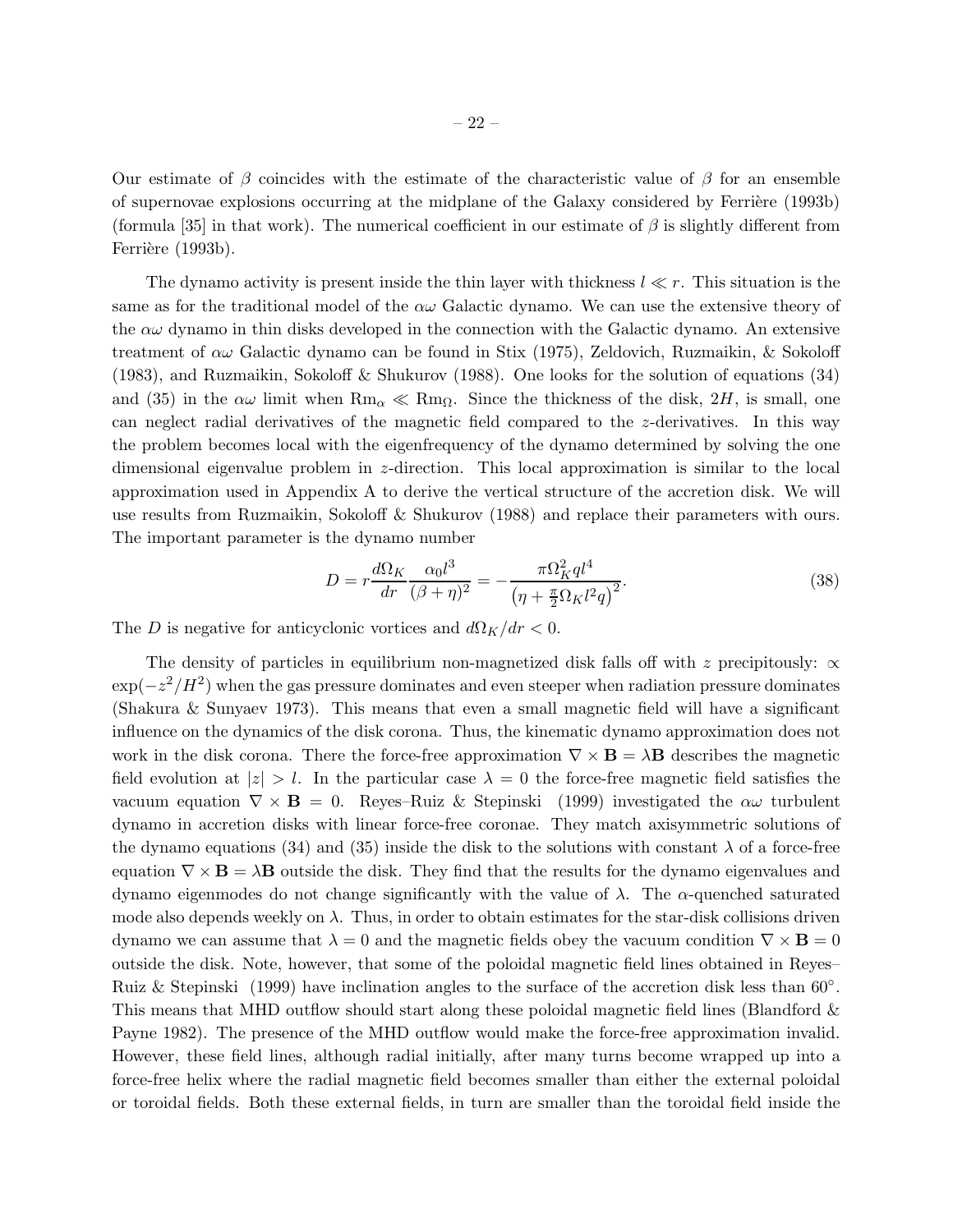disk (Li et al. 2001a). Since the magnetic field inside the disk is much stronger than outside the disk, the boundary condition at the top of the plume zone,  $z = \pm l$ , can be approximated as on the boundary with the vacuum:  $B_{\phi} = 0$  and  $B_{r} = 0$ .

The eigenvalue problem for the  $\alpha\omega$  dynamo in the thin slab  $-l(r) < z < l(r)$  with the vacuum outside the slab (Ruzmaikin, Sokoloff & Shukurov (1988)) can be reduced to solving a onedimensional eigenvalue problem in the z-coordinate. In this way, the local growth rate of the dynamo Γ(r) is obtained. The growth rate of the global mode Γ is very close to the maximum value of  $\Gamma_m = \Gamma(r_m)$  over the disk radius. The corresponding eigenmode is localized in the ring of the disk near radius  $r_m$ . The characteristic radial width of the eigenmode for the dynamo numbers, that do not much exceed the threshold limit, is  $\sim (lr_m)^{1/2}$  (Ruzmaikin, Sokoloff & Shukurov 1988). The most easily excited mode of the dynamo has quadrupole symmetry and is steady. The excitation condition of this most easily excited mode is  $D < -\pi^4/16$  for the vertical dependence of the  $\alpha$ -coefficient  $\alpha = \alpha_0 z/l$  (Ruzmaikin, Sokoloff & Shukurov 1988). The excitation condition varies somewhat depending on the choice of the profile of the  $\alpha$ -coefficient but is of the same order as for the linear profile of  $\alpha$ . The growth rate of the most easily excited steady state quadrupole mode not far from the excitation threshold is

$$
\Gamma = \frac{\beta + \eta}{l^2} \left( -\frac{\pi^2}{4} + \sqrt{|D|} \right) = \frac{\pi}{2} \Omega_K \cdot q \left( -\frac{\pi^2}{4} + \frac{2}{\sqrt{\pi q}} \right) - \frac{\pi^2}{4} \frac{\eta}{l^2}.
$$
 (39)

The growth rate for large dynamo numbers,  $|D| \gg \pi^4/16$ , or for small  $\eta$  is

$$
\Gamma = 0.3 \frac{\beta + \eta}{l^2} \sqrt{\pi |D|} = 0.3 \cdot \Omega_K \pi \sqrt{q}.
$$
\n(40)

This differs from Eq. (19) by a negligible factor,  $\sim 0.35$ , for  $\alpha_{plume} = 1$ , in view of the many approximations. We therefore conclude that mean field dynamo theory results in a similar growth rate to that predicted by the flux rotation analysis. In either case the growth is so rapid in view of Eq. (26) that nearly the entire history of the accretion disk dynamo will be dominated by the near steady state saturated conditions. Unfortunately this steady state is beyond the scope of the present paper where instead we feel satisfied in demonstrating an understanding of the dynamo gain using a flux rotation model, a mean field theory, and numerical simulations.

We see that the filling factor  $q(r)$  is crucial for the mean field dynamo. Let us estimate  $q(r)$ . The cross section area of the plume is  $\pi r_p^2 \approx \pi H^2$ , the number of plumes present at any moment of time on one side of the disk is  $2 \cdot nv/4 \cdot T_K/2$ . Therefore, one has

$$
q = \frac{nv}{4} 2 \frac{T_K}{2} \pi H^2.
$$

Using expression (16) of paper I for the flux of stars,  $nv/4$ , and expression (A5) of paper I for the disk half-thickness, one obtains

$$
q = 1.52 \cdot 10^{-3} \cdot n_5 \left(\frac{r}{10^{-2} \,\text{pc}}\right) \left(\frac{l_E}{0.1}\right)^2 \left(\frac{\epsilon}{0.1}\right)^{-2} \quad \text{for} \quad 10r_t < r < 10^{-2} \,\text{pc},
$$
\n
$$
q = 0 \quad \text{for} \quad r < 10r_t. \tag{41}
$$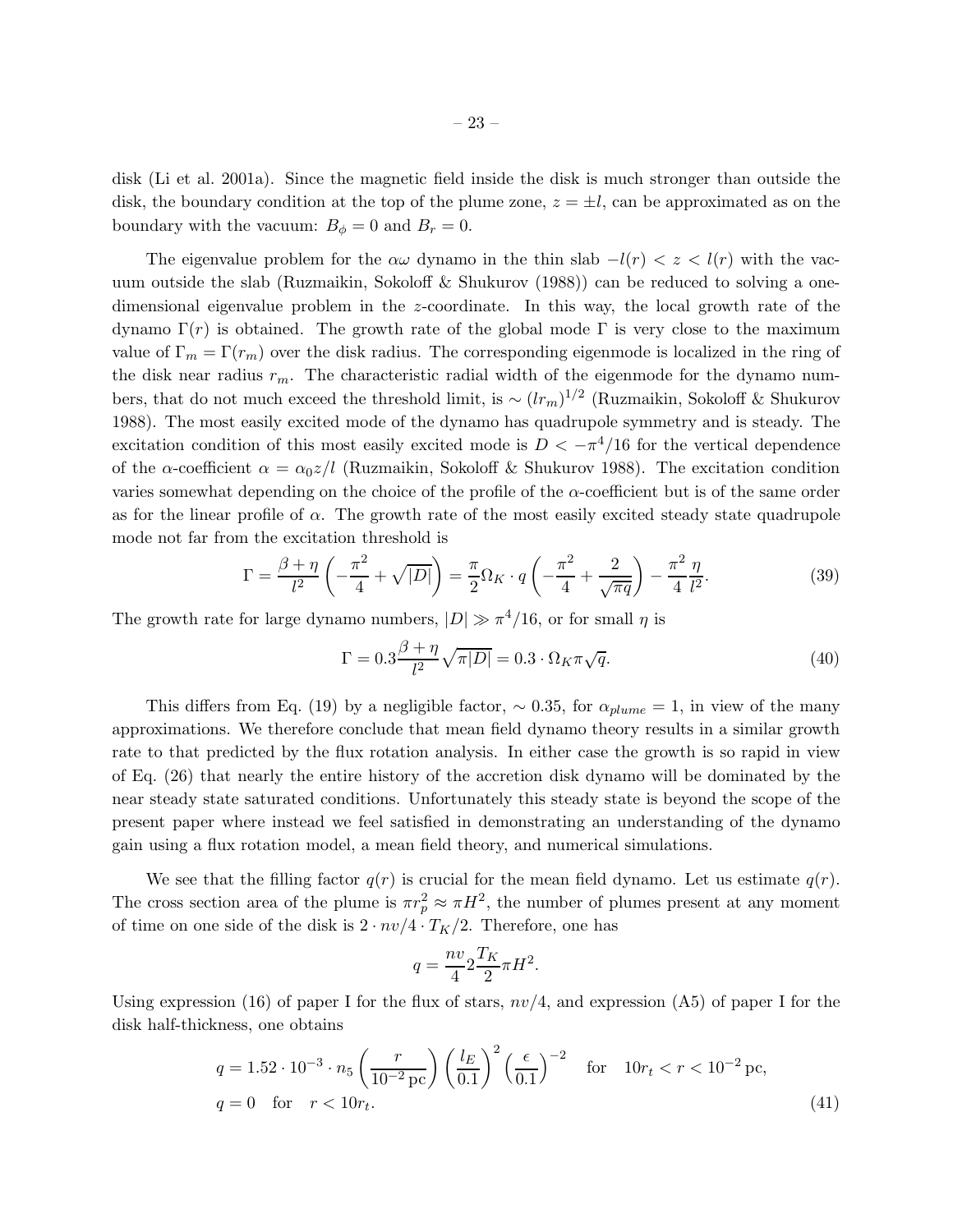The ratio of the toroidal to the poloidal or radial magnetic field in the growing mode and inside the volume occupied by plumes is

$$
\frac{B_T}{B_P} \approx |D|^{1/2} = \frac{2}{\sqrt{\pi q}}.
$$

Using expression  $(41)$  for the value of q one has

$$
\frac{B_T}{B_P} \approx 63 n_5^{-1/2} \cdot \left(\frac{r}{10r_t}\right)^{-1/2} \left(\frac{l_E}{0.1}\right)^{-1} \left(\frac{\epsilon}{0.1}\right).
$$

As in all  $\alpha\omega$  dynamos, the generated toroidal field is larger than the poloidal field. However, the toroidal field in the vacuum outside the region of dynamo activity vanishes, because the normal component of the current at the vacuum boundary must be zero. If there is conductivity, as we expect, and therefore force-free magnetic field above the plume region, then the toroidal magnetic field generated by the dynamo penetrates into this region (Reyes–Ruiz & Stepinski 1999). However, due to the quadrupole symmetry of the poloidal magnetic field, the toroidal field in the force-free corona has the opposite direction from the toroidal field inside the disk. The axial component of the magnetic field,  $B_z$ , is much smaller than the radial component inside the slab occupied by plumes,  $B_z \approx (l/r)B_r$ . However, the radial component of the magnetic field decreases down to the value comparable to  $B_z$  at  $|z|=l$ . The quadrupole poloidal field in the corona is weaker than the poloidal magnetic field inside the disk by the factor  $l/r$ . The structure of the force-free corona above the dynamo generation region cannot be determined without further knowledge about boundary conditions at the outer boundaries of the force-free region or physical processes, which limit the applicability of force-free ideal MHD approximation in the corona (i.e., fast reconnection of magnetic fields). If one requires that the magnetic field in the force-free region vanishes for  $|z| \gg l$ , as Reyes–Ruiz & Stepinski (1999) assume, then, the toroidal magnetic field is comparable to the poloidal field in the corona. In this case, the toroidal magnetic field in the force-free corona is much smaller than the toroidal magnetic field inside the disk, and so we neglect it in the simulations. In the actual case of the black hole accretion disk dynamo, we expect the coronal field to be force-free and to progressively remove the flux and magnetic energy generated by the dynamo in a force-free helix as described in Li et al. (2001a) where the field strength, as discussed above, is of the order of the poloidal field.

#### 5. The Dynamo Equations and Numerical Method

Because of limited numerical resolution and limited computing time we cannot attempt to directly simulate the dynamo problem for the real astrophysical parameters. Three dimensional simulations of just one star passage through the accretion disk is already quite a challenge for computational gas dynamics. Even if we assume that we know the velocity field for a single stardisk collision and treat only the kinematic dynamo problem, the existence of  $\sim 10^4$  plumes, the necessity of good resolution in the space between and above the plumes, and long evolution times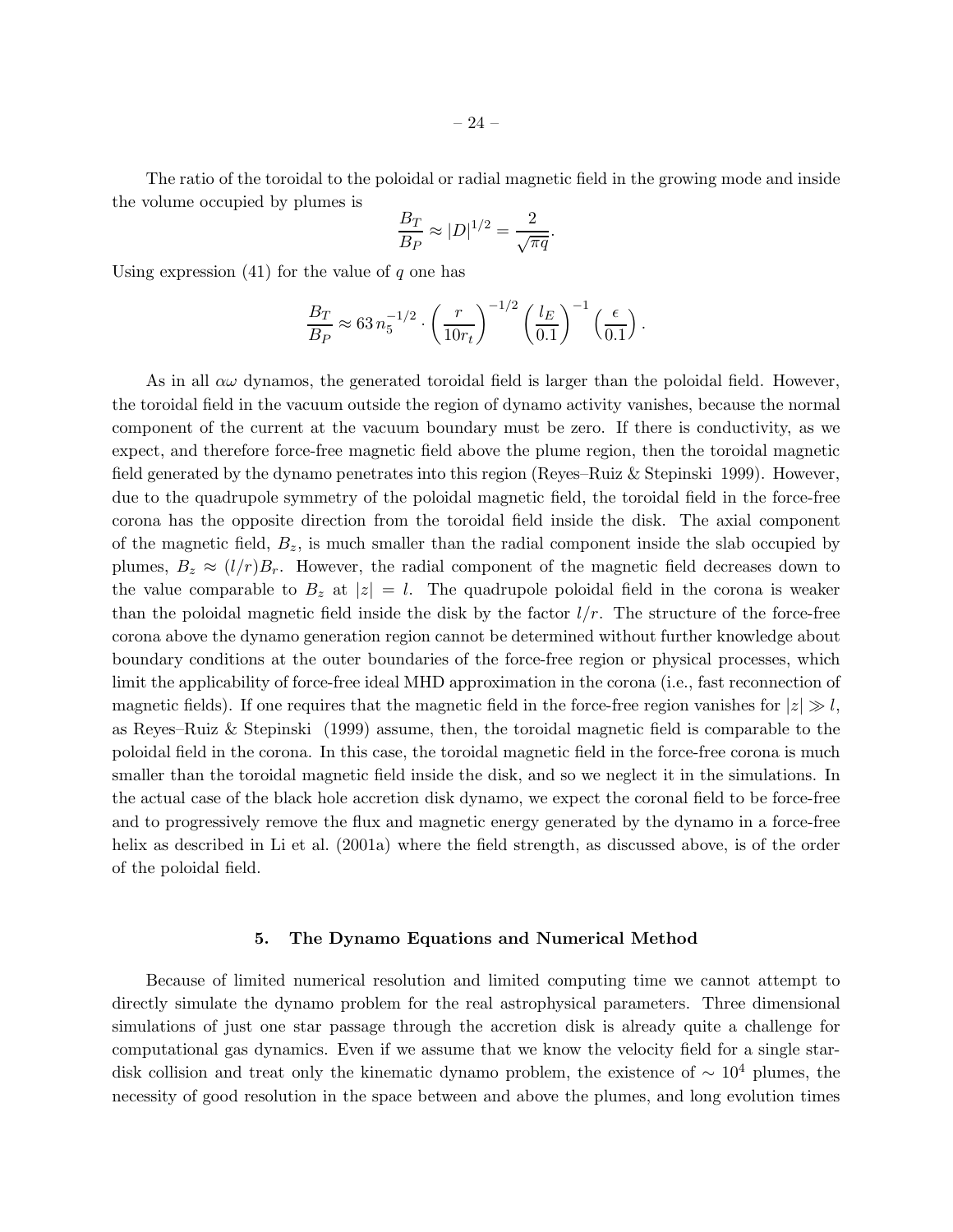required by the dynamo problem make the direct computations very difficult and demanding of major computer resources. Numerical modeling done in this work illustrates and proves essential features of the star-disk collisions dynamo described above. We simulate the kinematic dynamo with only a few plumes present and adopt a simplified flow model for individual plumes. Then, we compare the numerical growth rate and magnetic field structure to the predictions of flux rotation and mean field theories extrapolated to a small number of plumes. Qualitative agreement between all three approaches in the limit of only a few plumes is observed.

## 5.1. Basic Equations

We have computed order of magnitude estimates of the growth rate and threshold for the dynamo by direct numerical simulations. For that purpose we have written a 3D kinematic dynamo code evolving the vector potential  $\bf{A}$  of the magnetic field in a given velocity field  $\bf{v}$  and with resistive diffusion. The code is written in cylindrical geometry. We start with the equations describing the evolution of fields in nonrelativistic quasineutral plasmas.

$$
\nabla \cdot \mathbf{B} = 0,\tag{42}
$$

$$
\frac{1}{c}\frac{\partial \mathbf{B}}{\partial t} = -\nabla \times \mathbf{E},\tag{43}
$$

$$
\nabla \times \mathbf{B} = \frac{4\pi}{c} \mathbf{j},\tag{44}
$$

$$
\mathbf{j} = \sigma \left( \mathbf{E} + \frac{1}{c} \mathbf{v} \times \mathbf{B} \right),\tag{45}
$$

where  $\sigma$  is the conductivity of the plasma. Because we are considering the kinematic dynamo, **v** is specified and the momentum equation is ignored. Substituting the expression for the current j from the equation (44) into Ohm's law, equation (45), and introducing a coefficient of magnetic diffusivity  $\eta$  as  $\eta = \frac{c^2}{4}$  $\frac{6}{4\pi\sigma}$  we obtain Ohm's law in the form

$$
\mathbf{E} + \frac{1}{c}\mathbf{v} \times \mathbf{B} = \frac{\eta}{c}\nabla \times \mathbf{B}.
$$
 (46)

subject to the constraint (42).

The conventional and widely accepted way of writing and solving the kinematic MHD equations (MHD without the hydrodynamical part) is to obtain a single equation for the evolution of the magnetic field. Substitution of the electric field  $\bf{E}$  from the equation (46) into Faraday's law, equation (43), results in

$$
\frac{\partial \mathbf{B}}{\partial t} = -\nabla \times (\eta \nabla \times \mathbf{B}) + \nabla \times (\mathbf{v} \times \mathbf{B}).
$$
\n(47)

Introducing the vector potential A with

 $\mathbf{B} = \nabla \times \mathbf{A}$ ,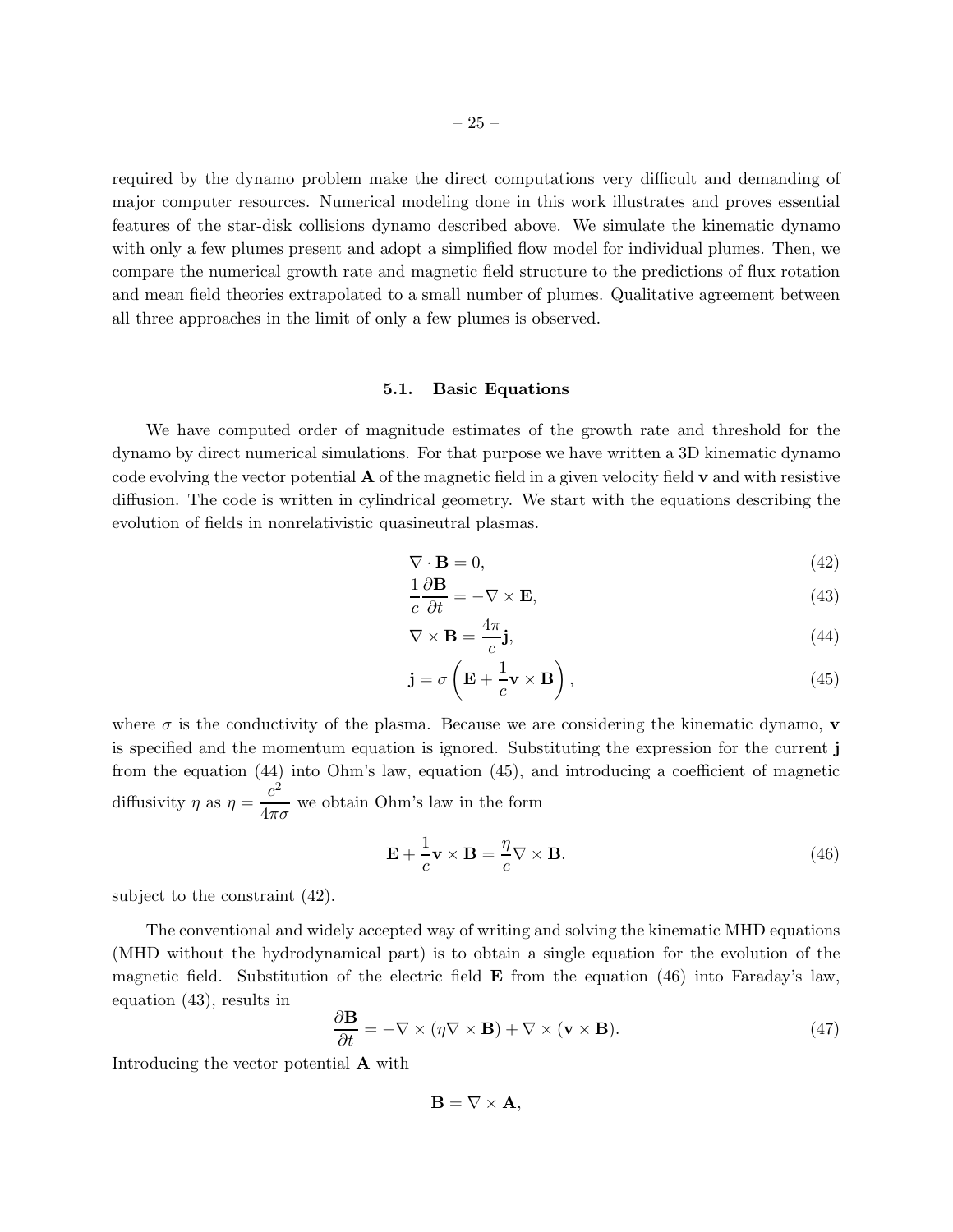equation (47) takes the form

$$
\frac{\partial \mathbf{A}}{\partial t} + \eta \nabla \times \nabla \times \mathbf{A} - \mathbf{v} \times (\nabla \times \mathbf{A}) + c \nabla \varphi = 0,
$$
\n(48)

where  $\varphi$  is the scalar potential; no gauge has been chosen. Any solution of equation (48) satisfying the boundary and initial conditions for the magnetic field should give a physical result for the evolution of the magnetic field. The equation (48) has the same second order in space derivatives as equation (47) for the evolution of the magnetic field.

The gauge freedom can be used to simplify the procedure for solving equation (48). The scalar potential  $\varphi$  may be chosen to be an arbitrary function by an appropriate choice of gauge transformation. For instance, one can choose to set  $\varphi = 0$ , in which case the remaining equation for A takes the form

$$
\frac{\partial \mathbf{A}}{\partial t} + \eta \nabla \times (\nabla \times \mathbf{A}) - \mathbf{v} \times (\nabla \times \mathbf{A}) = 0.
$$
 (49)

The boundary conditions for  $\bf{A}$  should be consistent with the gauge chosen. In principle, equation (49) requires three separate boundary conditions for the components of  $\bf{A}$ . This number is the same as the number of boundary conditions required to solve the equation for the evolution of the magnetic field (47). Note, however, that there is still a freedom to add  $\nabla \chi$  to **A** and therefore to the boundary conditions for **A**, where  $\chi$  is an arbitrary time independent function, and still preserve the gauge condition  $\varphi = 0$ . Although any arbitrary initialization of **A** satisfying the boundary conditions can be allowed, many initializations would result in the same magnetic field **B**. Initializing eq. (47)  $\nabla \cdot \mathbf{B} = 0$  is formally required. We have the following requirements for the boundary and initial conditions for A:

- 1. There must be boundary and initial conditions on all three components of A.
- 2. Boundary and initial conditions should be consistent with the gauge used.
- 3. The physical boundary conditions and the initial conditions for the magnetic and electric fields (or any other quantities) specific to a particular problem must be satisfied.

The last requirement means that the physical boundary conditions must be derivable from the boundary conditions equations imposed on A. The reverse is not necessarily true, i.e. for one specific physical boundary conditions there may be many possible boundary conditions for A. The situation with the boundary conditions for  $A$  is analogous to the situation with the initial conditions for A. With this specification of initial and boundary conditions, the curl of the solution to equation (48) will be equal to the solution of equation (47).

If one chooses to evolve the magnetic field directly, then in addition to the equation of evolution (47) the magnetic field must obey the constraint  $\nabla \cdot \mathbf{B} = 0$ , which should be specified as an initial condition. Although it follows from (47) that, once initialized to zero,  $\nabla \cdot \mathbf{B}$  will be kept equal to zero, the numerical methods used to solve (47) introduce discretization errors, which after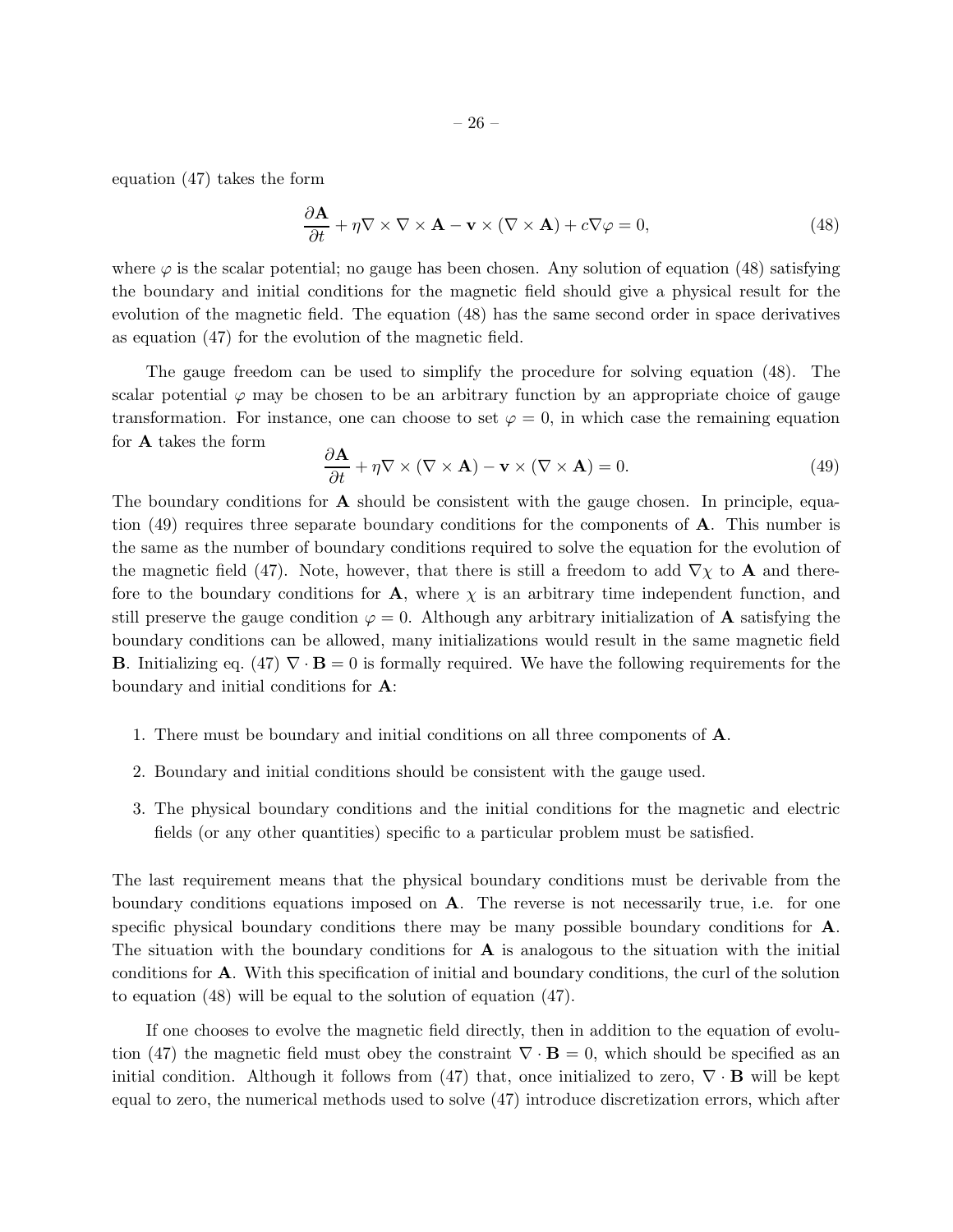a sufficient time can accumulate so that  $\nabla \cdot \mathbf{B}$  is no longer zero (e.g., Lau & Finn 1993). Special procedures are employed in the codes to deal with this problem such as "divergence cleaning". However, in the case of the evolution of the vector potential there are three equations (48) to solve, while there are four dynamic variables in them (i.e. three components of  $\bf{A}$  and one scalar function  $\varphi$ ). Therefore, one can utilize this one extra degree of freedom in choosing  $\varphi$  for a suitable gauge constraint without actually imposing any constraints on three components of A. This will allow us to have freedom to choose the gauge and at the same time will not introduce the necessity of taking special measures in order to ensure that the gauge will be kept correctly throughout the computation. The magnetic field is than obtained by taking curl of **A**. This way  $\nabla \cdot \mathbf{B}$  vanishes automatically within the discretization error associated with approximating the curl by finite differencing.

In the simulations presented in this work we used the following gauge

$$
c\varphi - \mathbf{v} \cdot \mathbf{A} + \eta \nabla \cdot \mathbf{A} = 0 \tag{50}
$$

One can show that for this gauge the basic equation (48) reduces to

$$
\frac{\partial \mathbf{A}}{\partial t} = -A^k \frac{\partial v^k}{\partial x^i} - (\mathbf{v} \cdot \nabla) \mathbf{A} + \eta \nabla^2 \mathbf{A} + (\nabla \cdot \mathbf{A}) \nabla \eta.
$$
 (51)

We choose the gauge  $(50)$  because the resulting equation for **A** has similarity with the equation for the advection of a vector quantity. It has the familiar advection term  $(\mathbf{v} \cdot \nabla) \mathbf{A}$  and diffusion term  $\eta \nabla^2 \mathbf{A}$ . The term  $-A^k \frac{\partial v^k}{\partial x^i}$  corresponds to a stretching term  $(\mathbf{B} \cdot \nabla) \mathbf{v}$  in the equation for the advection of the magnetic field. Finally,  $(\nabla \cdot \mathbf{A}) \nabla \eta$  term is associated with the nonuniformity of electric conductivity. In this work we will consider the case of  $\eta$  = constant only and concentrate on the effects of the plasma flow producing the dynamo. Thus this term drops out of the equations. Note, that the equation (51) is valid both for incompressible and compressible flows.

Finally, we present equations (51) written out in cylindrical coordinate system r,  $\phi$ , z (corresponding unit vectors are  $\mathbf{e}_r$ ,  $\mathbf{e}_{\phi}$ ,  $\mathbf{e}_z$ )

$$
\frac{\partial A^r}{\partial t} = -\left(v^r \frac{\partial A^r}{\partial r} + \frac{1}{r} v^{\phi} \frac{\partial A^r}{\partial \phi} + v^z \frac{\partial A^r}{\partial z} - \frac{1}{r} v_{\phi} A_{\phi}\right) - \left(A^r \frac{\partial v^r}{\partial r} + A^{\phi} \frac{\partial v^{\phi}}{\partial r} + A^{\phi} \frac{\partial v^{\phi}}{\partial r} + A^z \frac{\partial v^z}{\partial r}\right) + \eta \left(\frac{1}{r} \frac{\partial}{\partial r} \left(r \frac{\partial A^r}{\partial r}\right) + \frac{1}{r^2} \frac{\partial^2 A^r}{\partial \phi^2} + \frac{\partial^2 A^r}{\partial z^2} - \frac{A^r}{r^2} - \frac{2}{r^2} \frac{\partial A^{\phi}}{\partial \phi}\right) + \frac{\partial \eta}{\partial r} (\nabla \cdot \mathbf{A}), \quad (52)
$$
\n
$$
\frac{\partial A^{\phi}}{\partial t} = -\left(v^r \frac{\partial A^{\phi}}{\partial t} + \frac{v^{\phi}}{\partial t} \frac{\partial A^{\phi}}{\partial t} + v^z \frac{\partial A^{\phi}}{\partial t} + \frac{1}{r^2} v^{\phi} A^r\right) -
$$

$$
\frac{\partial A^{\prime}}{\partial t} = -\left(v^{r}\frac{\partial A^{\prime}}{\partial r} + \frac{v^{r}}{r}\frac{\partial A^{\prime}}{\partial \phi} + v^{z}\frac{\partial A^{\prime}}{\partial z} + \frac{1}{r}v^{\phi}A^{r}\right) -
$$
\n
$$
\left(A^{r}\frac{1}{r}\frac{\partial v^{r}}{\partial \phi} + A^{\phi}\frac{1}{r}\frac{\partial v^{\phi}}{\partial \phi} + A^{z}\frac{1}{r}\frac{\partial v^{z}}{\partial \phi} + \frac{1}{r}A^{\phi}v^{r} - \frac{1}{r}A^{r}v^{\phi}\right) +
$$
\n
$$
\eta\left(\frac{1}{r}\frac{\partial}{\partial r}\left(r\frac{\partial A^{\phi}}{\partial r}\right) + \frac{1}{r^{2}}\frac{\partial^{2} A^{\phi}}{\partial \phi^{2}} + \frac{\partial^{2} A^{\phi}}{\partial z^{2}} - \frac{A^{\phi}}{r^{2}} + \frac{2}{r^{2}}\frac{\partial A^{r}}{\partial \phi}\right) + \frac{1}{r}\frac{\partial \eta}{\partial \phi}(\nabla \cdot \mathbf{A}),
$$
\n
$$
\frac{\partial A^{z}}{\partial t} = -\left(v^{r}\frac{\partial A^{z}}{\partial r} + \frac{1}{r}v^{\phi}\frac{\partial A^{z}}{\partial \phi} + v^{z}\frac{\partial A^{z}}{\partial z}\right) - \left(A^{r}\frac{\partial v^{r}}{\partial z} + A^{\phi}\frac{\partial v^{\phi}}{\partial z} + A^{\phi}\frac{\partial v^{\phi}}{\partial z}\right)
$$
\n
$$
A^{z}\frac{\partial v^{z}}{\partial z}\right) + \eta\left(\frac{1}{r}\frac{\partial}{\partial r}\left(r\frac{\partial A^{z}}{\partial r}\right) + \frac{1}{r^{2}}\frac{\partial^{2} A^{z}}{\partial \phi^{2}} + \frac{\partial^{2} A^{z}}{\partial z^{2}}\right) + \frac{\partial \eta}{\partial z}(\nabla \cdot \mathbf{A}),
$$
\n(54)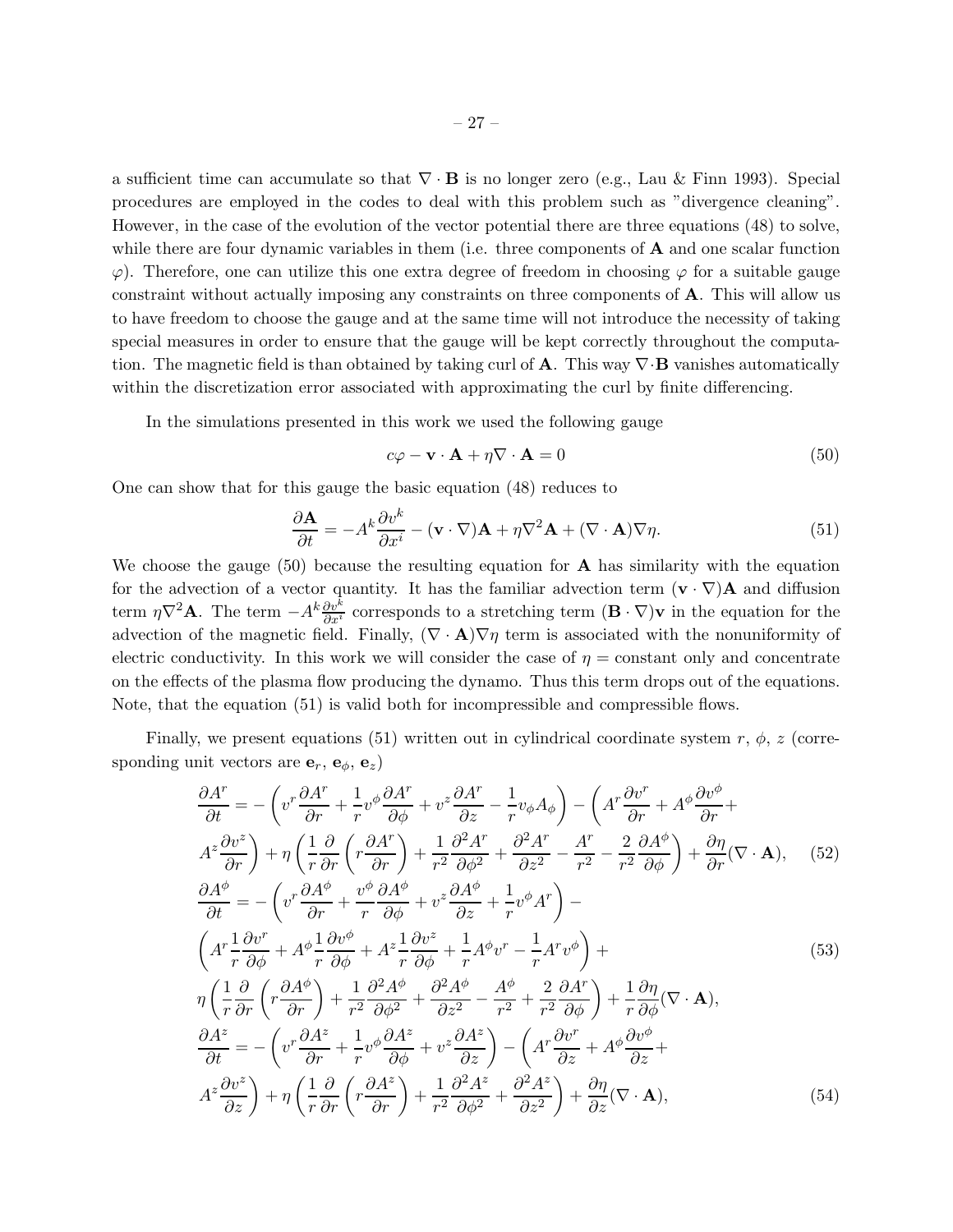where  $\nabla \cdot \mathbf{A} = \frac{1}{r}$ r  $\frac{\partial}{\partial r}(rA^r) + \frac{1}{r}$  $\partial A^\phi$  $rac{\partial}{\partial \phi}$  +  $\partial A^z$  $\frac{\partial T}{\partial z}$ . The gauge condition (50) takes the form

$$
c\varphi = v^r A^r + v^\phi A^\phi + v^z A^z - \eta \left( \frac{1}{r} \frac{\partial}{\partial r} (r A^r) + \frac{1}{r} \frac{\partial A^\phi}{\partial \phi} + \frac{\partial A^z}{\partial z} \right). \tag{55}
$$

Also expressions for the magnetic field components in cylindrical coordinates are

$$
B^r = \frac{1}{r} \frac{\partial A^z}{\partial \phi} - \frac{\partial A^{\phi}}{\partial z}, \quad B^{\phi} = \frac{\partial A^r}{\partial z} - \frac{\partial A^z}{\partial r}, \quad B^z = \frac{1}{r} \frac{\partial}{\partial r} (r A^{\phi}) - \frac{1}{r} \frac{\partial A^r}{\partial \phi}.
$$
 (56)

### 5.2. Boundary and Initial Conditions

Although the use of the vector potential eliminates the problem with the divergence cleaning, the boundary conditions in terms of the vector potential may be somewhat more complicated and not so obvious from intuitive physical standpoint than the boundary conditions for magnetic fields. In this work we used perfectly conducting boundary conditions at all boundaries of the cylinder. There is no general agreement on what boundary conditions are most physically appropriate for a thick accretion disk dynamo simulations. For example, Stepinski & Levy (1988) used vacuum boundary conditions outside some given spherical domain for solving the mean field dynamo equations in axial symmetry. Khanna & Camenzind (1996a, 1996b) also considered an axisymmetric mean field dynamo in the disk and in the corona surrounding the disk on the Kerr background gravitational field of a rotating black hole. They used an artificial boundary condition that the magnetic field is normal to the rectangular boundary of their computational domain and the poloidal component of the current density vanishes near the boundary. However, the main goal of these investigations was to demonstrate that certain types of helicity distributions inside the disk produce a dynamo. As soon as the boundary of the numerical domain is extended far enough from the region of large helicity and large differential rotation, the influence of the boundary conditions on the process of the generation of the magnetic fields far inside from the boundary should be small. Since both the Keplerian profile of the angular rotational velocity and the frequency of stardisk collisions have increasing values toward the central black hole, the approximation of a distant boundary can be applicable to the case of our simulations. Therefore we have chosen a perfectly conducting rotating cylindrical boundary as a simple boundary condition prescription. We checked that the results of our simulations do not strongly depend on the position of the outer boundary.

The magnetic field near the rotation axis is strongly influenced by the presence of the black hole as well as the general relativistic effects associated with the black hole. Magnetic field lines in the region close to the rotation axis have their foot-points on the black hole horizon or in the region between the black hole and the inner edge of the accretion disk. Therefore, one should expect that this region of the magnetosphere will be also strongly influenced by relativistic effects of the black hole. The subject of the influence of the central black hole on the magnetic fields produced by the dynamo is a part of the so-called "black hole electrodynamics " theory (e.g., see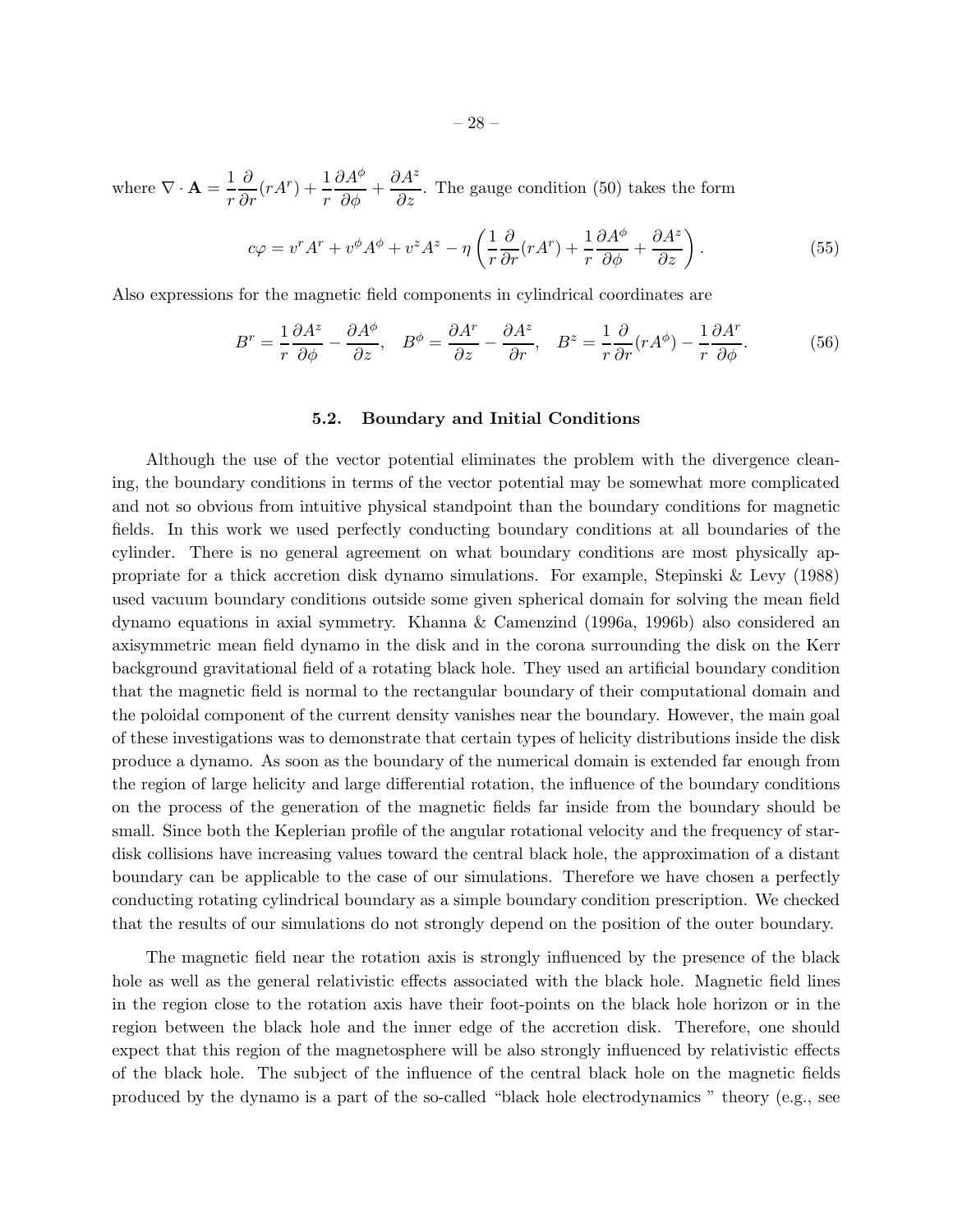the chapter "Electrodynamics of Black Holes" in Frolov & Novikov (1998)). Since the number density of stars should decrease near the black hole due to their capture by the black hole and due to tidal disruption, one should not expect the star-disk collision dynamo to operate effectively in this region, where strong relativistic effects are important. Therefore, for the purpose of this work we replace the region close to the axis of symmetry by imposing an inner cylindrical boundary (also perfectly conducting). This may be adequate to the real astrophysical situation in the coronae of the accretion disks, since there is highly conducting plasma there.

We choose as an initial condition a purely poloidal magnetic field with even symmetry with respect to the plane of the disk (see Appendix A for definitions and properties of odd and even magnetic fields). The field is contained within the computational boundaries such that the normal component of the magnetic field is zero on all boundaries.

Let us consider the perfectly conducting rotating boundaries. There is no magnetic flux penetrating the boundaries. This means that the normal component of the magnetic field must always remain zero on the boundary. If the velocity of the boundary is  $\mathbf{v}_b$ , then the tangential component of electric field in the rest frame of the moving boundary  $\mathbf{E} + \frac{1}{n}$  $\mathbf{C}_c$   $\mathbf{v}_b \times \mathbf{B}$  is also zero on the boundary. If  $v<sub>b</sub>$  and **B** are both tangential at the boundary, then this implies that the tangential component of E is also zero there. This then implies that we can chose the  $\varphi$  and the tangential components of A to be zero on the boundary. Then from expression (50) and the vanishing of the normal component of **v** on the boundary, we conclude that we must have  $\nabla \cdot \mathbf{A} = 0$  there. Specifically we have

$$
\frac{1}{r}\frac{\partial}{\partial r}(rA^r) = 0, \quad A^{\phi} = 0, \quad A^z = 0 \quad \text{on the } r = \text{constant boundary}
$$
 (57)

and

$$
A^r = 0, \quad A^\phi = 0, \quad \frac{\partial A^z}{\partial z} = 0 \quad \text{on the } z = \text{constant boundary.} \tag{58}
$$

This forms a complete set of three boundary conditions for three components of **A** on each boundary, which are compatible both with the physical requirements for fields on a perfectly conducting boundary and the gauge condition (50). One can also see that the equations (57–58) are consistent in the corners of the computational domain, i.e., at the intersections of the planes  $z = constant$ and cylinders  $r = constant$ .

## 5.3. The Numerical Scheme

We use the finite differences predictor-corrector scheme to solve equations (52–54) in cylindrical coordinates. For approximating advection and stretching terms we use central differencing, which gives second order accuracy in the coordinates. The diffusion term is approximated by the usual 7 point stencil. Since the numerical method is explicit, it requires the stability condition to be satisfied. Let us denote discretization intervals in coordinates and time as  $\Delta r$ ,  $\Delta \phi$ ,  $\Delta z$ , and  $\Delta t$  and define the quantities  $s_r = \frac{\eta \Delta t}{\Delta \sigma^2}$  $\frac{\eta \Delta t}{\Delta r^2}, s_{\phi} = \frac{\eta \Delta t}{r^2 \Delta \phi}$  $\frac{\eta \Delta t}{r^2 \Delta \phi^2}$ ,  $s_z = \frac{\eta \Delta t}{\Delta z^2}$  $rac{\eta \Delta t}{\Delta z^2}$  and  $C_r = \frac{v_r \Delta t}{\Delta r}$  $\frac{v_r \Delta t}{\Delta r},\ C_\phi = \frac{v_\phi \Delta t}{r \Delta \phi}$  $\frac{v_{\phi} \Delta t}{r \Delta \phi}, C_z = \frac{v_z \Delta t}{\Delta z}$  $rac{z-z}{\Delta z}$ .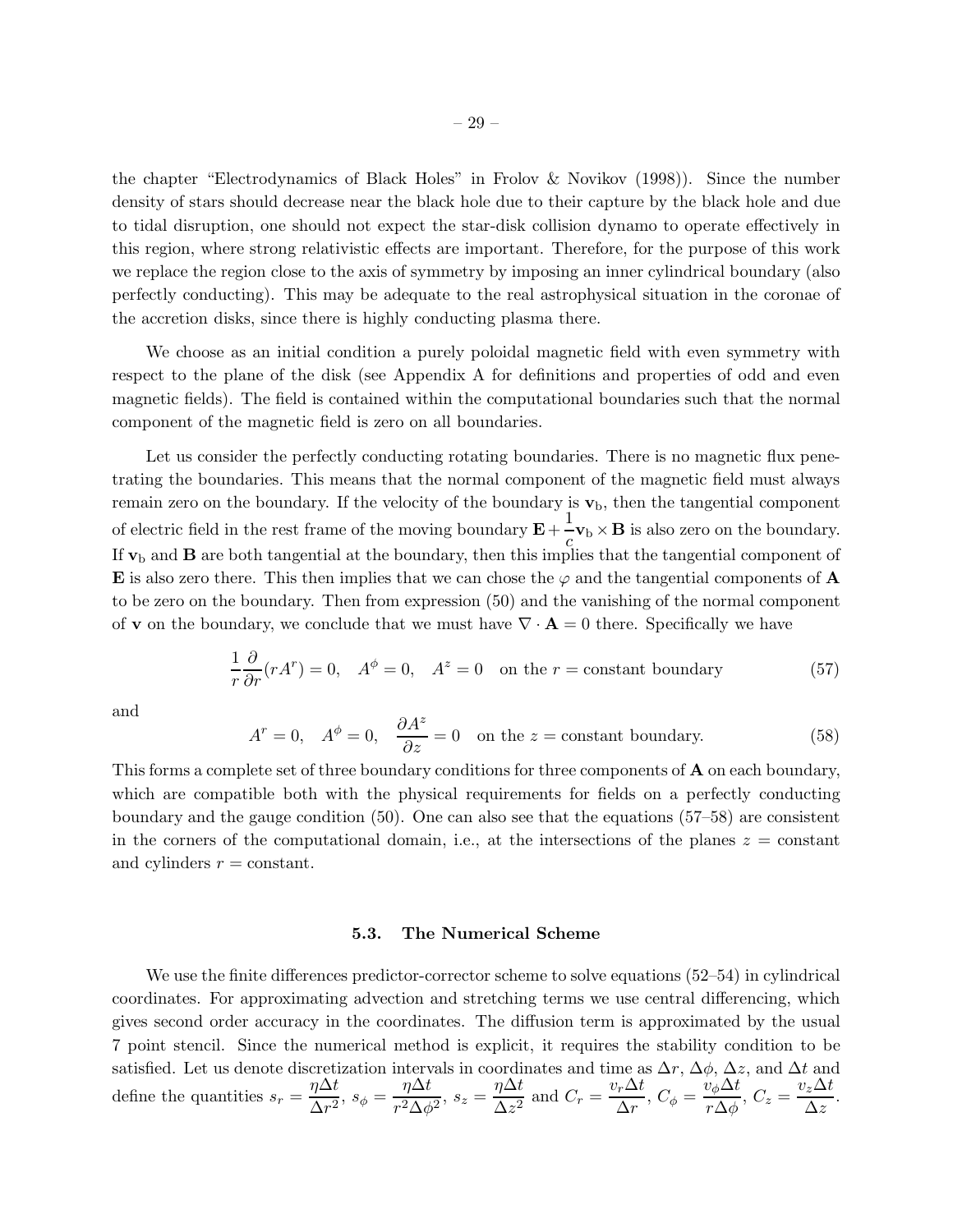Then, the stability conditions that we used in our simulations are

$$
s_r + s_{\phi} + s_z < \frac{1}{2}, \quad (C_r + C_{\phi} + C_z)^2 < 2(s_r + s_{\phi} + s_z). \tag{59}
$$

One can show that these conditions follow from the local linear stability analysis of the dynamo equations (52–54). Before doing each new cycle of predictor-corrector calculations we set up the value of the time step  $\Delta t$ . First, we choose some reasonable value of  $\Delta t$  dictated by the accuracy requirements or how frequent we want to get an output measurements from our simulations. Then, we decrease the value of  $\Delta t$  until the first of the conditions in equation (59) is satisfied. After that we check the second condition in (59) and see, if it is satisfied. If not, than we decrease  $\Delta t$ further. One can see, that the second condition in equation (59) will be always satisfied at some value of  $\Delta t$  since the right hand side depends on  $\Delta t$  linearly while the left hand side depends on  $\Delta t$  quadratically. The first stability criterion is the usual one for the diffusion equation and means that the diffusion per single time step propagates no further than through only a single grid cell. The second condition is specific for central differences in the advection term and means that the distance the magnetic field is advected during one time step  $\Delta t$  is less than the distance through which the field diffuses per single time step  $\Delta t$  (e.g., Fletcher 1992). In practice, we ensure stability by using a safety coefficient of 0.9 in the inequalities (59).

When coding the boundary conditions (57–58) we used a second order one sided difference scheme for approximating derivatives. The resulting expressions have been solved for the unknown value of the component of  $A$  at the point on the boundary. Boundary conditions have been updated after both predictor and corrector steps. In the  $\phi$  direction seamless periodic boundary conditions have been used, i.e. we make the first and the last grid points in the  $\phi$  direction identical and corresponding to  $\phi = 0$  and  $\phi = 2\pi$  and use the same difference scheme as for other values of  $\phi$  to update these points. Also we used the same seamless treatment of lines  $\phi = 0$  and  $\phi = 2\pi$  at the radial cylindrical boundaries and at the top and bottom boundaries.

The code is able to treat both the domains with an inner radial boundary and the domains including the symmetry axis. In the latter case, there is a singularity of the grid at  $r = 0$ , namely, all grid points having  $r = 0$  and all values of  $\phi$  from 0 to  $2\pi$  coincide. One needs a special treatment of the grid points at  $r = 0$  ensuring the regularity of Cartesian components  $A^x$ ,  $A^y$ ,  $A^z$  of **A** and the correct asymptotes for  $A^r$ ,  $A^\phi$  and  $A^z$ . If the values of the Cartesian components at  $r \to 0$  are  $A_0^x$ ,  $A_0^y$ ,  $A_0^z$ , then the asymptotic behavior of the polar components is  $A^r \to A_0^x \cos \phi + A_0^y \sin \phi$ ,  $A^{\phi} \to -A_0^x \sin \phi + A_0^y \cos \phi$ ,  $A^z \to A_0^z$ . To impose these asymptotic conditions we first interpolate  $A_0^x$ ,  $A_0^y$ , and  $A_0^z$  by calculating the average over  $\phi$  of the Cartesian components of the vector potential at grid points situated on a ring with radius  $\Delta r$ . We take this average for  $A_0^x$ ,  $A_0^y$ , and  $A_0^z$ . Then, we assign the values of the components of **A** in the cylindrical coordinate system at  $r = 0$  according to  $A^r(\phi) = A_0^x \cos \phi + A_0^y \sin \phi$ ,  $A^\phi(\phi) = -A_0^x \sin \phi + A_0^y \cos \phi$ ,  $A^z(\phi) = A_0^z$ . This finalizes the prescription for the boundary condition at  $r = 0$ . When the symmetry axis  $r = 0$  is included in the computational region, the code slows considerably because of the small  $(\Delta \phi \Delta r)$ distance between grid points in the  $\phi$  direction and, therefore, more restrictive limitations on the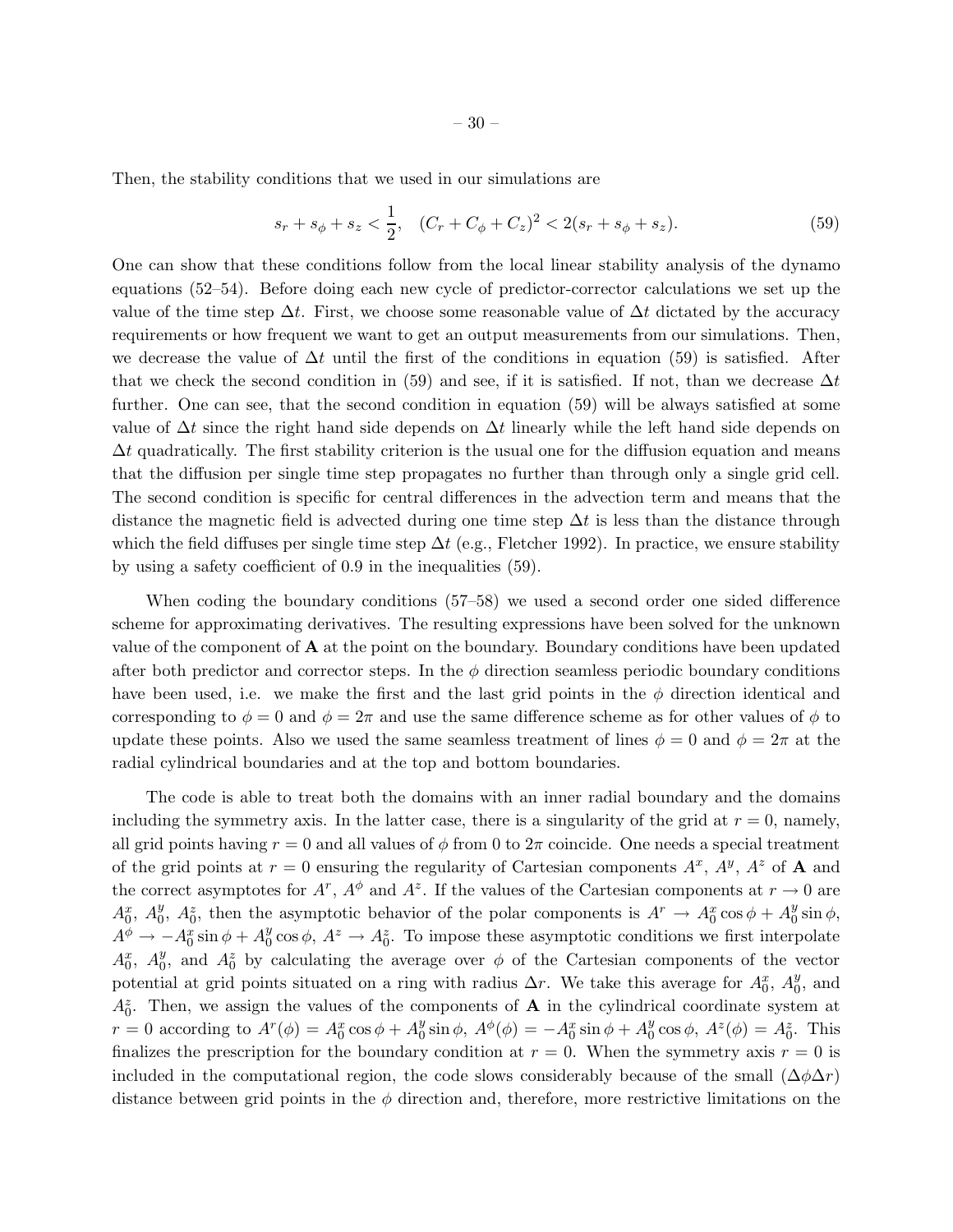time step imposed by the first of the conditions (59).

#### 5.4. Code Testing

In the process of writing the code we performed tests for separate parts of the code and, then, for the complete code itself. The diffusion part of the code has been tested by reproducing the analytic solution for eigenmodes of the diffusion equation  $\frac{\partial \mathbf{A}}{\partial t} = \eta \nabla^2 \mathbf{A}$  with  $\mathbf{A} = 0$  boundary conditions. A variety of different eigennumbers have been tested and decay rates are found to be in excellent agreement with analytic expressions. The code preserves the shape of eigenmodes with very high accuracy even for a very moderate number of nodes. Coupling between equation (52) for  $A<sup>r</sup>$  and equation (53) for  $A<sup>\phi</sup>$  has been tested by evolving nonaxisymmetric eigenmodes.

The advection part of the code has been tested by computing the advection by the uniform flow of the magnetic field of the type  $\mathbf{B} = B\mathbf{n}$ , where **n** is a fixed vector of unit length (we made a few runs with different directions of  $\bf{n}$ ), and the magnitude of the magnetic field  $\bf{B}$  has the constant gradient vector  $\nabla B =$  constant perpendicular to **n**. The current density corresponding to such a magnetic field is uniform, and therefore, the magnetic field does not diffuse. The boundary condition for this test was set to time-dependent explicit values computed from the known purely advective behavior of the field. We observed good agreement with the picture of the pure advection of flow.

We also compared the results for dynamo simulations with the two dimensional flow given by our code to the simulations produced by two other 2D kinematic dynamo codes, one evolving vector potential and another evolving magnetic field. The latter 2D code has a divergence cleaning procedure for  $\nabla \cdot \mathbf{B}$ . The flow was an axisymmetric Beltrami flow with  $\nabla \times \mathbf{v} = \lambda \mathbf{v}$ . For the interior of the domain  $0 < r < R_0$  and  $0 < z < L$  one can obtain the following analytic solution for the Beltrami flow:

$$
v^r = J_1 \left( j_{11} \frac{r}{R_o} \right) \frac{\pi}{L} \sin \frac{\pi z}{L},
$$
  

$$
v^z = \frac{j_{11}}{R_o} J_0 \left( j_{11} \frac{r}{R_o} \right) \cos \frac{\pi z}{L},
$$
  

$$
v^{\phi} = \lambda_B J_1 \left( j_{11} \frac{r}{R_o} \right) \cos \frac{\pi z}{L},
$$

where  $J_0(x)$  and  $J_1(x)$  are the Bessel functions,  $j_{11}$  is the first root of  $J_1(x) = 0$ ,  $\lambda_B^2 = \frac{j_{11}^2}{B^2}$  $\overline{R_o^2}$  $+\frac{\pi^2}{12}$  $\frac{1}{L^2}$ . The solution can also be written in terms of the flux function  $\Psi(r, z)$ :

$$
\Psi = rJ_1 \left( j_{11} \frac{r}{R_o} \right) \cos \frac{\pi z}{L},
$$
  

$$
v^r = -\frac{1}{r} \frac{\partial \Psi}{\partial z}, \quad v^z = \frac{1}{r} \frac{\partial \Psi}{\partial r}, \quad v^{\phi} = \frac{\lambda_B \Psi}{r}.
$$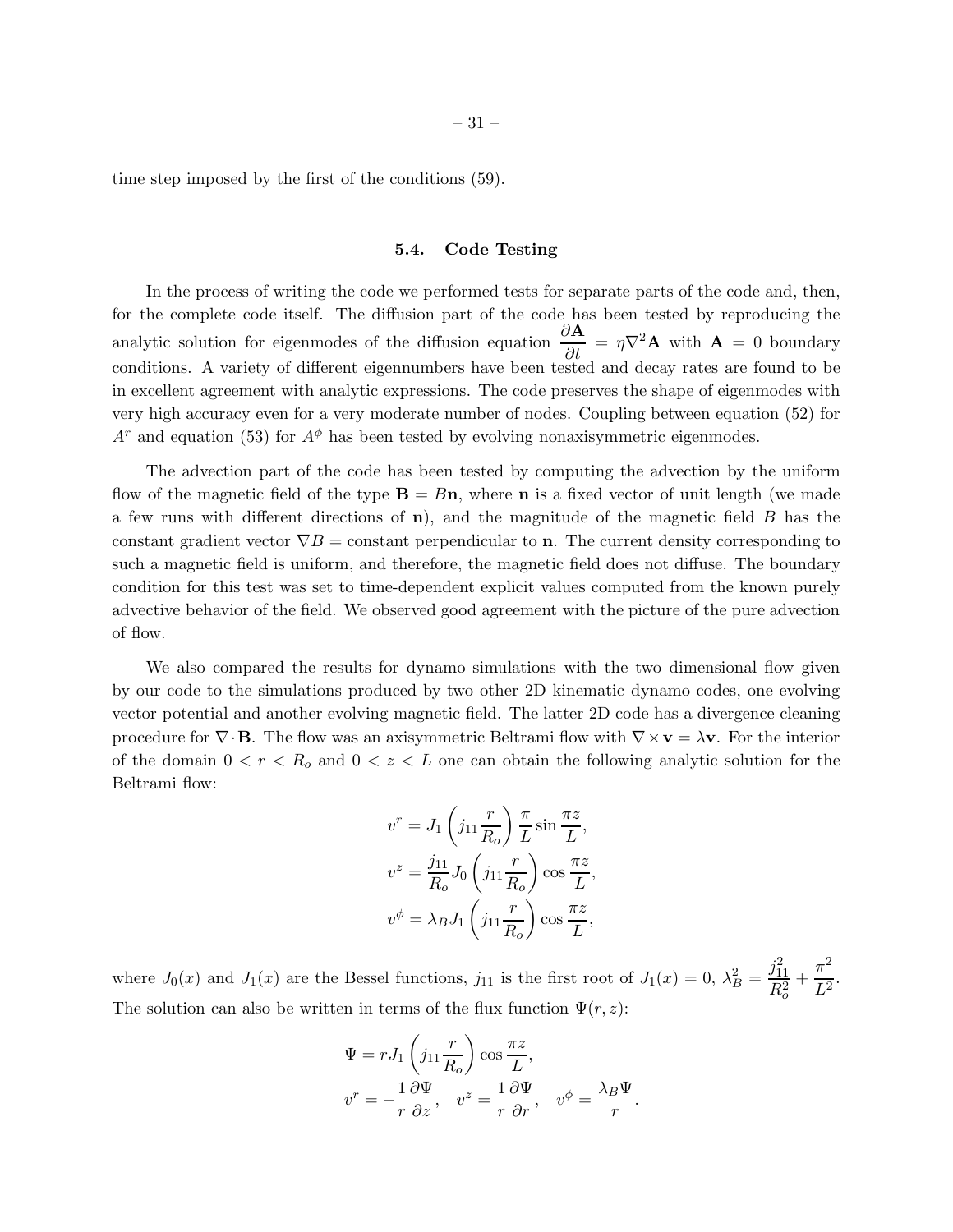The 3D kinematic code picks up the fastest growing mode of the dynamo. In the case of axisymmetric flows the nonaxisymmetric modes of the field  $(\propto e^{im\phi - i\omega t})$  with different azimuthal wavenumber m evolves separately. The fastest growing mode in our simulations was with  $m = 1$ . The growth rate and the structure of the  $m = 1$  modes obtained with 3D and 2D codes agrees remarkably well. We also studied the convergence with respect to the grid resolution and found that for a magnetic Reynolds number  $R_m$  (defined as the product of maximum velocity and minimum of L and  $R_o$ ) of about 200 the simulations converge for the grid resolution of about 41x61x41 in  $r,\phi$ , and z directions respectively.

## 6. Results of Numerical Simulations

## 6.1. Model of the Flow Field

We now approximate the flow for our kinematic code from the analysis of the simplified model of plumes in Section 3. When describing the results of our numerical simulations, we will use dimensionless units with the unit of length equal to the radius at which the star-disk collisions occur, and the unit of velocity equal to the Keplerian velocity at that radius. Then, one turn of the disk at unit radius takes  $2\pi$  dimensionless units of time. The disk is assumed to have constant thickness. Its top boundary is at  $z = z_{top}$  and bottom boundary is at  $z = z_{bot}$ . We usually put the disk at  $z = 0$ , in the middle of computational cylindrical domain, and then,  $z_{bot} = -z_{top}$ . However, we will preserve separate notations for top and bottom boundaries. For simplicity we assume that all star-disk collisions happen at unit radius, but are randomly distributed in azimuthal angle along  $r = 1$ . Also, a remarkable feature of star-disk collisions is that the numbers of stars crossing the disk in both directions are equal on average. We consider two models for the position of star-disk collisions addressing this property. In the first model we assume that collisions happen in pairs: at each time there are two collisions at  $r = 1$ , one with the star going up through the disk and the other at the opposite point on the circle  $r = 1$  with the star going down through the disk. Thus, at any moment of time the flow is symmetric with respect to the inversion relative to the central point of the disk. The second model considers random directions of plumes as well as random distribution of plumes over the circle  $r = 1$ . In the next section we describe the results obtained with both models.

The plume flow is superimposed onto a background of Keplerian differential rotation occupying the whole computational domain  $\mathbf{v}_K = \frac{1}{n!}$  $\frac{1}{T^{1/2}}$ **e**<sub>φ</sub>. A star-disk collision is simulated by a vertically progressing cylinder of radius  $r_p$  in the corotation frame. The cylinder starts at the bottom of the disk located at  $z = z_{bot}$ , penetrates the disk, and rises to a height of h above the disk. At the same time the cylinder rotates about its axis opposite to the local Keplerian frame such that the cylinder does not rotate about its axis if viewed in laboratory frame (an inertial frame where the central black hole is at rest), but the axis corotates with the local Keplerian frame. By the time the plume reaches its highest point,  $\pi/2$  radians of Keplerian rotation, the axis corotates with the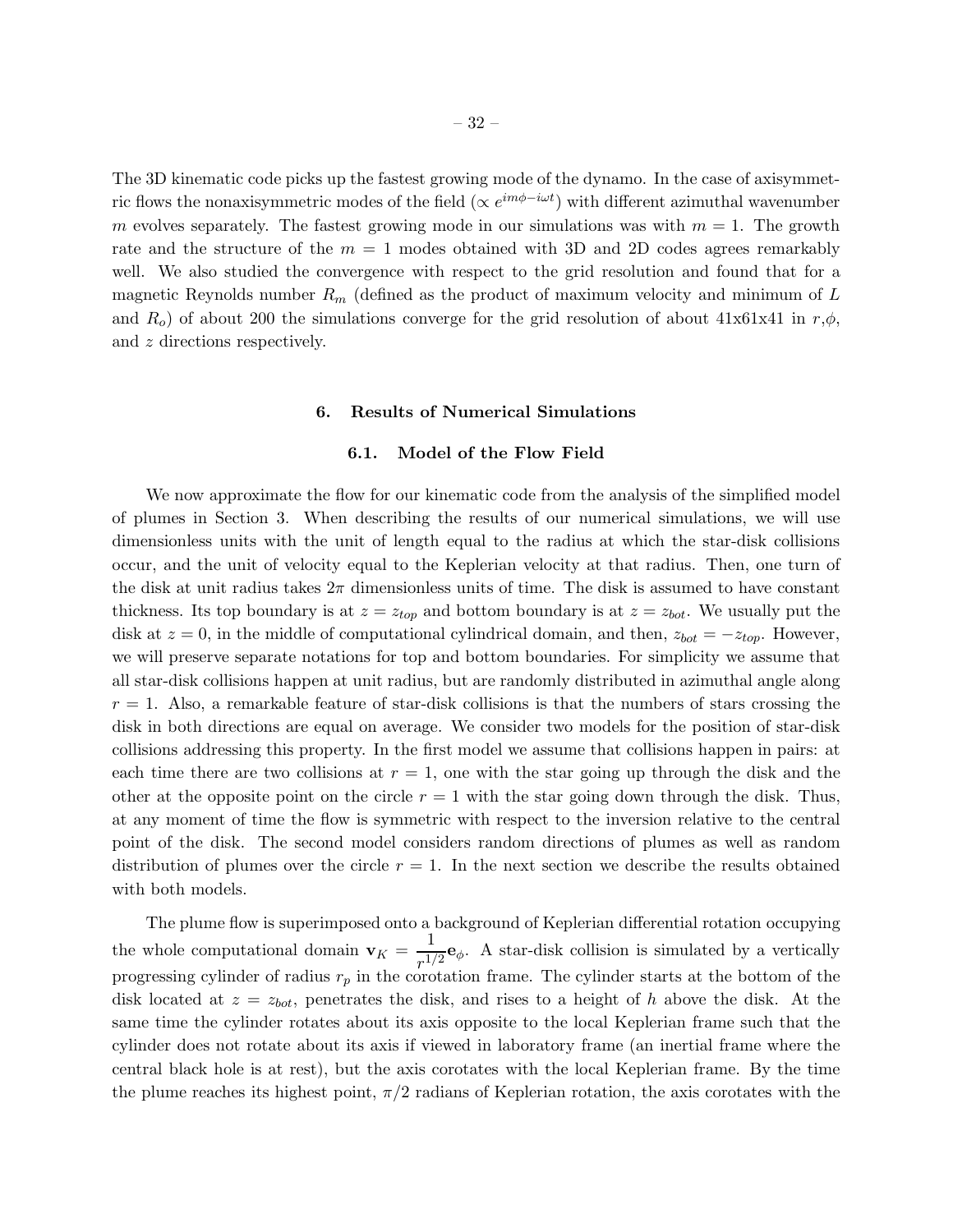Keplerian flow also by  $\pi/2$  radians on average. Since the cylinder does not rotate about its axis, the relative rotation between the cylinder and Keplerian flow corresponds to an untwisting of  $\pi/2$ radians, when the local frame rotates  $\pi/2$  radians as measured at the radius of the axis of the jet. The length of the cylinder is progressive with time and its velocity,  $v_{pz} \approx v_K$ . The vertical velocity of the gas inside the cylinder is constant and is equal to  $v_{pz}$ . After the time the plume rotates by  $\pi/2$  it is stopped and the velocity field is restored to be pure Keplerian differential rotation everywhere. This very simplified flow field captures the basic features of actual complicated flow produced by randomly distributed star-disk collisions. We also feel that elaborating on some of the details of the flow field like taking a more realistic distribution of star-disk collision points in  $r$ , and introducing a weak and distributed downflow, is not warranted at the present initial stage of simulations in view of the fact that we do not know other important features of the flow (no actual hydrodynamic calculations have yet been performed ). Our model flow and simplified assumptions about star-disk collisions, frequency, and distribution capture qualitative features important for the excitation and symmetry properties of the dynamo. We feel that all elaborations mentioned above as well as accurate simulations of star-disk collision hydrodynamics would not qualitatively change our conclusion about the possibility of such a dynamo.

Since equations (52–54) require spatial derivatives of the velocities, we apply smoothing of discontinuities in the flow field described above. Also we introduce smooth switching on and off of the plumes in time. For all three components of velocity  $v_k$  we use the same interpolation rule for two plumes

$$
v^k = v_{in1}^k s_1 + v_{in2}^k s_2 + (1 - s_1 - s_2)v_{out}^k.
$$
\n(60)

Here  $s_1(r, \phi, z, t)$  and  $s_2(r, \phi, z, t)$  are smoothing functions for plume 1 and 2 correspondingly. Each function s is close to 1 in the region of space and time occupied by the plume and is close to 0 in the rest of space and during times when the plume is off. Transition from 1 to 0 happens in the narrow layer at the boundary of the plume and during the interval of time short compared to the characteristic time of the plume rise.  $v_{in1}^k$  and  $v_{in2}^k$  are velocities of the flow of plumes 1 and 2,  $v_{out}^k$ is the velocity of the flow outside the regions occupied by the plumes. For spatial derivatives of the velocity components, one has from (60)

$$
\frac{\partial v^k}{\partial x^i} = \frac{\partial s_1}{\partial x^i} \left( v_{in1}^k - v_{out}^k \right) + \frac{\partial s_2}{\partial x^i} \left( v_{in2}^k - v_{out}^k \right) + s_1 \frac{\partial v_{in1}^k}{\partial x^i} + s_2 \frac{\partial v_{in2}^k}{\partial x^i} + (1 - s_1 - s_2) \frac{\partial v_{out}^k}{\partial x^i}.\tag{61}
$$

It is easy to generalize this approach for an arbitrary number of plumes.

Let us assume that the position of the axis of a cylindrical jet launched upward (in the positive direction of the z axis) is at  $r = r_0$  and  $\phi = \phi_0$ . We keep  $r_0 = 1$  for all plumes and the initial  $\phi_0$  is randomly taken between 0 and  $2\pi$ . Let us denote this plume as number 1 and the symmetric plume going down from the equatorial plane as number 2. Then, after time  $(t - t_p)$  from the starting moment of the plume  $t = t_p$ , its position is

$$
\phi_1 = \phi_0 + (t - t_p)r_0\Omega_{K0},\tag{62}
$$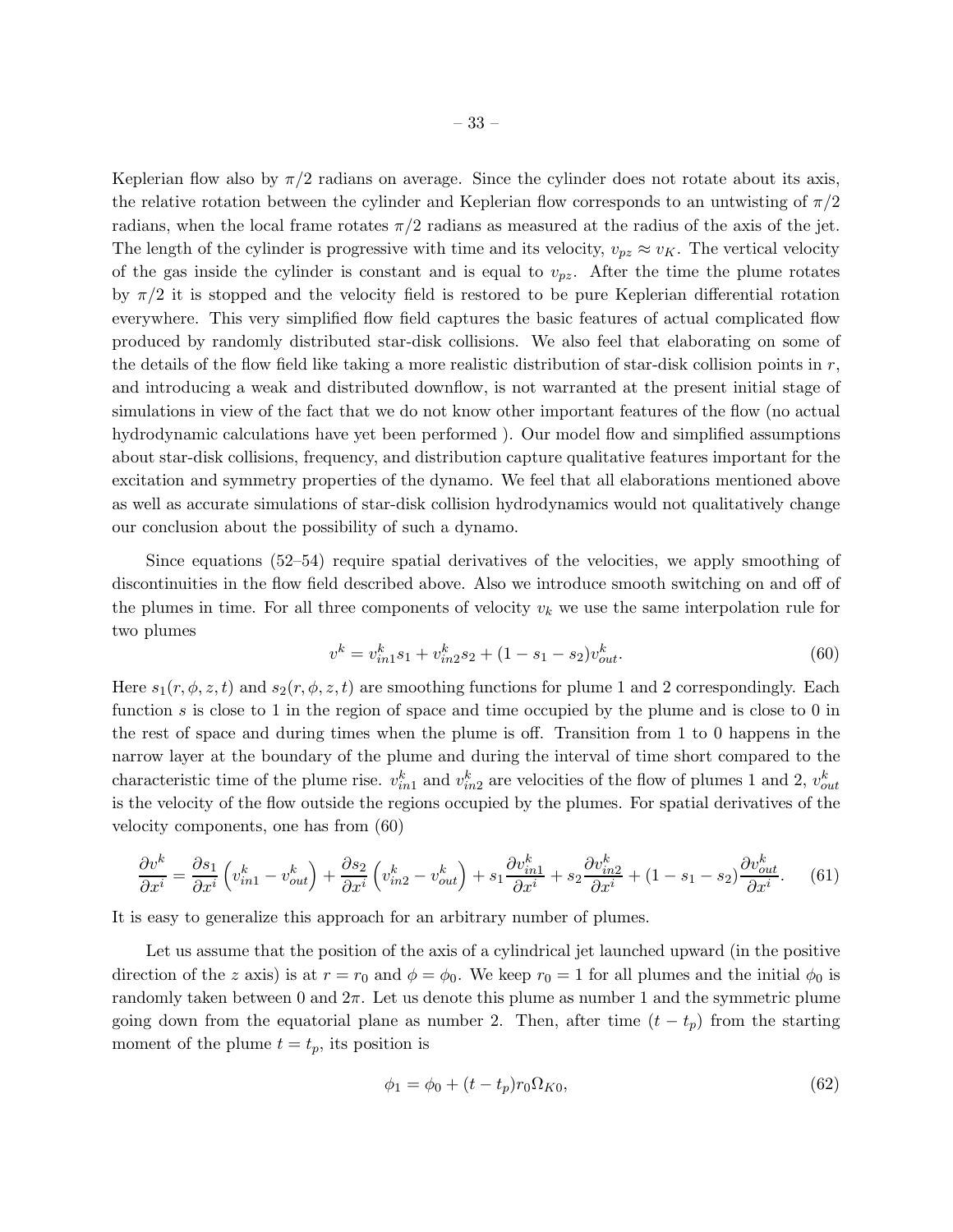where  $\Omega_{K0} = \Omega_K(r_0)$  is the Keplerian angular rotational velocity at  $r = r_0$  and in the simulations presented in this work,  $\Omega_{K0} = 1$ . The position of the axis of the symmetric plume is

$$
\phi_2 = \phi_1 + \pi. \tag{63}
$$

The radii of both plumes are  $r_p$ . The bottom surface of the plume 1 is at  $z = z_{bot}$ , the top surface of the plume 1 is at  $z_1 = z_{bot} + v_{pz}(t - t_p)$ , the top surface of the plume 2 is at  $z = z_{top}$ , the bottom surface of the plume 2 is at  $z_2 = z_{top} - v_{pz}(t - t_p)$ . Due to symmetry,  $z_2 = -z_1$ . The velocity field inside the upward jet is

$$
v_1^r = r_0 \Omega_{K0} \sin(\phi - \phi_1),\tag{64}
$$

$$
v_1^{\phi} = r_0 \Omega_{K0} \cos(\phi - \phi_1), \tag{65}
$$

$$
v_1^z = v_{pz}.\tag{66}
$$

The velocity field inside the downward jet is

$$
v_2^r = r_0 \Omega_{K0} \sin(\phi - \phi_2),\tag{67}
$$

$$
v_2^{\phi} = r_0 \Omega_{K0} \cos(\phi - \phi_2), \qquad (68)
$$

$$
v_2^z = -v_{pz}.\tag{69}
$$

We choose the following interpolation functions

$$
s_1 = \left(\frac{1}{2} + \frac{1}{\pi} \arctan\frac{r_p^2 - r_1'^2}{2r_p\Delta}\right) \left(\frac{1}{2} + \frac{1}{\pi} \arctan\frac{(z - z_{bot})(z_1 - z)}{\Delta\sqrt{(z_1 - z_{bot})^2 + \Delta^2}}\right) S(t)
$$
(70)

and

$$
s_2 = \left(\frac{1}{2} + \frac{1}{\pi} \arctan\frac{r_p^2 - r_2'^2}{2r_p \Delta}\right) \left(\frac{1}{2} + \frac{1}{\pi} \arctan\frac{(z - z_{top})(z_2 - z)}{\Delta\sqrt{(z_{top} - z_2)^2 + \Delta^2}}\right) S(t).
$$
 (71)

Here  $r_1'^2 = r_0^2 + r^2 - 2r_0r\cos(\phi - \phi_1)$  is the distance from the axis of the plume 1,  $r_2'^2 = r_0^2 + r^2 2r_0r\cos(\phi-\phi_2)$  is the distance from the axis of the plume 2,  $\Delta$  is the thickness of the transition layer of the functions  $s_1$  and  $s_2$  from their value 1 inside the plume to 0 outside the plume,  $\Delta \ll r_p$ . Square root expressions in the z-parts of  $s_1$  and  $s_2$  ensure that the thickness of the transition layer in the z direction is never less than  $\Delta$ , even just after the plumes are started, when the differences  $(z_1 - z_{bot})$  and  $(z_{top} - z_2)$  are zero. We choose  $\Delta = 0.01$ .

The function  $S(t)$  ensures smooth "turning on" and "turning off" of the plumes at prescribed moments of time. If the plumes are to be started at  $t = t_p$  and to be turned off at  $t = t_d$   $(t_d > t_p)$ , then we adopt the following form of the function  $S(t)$ 

$$
\begin{cases}\nS(t) = 0, & \text{for } t < t_p - \delta t/2, \\
S(t) = \frac{1}{2} + \frac{1}{2}\sin\left(\pi \frac{t - t_p}{\delta t}\right), & \text{for } t_p - \delta t/2 < t < t_p + \delta t/2, \\
S(t) = 1, & \text{for } t_p + \delta t/2 < t < t_d - \delta t/2, \\
S(t) = \frac{1}{2} - \frac{1}{2}\sin\left(\pi \frac{t - t_d}{\delta t}\right), & \text{for } t_d - \delta t/2 < t < t_d + \delta t/2, \\
S(t) = 0, & \text{for } t > t_d + \delta t/2.\n\end{cases}
$$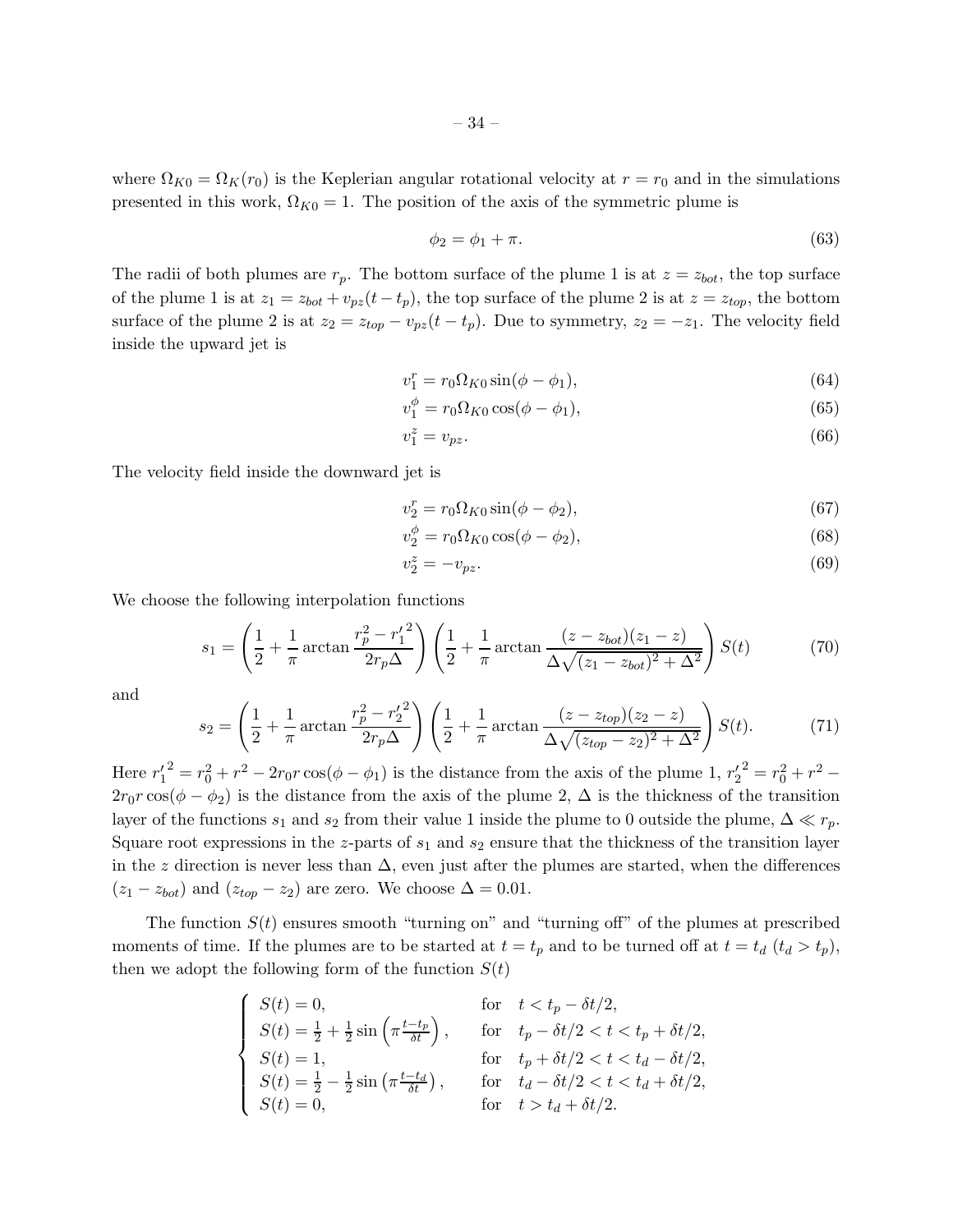where  $\delta t$  is the length of the transition period.  $S = 0$  corresponds to the flow without plumes, and  $S = 1$  corresponds to the flow with plumes. One needs to ensure that  $\delta t < t_d - t_p$ . We took  $\delta t = (t_d - t_p)/5$ . The cycles with the cylindrical jets present are interchanged periodically with the cycles with the pure Keplerian rotation only. The time between two consequent launchings of the plumes is  $\Delta t_p$  and we always have  $\Delta t_p > t_d - t_p$ , such that at any time only one pair of plumes is present. This eliminates the occurrences of overlapping jets. Note, that during the time  $t_d - t_p$  the disk makes only about a quarter of the turn.

Our second model of random directions of the plumes introduces obvious changes into the expressions above. Namely, we set  $s_2 = 0$  in equations (60) and (61), and we intermittently use either expressions (64–66) for the velocity, when the jet is directed upward, or expressions (67–69), when the jet is directed downward. We also use the same "switch" function  $S(t)$  for both models.

Finally, let us list the parameters, which are important for the growth of the magnetic field in our model: the magnetic diffusivity  $\eta$ , (or magnetic Reynolds number  $Rm_{\Omega} = \frac{r^2 \Omega_K(r)}{r^2}$  $\frac{\pi(\cdot)}{\eta}$ , the radius of the plumes  $r_p$ , the frequency of star-disk collisions,  $\Delta t_p$ , the vertical velocity of the plume  $v_{pz}$ , and the duration of the plumes  $t_d - t_p$ .

# 6.2. Analytic Solution in the Asymptotic Region

Because the equations for the evolution of the magnetic field B and vector potential A are parabolic, the boundary conditions will always influence the solutions inside the computational region. However, the distribution of the frequency of star-disk collisions is concentrated towards the center meaning that most of dynamo activity happens in a limited region of space (around  $r = 1$  in our dimensionless units). If one is willing to disregard a relatively small  $\alpha$ -effect for  $r \gg 1$ , then the solutions of the field equations in the region  $r \gg 1$  can be obtained analytically because the flow is just the differential rotation with the Keplerian angular velocity.

The equations for the evolution of the axisymmetric magnetic field in the presence of only the differential rotation are analogous to equations (34) and (35) for the evolution of the axisymmetric mean field. We can obtain the necessary equations when replacing the mean field by the actual field and using the same functions A and  $B_{\phi}$  for the poloidal magnetic flux and toroidal magnetic field. If one sets  $\alpha = 0$ ,  $\beta = 0$ ,  $\mathbf{v}_P = 0$ , and  $\Omega = \Omega_K(r)$  in equations (34) and (35), the resulting equations for axisymmetric magnetic field in a purely rotating flow are

$$
\frac{\partial A}{\partial t} = \eta \left( \nabla^2 A - \frac{1}{r^2} A \right),\tag{72}
$$

$$
\frac{\partial B_{\phi}}{\partial t} = r \frac{d\Omega_K}{dr} B_r + \eta \left( \nabla^2 B_{\phi} - \frac{1}{r^2} B_{\phi} \right). \tag{73}
$$

Equation (72) is a diffusion equation for the poloidal magnetic field without sources. Its solutions are determined by boundary conditions imposed on the poloidal magnetic field. Equation (73) is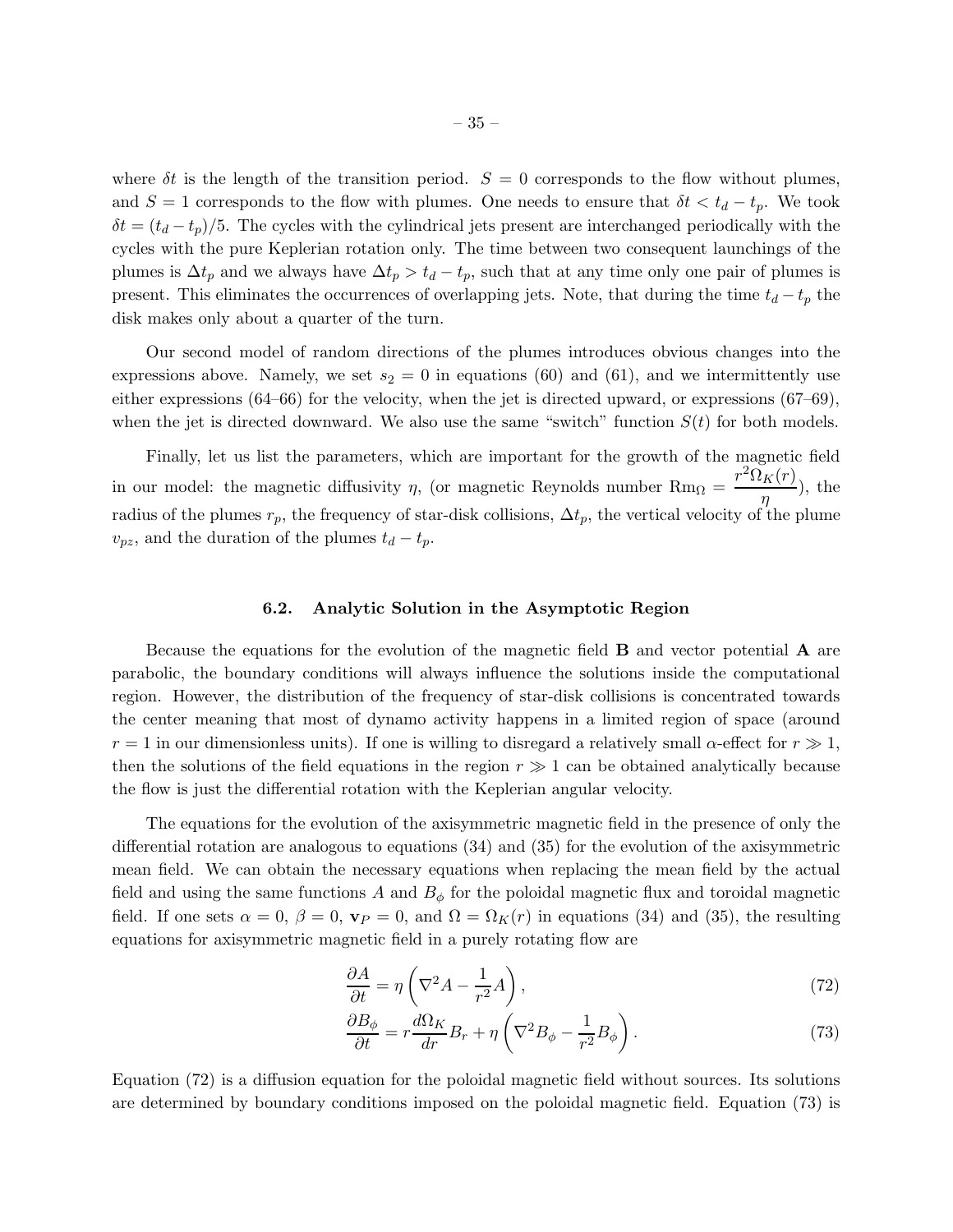a diffusion equation for the toroidal magnetic field but with the source term due to the  $\Omega$ -effect. We see that the evolution of poloidal magnetic field is decoupled from the evolution of the toroidal magnetic field (unless boundary conditions mix them together). After one knows the solution for the poloidal field, one can solve equation (73) to find the toroidal magnetic field. If one looks for stationary solutions of equations (72) and (73) then the outer boundary condition is very important to determine the solution. However, in the case of a dynamo the magnetic field in the dynamo domain  $r \approx 1$  grows exponentially. This growing field diffuses into the surrounding conducting medium according to equations (72) and (73). The phenomenon is analogous to the skin layer in plasma. The growing magnetic field decreases exponentially outward from the generation region. Therefore, if the growth rate is sufficiently high such that the skin depth is smaller than the distance to the ideally conducting boundary, the boundary conditions at the boundary do not influence the

We computed an analytic solution of equation (72) in the region  $r > 1$  when the magnetic field grows exponentially. This solution is presented in Appendix B. We have checked with numerical simulations of the dynamo that the magnetic field in the zone outside of dynamo activity but inside the outer radius of our computational domain is very closely approximated by expressions (B6) resulting from our analytic solution. We also varied the outer sizes of the outer ideally conducting boundaries in our 3-dimensional simulations to verify that the growth rate and the structure of the growing magnetic field are insensitive to the placement of the boundaries. It is necessary to stress that the simulations are insensitive to the boundary conditions only when the magnetic field is exponentially growing: the simulations in the cases of decaying or steady fields do depend on how far the ideally conducting boundaries are placed.

dynamo process.

#### 6.3. Simulations of the Dynamo Growth

The simulation is shown in a sequence of stages. We use dimensionless units described in section 6.1. Our computational domain is the space between two cylinders with the inner radius  $R_1 = 0.2$  and the outer radius  $R_2 = 4$ , filled with a media having uniform magnetic diffusivity  $\eta$ . The computational space is limited from below by the surface  $z = -4$  and from above by the surface  $z = 4$ . The total length of the cylindrical volume comprised between surfaces  $z = -4$  and  $z = 4$  is 8. All boundaries of the computational volume are ideally conducting. There is no magnetic field penetrating the boundaries, and the boundary conditions (57) and (58) are applied.

An initial quadrupole like field establishes a primarily radial field within the midplane of the cylindrical volume,  $|z| < 1/3$ . The initial field is purely poloidal, concentrated toward the inner parts of the disk, and is shown in Fig. 2 by arrows. The accretion disk is indicated at  $z_{top} = 1/3$ ,  $z_{bot} = -1/3$ .

Keplerian differential rotation is initiated and generates toroidal field. At the same time poloidal field diffuses toward the outer boundary and becomes distributed over the volume more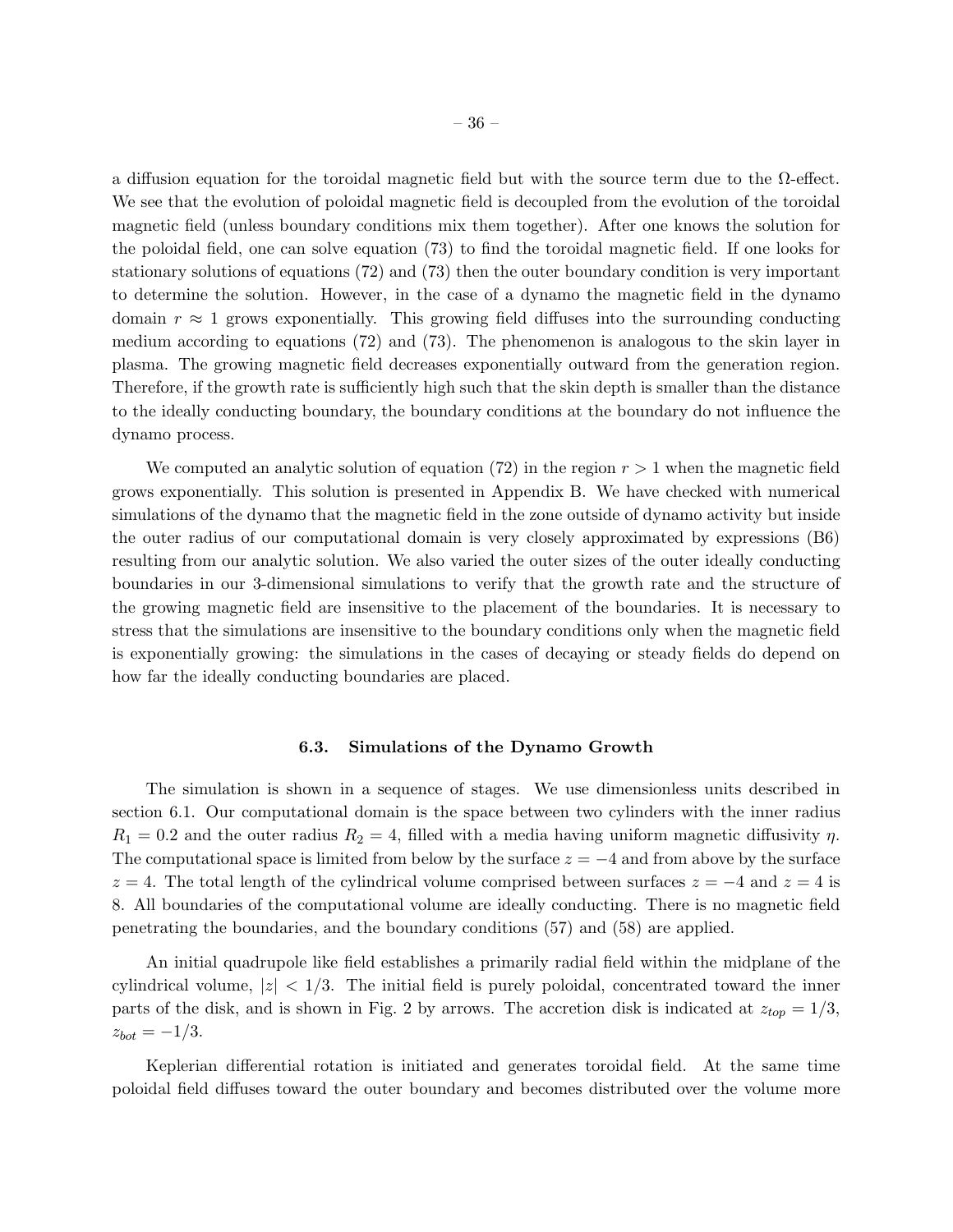uniformly. The magnetic diffusivity is  $\eta = 0.01$ , and the magnetic Reynolds number for rotation at  $r = 1$  is  $\text{Rm}_{\Omega} = \frac{r^2 \Omega_K(r)}{r^2}$  $\frac{R(V)}{\eta} = 100$ . With no source term present in equation (72), the poloidal magnetic field will decay away in a purely toroidal flow. The toroidal magnetic field  $B_{\phi}$  will first grow because of the source term  $r \frac{d\Omega_K}{dr} B_r$  in equation (73), then reach a saturation value  $\approx B_P \text{Rm}_{\Omega}/(2\pi)$  determined by the balance between the source term  $r \frac{d\Omega_K}{dr} B_r$  and the diffusion term  $\eta(\nabla^2 B_{\phi} - r^{-2}B_{\phi})$  in equation (73), and finally decay as the poloidal magnetic field  $B_r$  decays and so the source term for  $B_{\phi}$  also decays (Cowling's theorem).

Fig. 3 illustrates the poloidal magnetic field obtained after several revolutions at  $r = 1$ , Fig. 4 shows the contours of toroidal field at the same moment of time as on Fig. 3. The time evolution of the fluxes of magnetic field is shown in Fig. 5. We also show the process of winding up the dipole like (odd) field in Figs. 6 and 7 (poloidal and toroidal fields) and Fig. 8 (the evolution of fluxes). Note, that the toroidal field produced from the initial quadrupole field (and any even symmetry field) has the same sign throughout the disk thickness as well as in the space above and below the disk. In contrast the toroidal field produced from an initial dipole field (and any odd symmetry field) is zero at the equatorial plane and has opposite signs in the upper and lower halfs of the disk thickness.

We now examine how the simulated star-disk collisions (approximated by a flow model described in section 6.1) deform the wound up, toroidal magnetic field and create poloidal field from the toroidal field. Figs. 9 and 10 illustrate the action of the rising plume on the poloidal magnetic field in a fluid which is at rest. The initial magnetic field here is a quadrupole like field shown in Fig. 2. The radius of the inner cylinder is 0.2 and the radius of the plume is 0.2. The velocity of the plume is equal to the Keplerian velocity at  $r = 1$  and the plume moves  $\pi/4$  radians in the  $\phi$ -direction before it disappears. Fig. 9 is a side view on the plume. Fig. 10 is a view on the plume from the top. One can clearly see the lifting of the field lines of the quadrupole field from the midplane of the disk by the plume flow. Because the plume flow is strongly compressible near the head of the plume it forms a narrow layer of enhanced magnetic field near the top boundary of the plume. Magnetic field diffuses inside the plume from this layer. On the top view one can see the twisting of magnetic field lines by the unwinding of the flow in the plume. It creates toroidal field from the poloidal field. More importantly, Figs. 11, 12, and 13 illustrate the action of the same plume on the primarily toroidal magnetic field wound up from the initial quadrupole field (as in Fig. 4). The plume rises through the differentially rotating fluid with the Keplerian profile of angular velocity. Fig. 11 is a side view from r-direction, Fig. 12 is a top view from z-direction, and Fig. 13 is a side view from  $\phi$ -direction. Shown by arrows is the flow velocity in the reference frame corotating with the base of the plume with the angular velocity at the point of the location of the plume, i.e. the value  $\mathbf{v}' = \mathbf{v} - \Omega_{K0} r \mathbf{e}_{\phi}$ . As with Fig. 9, the side view from the r-direction on Fig. 11 shows the lifting up of the toroidal field by the rising plume. One can see from the projection viewed from  $\phi$ -direction that the magnetic field is entrained into the forming a loop of poloidal field. The top view clearly shows the twisting of toroidal magnetic field and the creation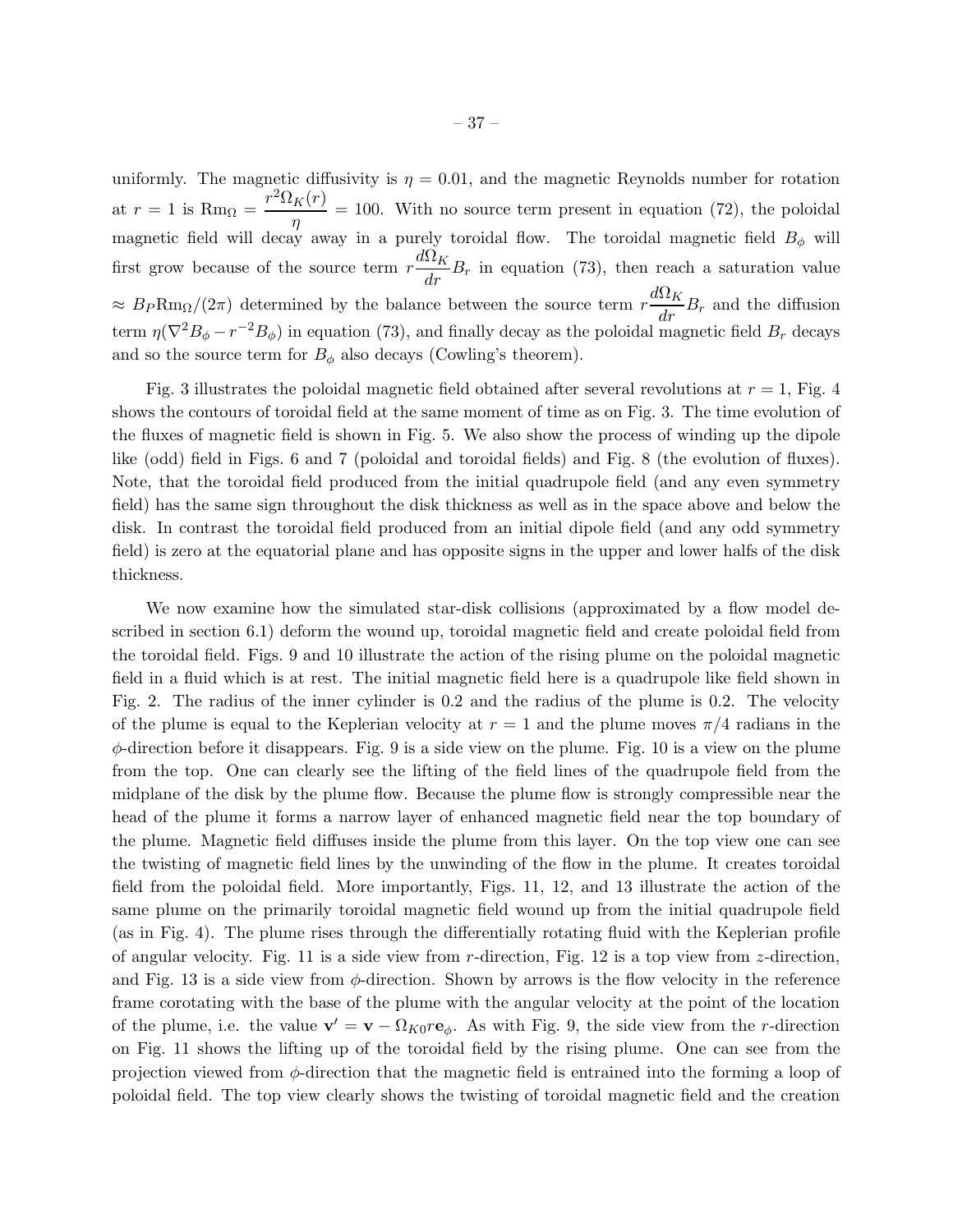of poloidal field from the toroidal field, i.e. the  $\alpha$  effect. The resulting loop of flux translated and rotated from the toroidal plane is shown at the time of maximum jet extension. After that time the jet velocities are smoothly set to zero.

By close examination of the positions of field lines in Figs. 11, 12, and 13 one can discover the presence of another, more subtle effect: as the bundle of magnetic field lines is rotated and bent by the plume, magnetic field lines twist around each other in this bundle. The direction of this twist can be observed to be opposite to the direction of the helical twisting associated with the lifting and bending of the bundle as a whole. The bundle of magnetic field lines behaves like a ribbon when it is bended and curved. The reason for the additional opposite twist of the magnetic field lines in this ribbon is the conservation of magnetic helicity (Blackman & Brandenburg 2003). This small scale twist does not influence our flux rotation and mean field estimates of the kinematic stage of the dynamo.

The problem is continued with the jets or plumes repeated. The model of the flow described in section 6.1 is applied. Below we present the results for a representative case for the model with the plumes randomly distributed along the circle  $r = 1$  and launched in periodic intervals in random directions up and down through the disk. The parameters are the following (in dimensionless units introduced in section 6.1):  $R_1 = 0.2$ ,  $R_2 = 4$ ,  $\eta = 0.01$ ,  $r_p = 0.3$ ,  $\Delta t_p = \pi/2 + 0.4$ ,  $t_d - t_p = \pi/2$ ,  $v_{pz} = 1, z_{bot} = -1/3, z_{top} = 1/3$  and the centers of plumes are located on the circle  $r = 1$ . The run is started with the initial field being purely poloidal. The initial poloidal field is the linear superposition of odd and even magnetic fields shown in Fig. 6 and Fig. 3 respectively. The exact meaning of odd (dipole like) and even (quadrupole like) parity fields is described in Appendix A. Here we only note, that the total energy of the magnetic field is equal to the sum of energies of odd and even components. Odd component contributes 5% of the total energy of the initial field. The remaining 95% of the total energy is the energy of the even field. The first plume is launched at the moment  $t = 0.2$  after the beginning of the simulation, and the subsequent plumes are launched in periodic moments of time with the period  $\Delta t_p$ . This rate of plume launches corresponds to an average  $2\pi/\Delta t_p = 3.2$  plume launches per revolution at  $r = 1$ . The simulation is continued until time  $t = 640$ . By that time the magnetic field grows by  $\sim 10$  orders of magnitude. The resolution of our typical dynamo simulation is 41x81x41 nodes in radial, azimuthal and vertical directions respectively. Although this resolution seems to be quite modest to resolve the plumes (there are typically only about 6x6 nodes to resolve the cross section of a plume) we checked the convergence of our simulations by performing trial runs with 61x121x61 resolution. The growth rate of the dynamo and the structure of the growing magnetic fields do not change with the increased resolution. We also performed trial runs with the larger size of the computational domain:  $-6 < z < 6$  and  $0.2 < r < 6$  with 61x121x61 resolution. We did not observe significant changes of the growth rates and magnetic field structure of the dynamo when increasing the size of computational domain. The reasons for insensitivity to the boundary conditions are described above in section 6.2.

The time evolution of the total energy of the magnetic field integrated over the computational volume is presented in Fig. 14 as well as the time evolution of the fractions of total energy of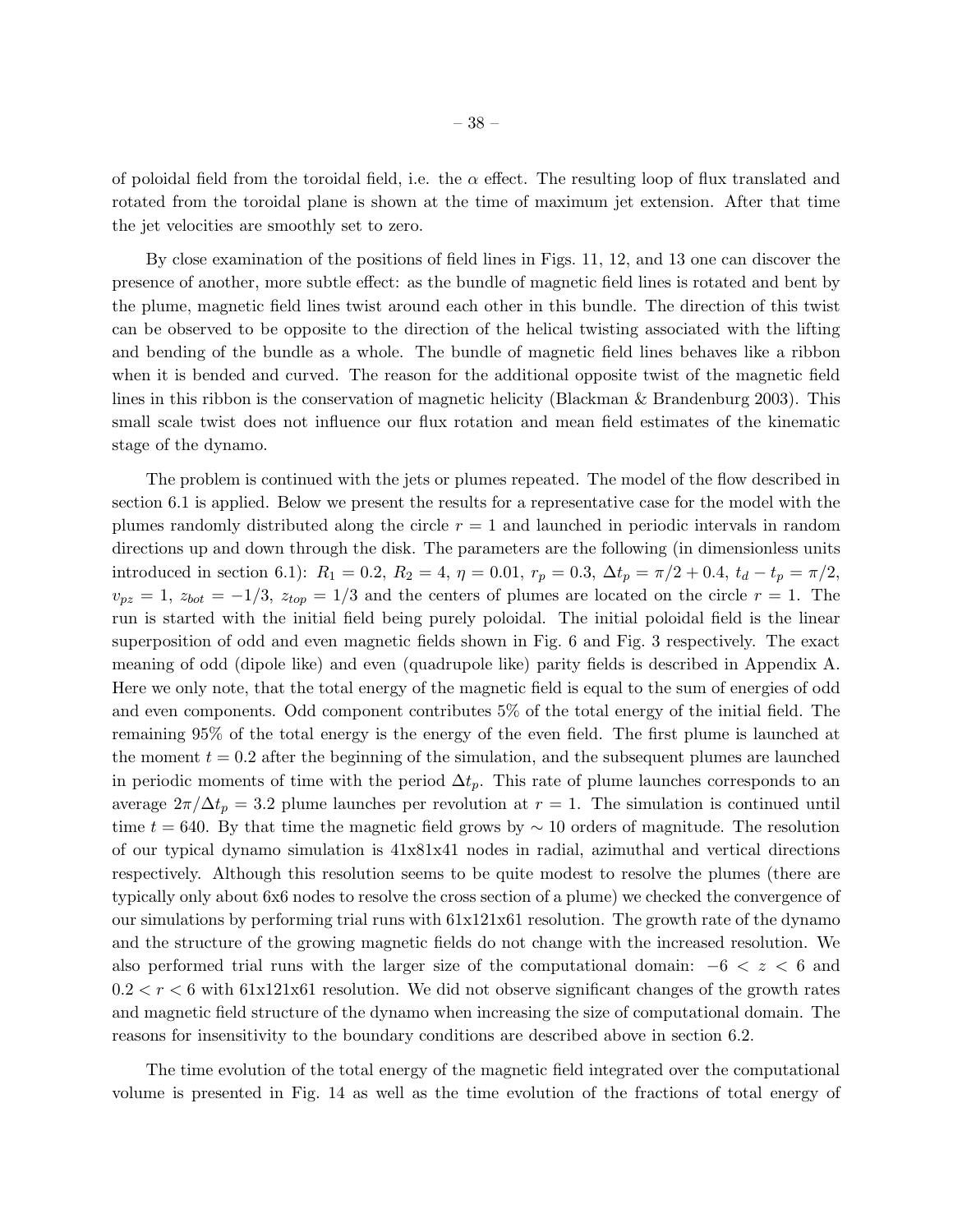odd and even components of the magnetic field. An arbitrary value of the initial magnitude of the magnetic field is used. The initial rapid growth of the energy is due to rapid build up of the toroidal magnetic field. After a couple of revolutions at  $r = 1$  the dynamo effect overcomes the linear growth of the toroidal magnetic field and the growth of the magnetic energy becomes exponential. The magnetic field experiences oscillations with the period equal to  $\Delta t_p$  due to the repeated actions of single plumes. More significant oscillations of odd and even components of the field occur on the time scale of the diffusion over the region of dynamo activity  $\approx 100$ . Despite the significant variation of the fraction of the odd field, which can become up to 30%, even (quadrupole) field dominates. Since the flow does not have symmetry with respect to reflections  $z \rightarrow -z$ , the odd and even components of magnetic field are coupled to each other and grow with the same exponential rate.

The time evolution of fluxes of three components of the magnetic field is shown in Fig. 15. We calculate the fluxes of magnetic field through the following three surfaces: the flux of  $B_r$  through the part of cylindrical surface  $r = 1/2$  limited by lines  $z = 0$ ,  $z = 4$ ,  $\phi = 0$ , and  $\phi = \pi/2$ ; the flux of  $B_{\phi}$  through the rectangle in the plane  $\phi = 0$  limited by lines  $z = 0$ ,  $z = 4$ ,  $r = R_1$ , and  $r = R_2$ ; the flux of  $B_z$  through the half of the ring in the plane  $z = -2$  limited by lines  $r = R_1$ ,  $r = R_2$ ,  $\phi = 0$ , and  $\phi = \pi$ . Then, we divide each of the three fluxes by the areas of the corresponding surfaces. In this way, the values of the magnetic field averaged over the surfaces,  $\langle B_r \rangle$ ,  $\langle B_\phi \rangle$ , and  $\langle B_z \rangle$ , are obtained. The time evolution of the logarithms of absolute values of these averaged values of the magnetic field is presented in Fig. 15. All three fluxes grow exponentially (if averaged over fluctuations) with the same growth rate  $\Gamma = 0.026$ . The growth rate of the mean square of the magnetic field plotted in Fig. 14 is equal to 2Γ which is consistent with the growth rate of fluxes. The value of  $\langle B_{\phi} \rangle$  is larger than the values of poloidal fluxes meaning that the toroidal field is predominant in the dynamo, which is also in the agreement with the conclusion from the mean field theory. While radial and toroidal fluxes grow monotonically, the flux of the axial magnetic field experiences oscillations with exponentially growing amplitude. The z-flux remains zero on average. This is due to the fact that both dipole and quadrupole growing magnetic fields have zero z-flux through the surface described above. However, the z-flux experiences oscillations due to individual plumes creating nonaxisymmetric magnetic field.

The behavior of dynamo magnetic fields immediately outside of the generation region is especially interesting in connection to the magnetic fields in the jets (magnetic helices) and observed magnetic field in galactic disks. In Fig. 16 we plotted the fraction of energy of the magnetic field, which resides outside of the region of dynamo activity. In particular, we divided the whole computational domain into two: the inner domain is the region  $-2 < z < 2$  and  $r < 2$ , the outer domain is the rest of the computational domain with  $|z| > 2$  or  $r > 2$ . Initially, the fraction of the outer energy grows because of the diffusion of the initial magnetic field outside the central region (compare the poloidal field on Fig. 2 and on Fig. 3). However, after the dynamo action sets in, the skin effect described in section 6.2 and Appendix B occurs. The skin depth of the steady growing magnetic field given by equation (B8) for  $\eta = 0.01$  and  $\Gamma = 0.026$  is  $l_s = 0.6$ . Thus, the outer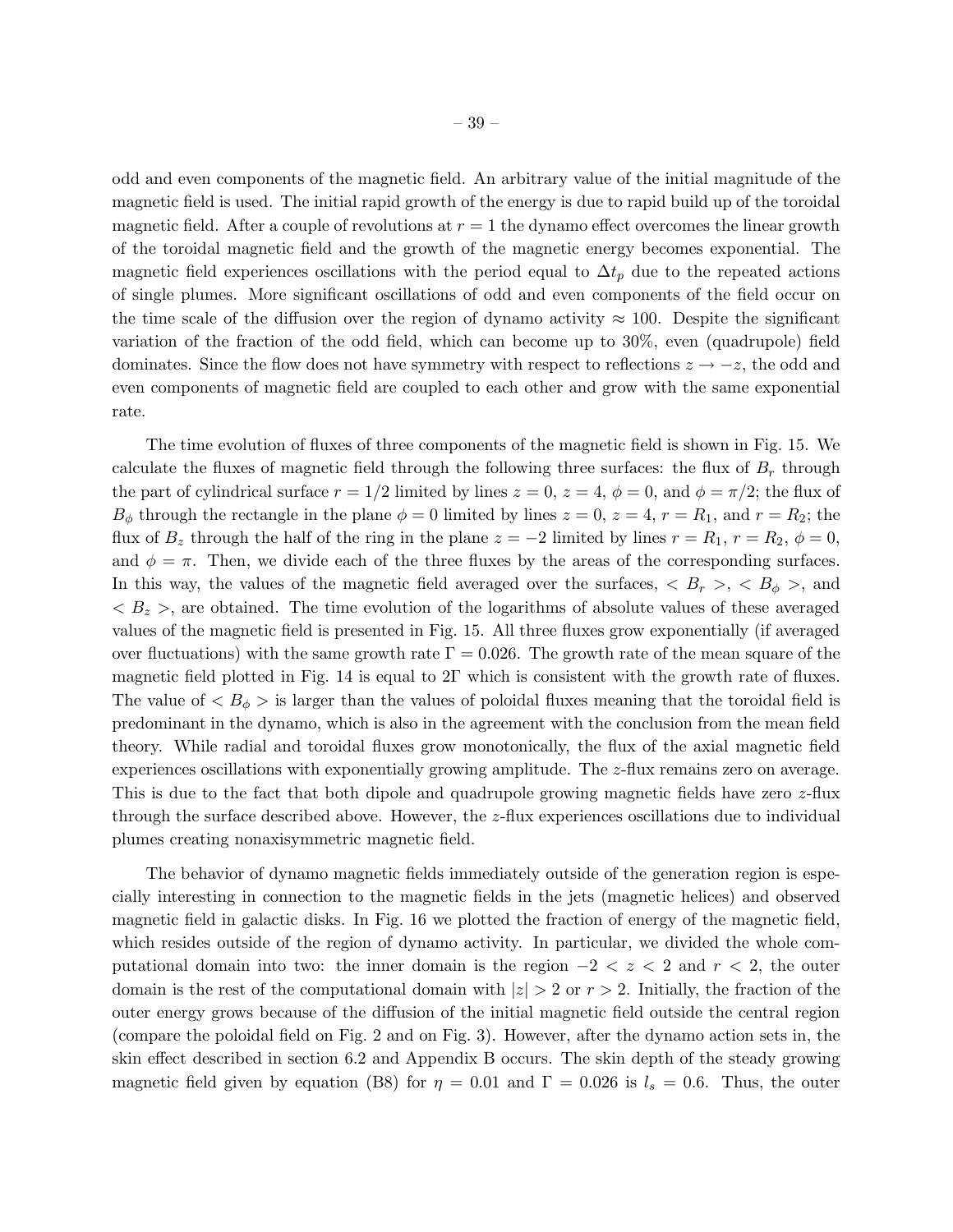domain is in the zone of pure diffusion of the magnetic field, where the variations due to individual plumes are smoothed out. The average value of the outer fraction of the magnetic energy is  $\approx 0.06$  of the total magnetic energy. This is roughly consistent with the estimate one can obtain from the skin depth analysis of Appendix B,  $\sim (0.6/e)^2 \approx 0.05$ . The field in the outer region is predominantly even as well as in the inner region. The time dependence of the fraction of even field in Fig. 16 follows closely the time dependence of the fraction of the even field in Fig. 14. Note, however, that the curves in Fig. 16 are more smooth than in Fig. 14. Rapid oscillations of the field caused by individual plumes are smoothed out in the diffusion process of the magnetic field into the outer region as the exponential decay scale  $l_s$  becomes shorter for higher oscillatory frequencies  $\omega'$  (Appendix B). Only slow variations with the time scale about or longer than the diffusive time scale remain present in the outer domain.

Another diagnostic of our simulation is to calculate the time behavior of the magnetic fluxes through the surfaces in the outer part of computational domain. By looking at the time evolution of these fluxes we can learn about the time evolution of the magnetic field in the asymptotic diffusion region. We calculate magnetic fluxes of radial magnetic field, or equivalently,  $\langle B_r \rangle$  through the following cylindrical surfaces: radial flux 1 through the part of the surface  $r = 2$  limited by lines  $\phi = 0, \, \phi = \pi/2, \, z = -1/3, \, \text{and } z = 1/3; \, \text{radial flux 2 through the part of the surface } r = 3 \, \text{limited}$ by lines  $\phi = 0$ ,  $\phi = \pi/2$ ,  $z = -1/3$ , and  $z = 1/3$ ; radial flux 3 through the part of the surface  $r = 3$ limited by lines  $\phi = 0$ ,  $\phi = \pi/2$ ,  $z = 2$ , and  $z = 4$ ; radial flux 4 through the part of the surface  $r = 3$  limited by lines  $\phi = 0$ ,  $\phi = \pi/2$ ,  $z = -4$ , and  $z = -2$ . The first two radial fluxes describe the evolution of the magnetic field close to the equatorial plane. The third and fourth fluxes describe the evolution of the magnetic field in the outer corners of the computational domain. We plot these four radial fluxes in Fig. 17. We calculate three fluxes of the toroidal magnetic field, or equivalently,  $\langle B_{\phi} \rangle$  through the following rectangular areas of the plane  $\phi = 0$ : toroidal flux 1 through the rectangle limited by lines  $r = 2$ ,  $r = 4$ ,  $z = -1/3$ , and  $z = 1/3$ ; toroidal flux 2 through the rectangle limited by lines  $r = 2$ ,  $r = 4$ ,  $z = 3$ , and  $z = 4$ ; toroidal flux 3 through the rectangle limited by lines  $r = 2$ ,  $r = 4$ ,  $z = -4$ , and  $z = -3$ . We plot these three toroidal fluxes in Fig. 18. We calculate two fluxes of the axial magnetic field, or equivalently,  $\langle B_z \rangle$  through the following ring-shaped surfaces: axial flux 1 through the quarter of the ring in the plane  $z = 2$  limited by the lines  $\phi = 0$ ,  $\phi = \pi/2$ ,  $r = 3$ , and  $r = 4$ ; axial flux 2 through the quarter of the ring in the plane  $z = -2$  limited by the lines  $\phi = 0$ ,  $\phi = \pi/2$ ,  $r = 3$ , and  $r = 4$ . We plot these two axial fluxes in Fig. 19. One can see that all radial, toroidal and axial fluxes do not change sign during the exponential growth of the dynamo (after the time  $t \approx 100$ ). Therefore, the star-disk collisions dynamo produces steadily growing non-oscillating magnetic fields. The signs of the fluxes (not shown in Figs. 17–19) are consistent with the quadrupole geometry of the magnetic field in the outer region of the dynamo.

In Fig. 20 we plotted two vector plots of the poloidal magnetic field at the plane  $\phi = 0$  at the final moment of the simulation  $t = 640$ : on the top plot the length of arrows is proportional to the magnitude of the poloidal magnetic field, on the bottom plot all arrows have unit length and the direction of the arrows indicate the direction of the same magnetic field as on the top plot. The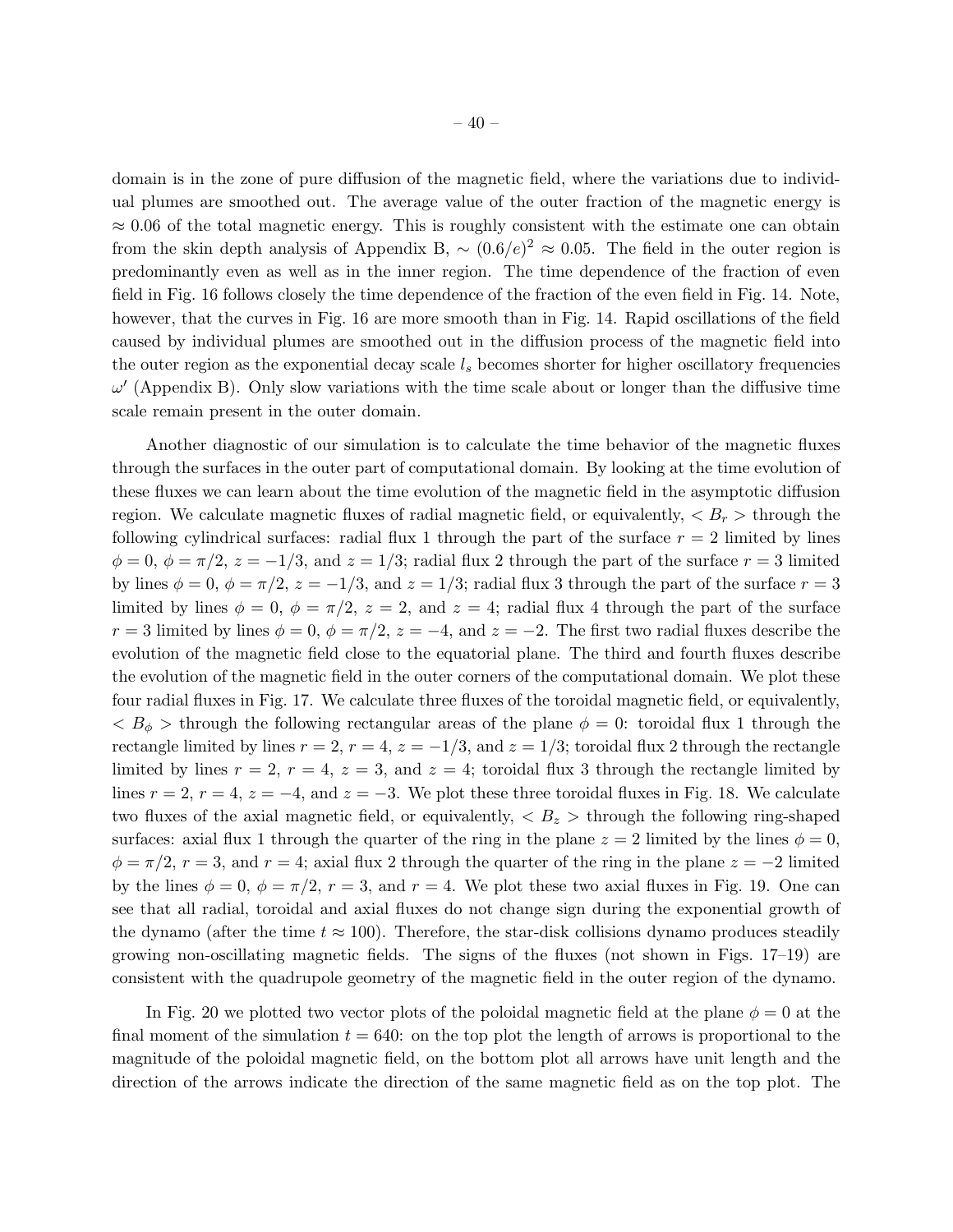concentration of the magnetic field toward the central region with the plumes is clearly visible on the top plot. The imaging with arrows picks up only the region of the strong field while the arrows outside this region are so short that they cannot be pictured at all. The bottom plot illustrates the structure of the poloidal field in the asymptotic outer region. This structure can be described as a "shifted quadrupole" implying the presence of a significant dipole component. The toroidal field is ∼ 20 times stronger than the poloidal. The direction of the toroidal field agrees well with the direction of the field produced by the stretching of the poloidal field by the Keplerian differential rotation. The structure of the field at different  $\phi$  positions is similar to that at  $\phi = 0$ . The nonaxisymmetric variations of the field are most significant at the location of the plumes at  $r \approx 1$ and quickly decay outwards. Each individual plume perturbs the magnetic field significantly. This is also reflected in the oscillations of fluxes in Fig. 15. The three dimensional plot of the dynamo magnetic field is presented in Fig. 21. Here we plotted only the poloidal component of the magnetic field at the two meridional slices,  $\phi = \pi/2$  and  $\phi = 3\pi/2$ , in the computational domain. In order to smooth out the strong contrast between magnitudes of the magnetic field in the inner and outer regions of the computational domain, we plotted a vector field  $B_P / |B_P|^{2/3}$ . The dominance of the quadrupole magnetic field in the outer asymptotic region is obvious from Fig. 21. In the central region for  $r \approx 1$ , the field is strongly perturbed by individual plumes, and the nonaxisymmetric field caused by the action of each single plume is visible. Toroidal magnetic field is also strongest in the central part of the computational domain.

Finally, let us compare the predictions of the flux rotation and the mean field theories with the results of our numerical simulation. All three predict that the growing magnetic field will be quadrupole. The simulation formally corresponds to  $q \approx \bar{q}_{\lt r}$  =  $r_p^2$  $\frac{r_p^2}{r^2}\frac{t_d-t_p}{2\Delta t_p}$  $\frac{a}{2\Delta t_p} = 0.036, H = -z_{bot} =$  $1/3$ ,  $l = z_{bot} + v_{pz}(t_d - t_p) = 1.24$  in dimensionless units of simulation. Using these parameters and  $\alpha_{plume} = 1$  in the expression for the growth rate in the flux rotation theory, equation (24), one obtains  $\Gamma = 0.084$ . For the mean field theory the expression (37) gives  $\beta = 0.09$ , the dynamo number (equation (38)) is  $D = -28$ , and both expressions (39) and (40) give  $\Gamma \approx 0.18$ . This is to be compared to numerical growth rate  $\Gamma = 0.026$ . Both the flux rotation and especially the mean field theory growth rates are higher, but all three are within one order of magnitude from each other. Such a result is satisfactory because of the far reaching extrapolations of the applicability of both flux rotation and mean field theories.

## 7. Conclusions

We believe that by theory and calculation we have demonstrated that a robust  $\alpha\omega$  dynamo is likely to occur in conducting accretion disks with a robust source of helicity. The growth rates as large as  $\Gamma \simeq 0.1$  to  $0.01 \Omega_K$  are expected. We have discussed in depth one such source of helicity in the accretion disk forming the central massive black holes of most galaxies. This is the almost inevitable star-disk collisions that should occur in the dense stellar populations at the center of the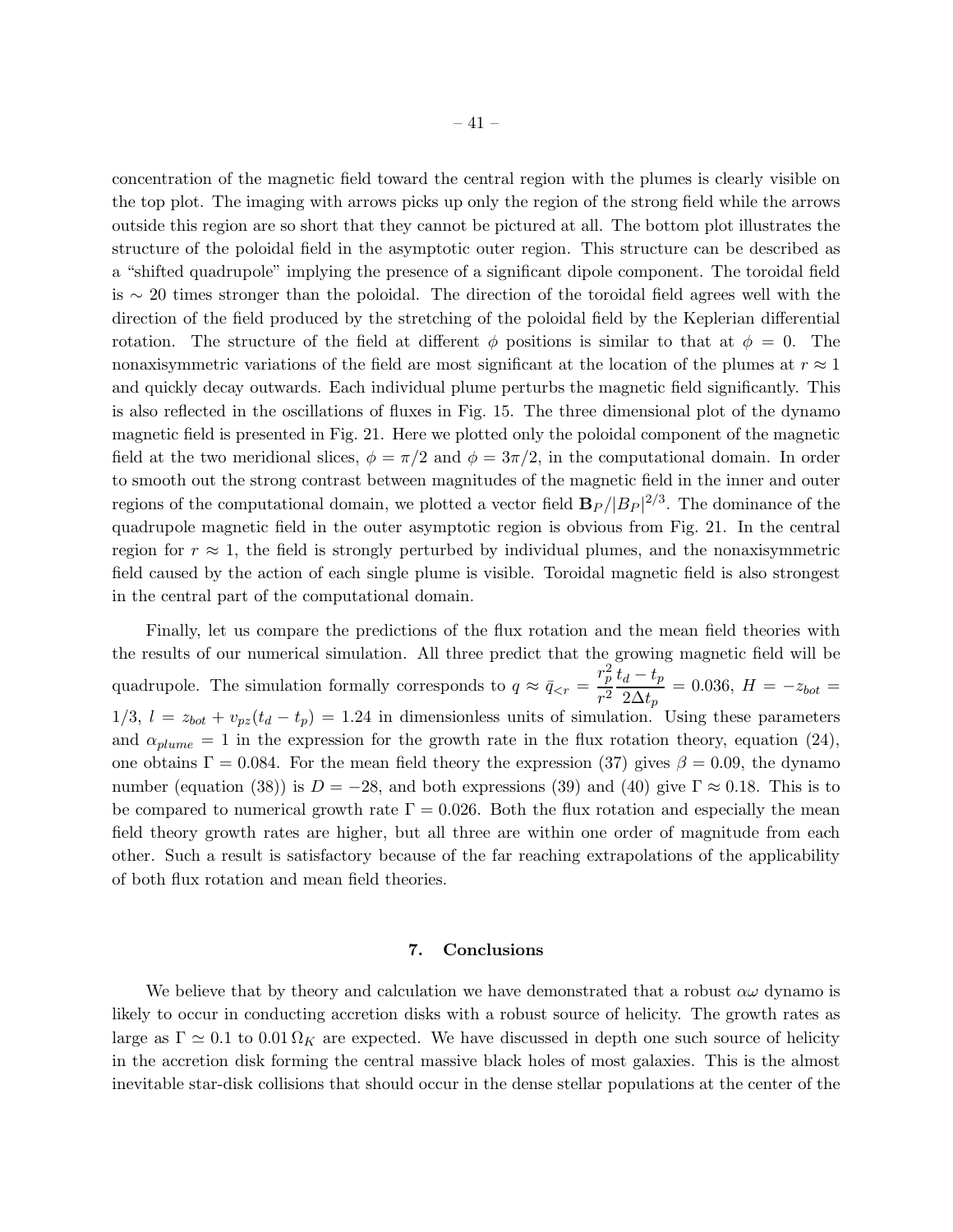galaxy. We estimate that this source of helicity is far larger than necessary for the dynamo fields to reach saturation in less than the formation time of the black hole. Star-disk collisions should also be the most robust source of helicity because the resulting plumes are driven several scale heights above the surface of the disk as compared to turbulence were the vertical motions are limited to a fraction of a scale height. The advantage of the  $\alpha\omega$  dynamo is that because it produces a large scale coherent field outside the disk, the poloidal field, the differential winding of this poloidal field leads to a large scale force-free helix that transports the magnetic energy away from the disk and from the dynamo. The back reaction of this force-free field (force-free except at the disk surface boundary) only acts as a torque on the Keplerian flow and thus the field energy of the force-free helix can grow at the expense of the free energy of formation of the black hole. The back reaction of this force-free field, being much smaller than the toroidal field, does not affect the plume formation by star-disk collisions. Only the much larger toroidal field affects the plumes and this in turn must be less than the pressure inside the disk. Thus the star disk collisions produce a robust dynamo where the back reaction does not quench the dynamo action at low values of field. The resulting exponential gain of this dynamo is an instability converting kinetic to magnetic energy. Since the gain is large, the dynamo fields should rapidly grow to saturation or the back reaction limit. This limit we conjecture is the torque corresponding to the accretion flow of angular momentum away from the black hole. Hence, the dynamo should convert a large fraction of the free energy of the black hole formation to magnetic energy.

VP is pleased to thank Richard Lovelace and Eric Blackman for helpful discussions and Benjamin Bromley for support with computer simulations. Eric Blackman is thanked again for his support during the late stages of this work. The facilities and interactions of Aspen Center for Physics are gratefully acknowledged, and particular support has been given by Hui Li through the support of the Director Funded Research, "Active Galaxies". We are particularly pleased to acknowledge the careful reading of the text by the anonymous referee and furthermore the significant improvement of readability and putting our work in more perspective due to the referee's efforts. This work has been supported by the U.S. Department of Energy through the LDRD program at Los Alamos National Laboratory. VP also acknowledges partial support by DOE grant DE-FG02- 00ER54600 and by the Center for Magnetic Self-Organization in Laboratory and Astrophysical Plasmas at University of Wisconsin-Madison . The Cray supercomputer used in this research was provided through funding from the NASA Offices of Space Sciences, Aeronautics, and Mission to Planet Earth.

#### A. On the Parity of Magnetic Fields

Any arbitrary vector field  $\mathbf{C} = \mathbf{C}(r, \phi, z)$  can be decomposed into the sum of parts even and odd with respect to the reflection  $z \to -z$ ,  $\mathbf{C} = \mathbf{C}^e + \mathbf{C}^o$ . The following symmetry rules are valid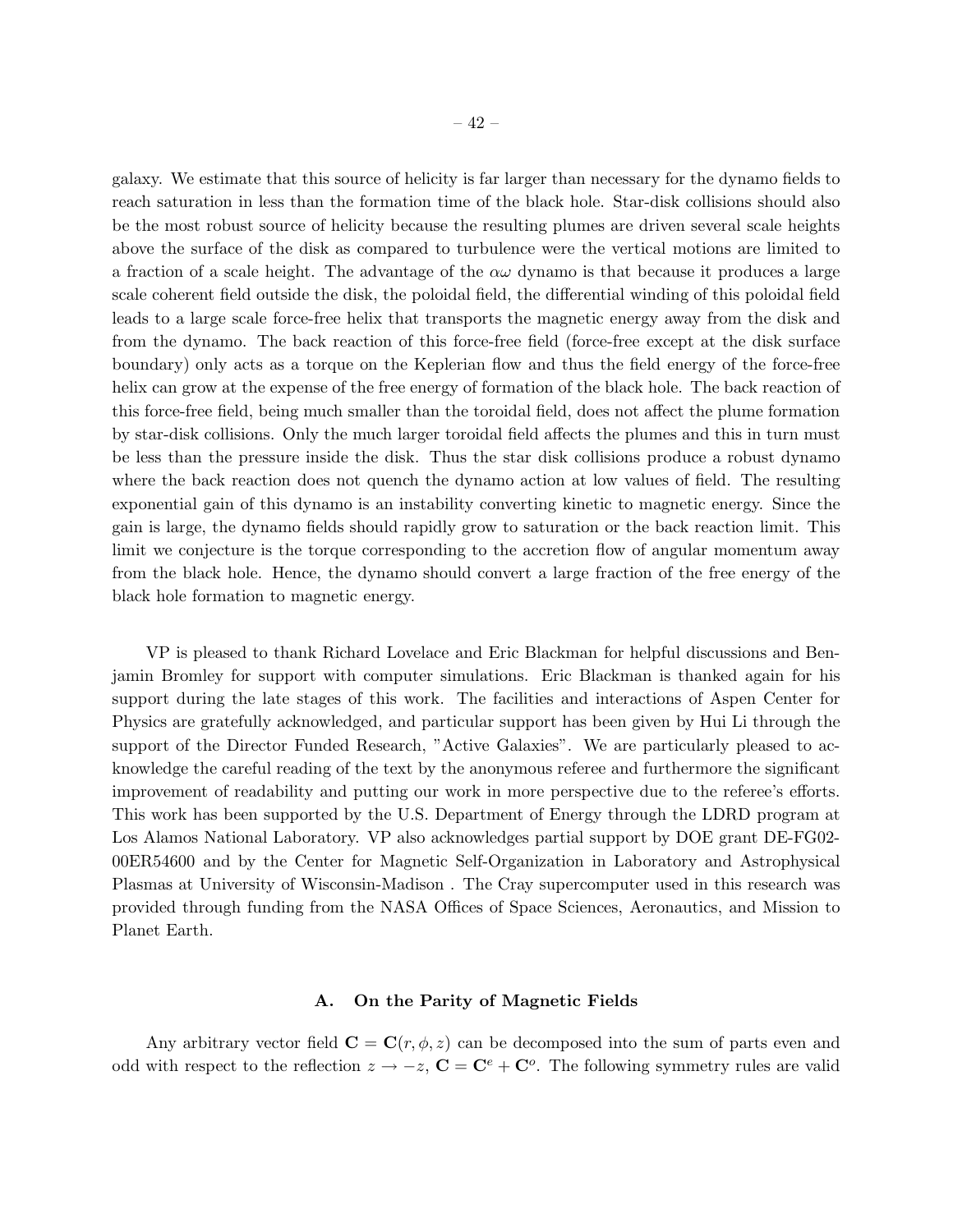for an even field:

$$
C_r^e(-z) = C_r^e(z), \quad C_\phi^e(-z) = C_\phi^e(z), \quad C_z^e(-z) = -C_z^e(z), \tag{A1}
$$

and for an odd field:

$$
C_r^o(-z) = -C_r^o(z), \quad C_\phi^o(-z) = -C_\phi^o(z), \quad C_z^o(-z) = C_z^o(z). \tag{A2}
$$

Often even fields are called quadrupole type fields and odd fields are called dipole type fields. The last terminology reflects on the largest scale modes possible within each symmetry class and allows one to visualize fields of each symmetry type easily. The even and odd decomposition of an arbitrary field C can be performed as follows:

$$
C_r^e(r, \phi, z) = \frac{1}{2} (C(r, \phi, z) + C(r, \phi, -z)),
$$
 (A3a)

$$
C^e_{\phi}(r,\phi,z) = \frac{1}{2}(C(r,\phi,z) + C(r,\phi,-z)),
$$
 (A3b)

$$
C_z^e(r, \phi, z) = \frac{1}{2} (C(r, \phi, z) - C(r, \phi, -z)),
$$
 (A3c)

$$
C_r^o(r, \phi, z) = \frac{1}{2} (C(r, \phi, z) - C(r, \phi, -z)),
$$
\n(A3d)

$$
C^o_{\phi}(r,\phi,z) = \frac{1}{2}(C(r,\phi,z) - C(r,\phi,-z)),
$$
 (A3e)

$$
C_z^o(r, \phi, z) = \frac{1}{2} (C(r, \phi, z) + C(r, \phi, -z)).
$$
 (A3f)

One can check that for any volume V symmetric with respect to the plane  $z = 0$ 

$$
\int_{V} \mathbf{C}^{2} dV = \int_{V} (\mathbf{C}^{e})^{2} dV + \int_{V} (\mathbf{C}^{o})^{2} dV.
$$
\n(A4)

This implies that if  $C = B$  is a magnetic field, then the energy of the magnetic field is equal to the sum of the energies of its even and odd components. The even and odd components of solutions of equations (34) and (35) decouples if the mean velocity field is even,  $v_{Pr}(-z) = v_{Pr}(z)$ ,  $v_{Pz}(-z) = -v_{Pz}(z), \Omega(-z) = \Omega(z)$ , the coefficient  $\alpha$  is antisymmetric with respect to reflection  $z \rightarrow -z$ , and the coefficient  $\beta$  is symmetric with respect to reflection  $z \rightarrow -z$ . Thus, even (quadrupole) and odd (dipole) modes will have different growth rates. The axisymmetric magnetic field is even if  $A(-z) = -A(z)$ ,  $B_{\phi}(z) = B_{\phi}(-z)$  and is odd if  $A(-z) = A(z)$ ,  $B_{\phi}(-z) = -B_{\phi}(z)$ .

## B. Skin Effect for the Magnetic Dynamo

Let us consider equation (72) written in spherical coordinates  $\varrho$ ,  $\theta$ , and  $\phi$  such that  $\theta = 0$ and  $\theta = \pi$  corresponds to the symmetry axis of the system. In the case of time-dependent flow described in section 6.1 there are no eigenmodes with a fixed frequency. Instead, the magnetic field can be represented as an integral over frequencies in the Fourier transformation. However,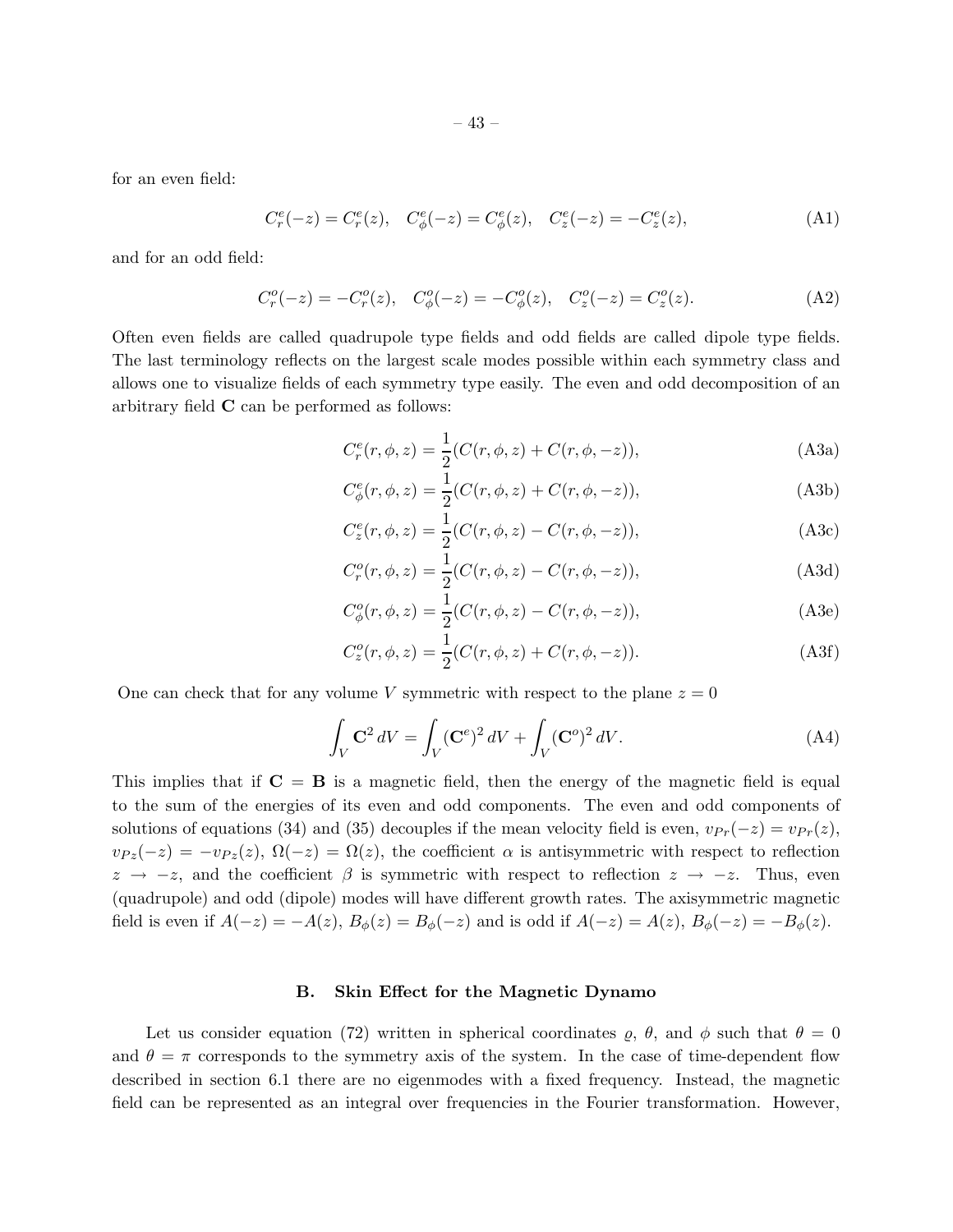in the case of a growing (and possibly oscillating) magnetic field, there is a characteristic growth rate Γ of the dynamo averaged over plume pulses. In addition, the magnetic field will possess oscillating Fourier components associated with the period of the emergence of plumes and, possibly, some intrinsic oscillatory behavior of the dynamo. We consider the behavior of one such Fourier component assuming the dependence  $A \propto \exp(-i\omega t)$ , where the complex  $\omega$  is the sum of the real and imaginary parts as  $\omega = \omega' + i\Gamma$ . The  $\Gamma$  is the average growth rate of the dynamo, while  $\omega'$  can take on a whole range of values, including the frequency of plumes, the Keplerian period, all its harmonics, etc. We impose the boundary condition for A on some sphere of radius  $\varrho_{in}$  such that  $\varrho_{in} > 1$  but still  $\varrho_{in}$  is of the order of 1. We assume that the value of A at  $\varrho = \varrho_{in}$  is dictated by the dynamo process inside  $\varrho_{in}$ . Then, for one Fourier component equation (72) becomes

$$
-i\omega \frac{A}{\eta} = \frac{1}{\varrho^2} \frac{\partial}{\partial \varrho} \left( \varrho^2 \frac{\partial A}{\partial \varrho} \right) + \frac{1}{\varrho^2} \hat{L} A,\tag{B1}
$$

where

$$
\hat{L} = \frac{1}{\sin \theta} \frac{\partial}{\partial \theta} \left( \sin \theta \frac{\partial}{\partial \theta} \right) - \frac{1}{\sin^2 \theta}
$$

is the angular operator acting on A. In spherical geometry, equation (B1) has separable variables  $\varrho$  and  $\theta$ . Thus, we look for solutions in the form  $A = R_l(\varrho)Q_l(\theta) \exp(-i\omega t)$ .

The operator  $\hat{L}$  commonly occurs in problems with axisymmetric flows, when solving the equation for the stream function. Since the magnetic field should be finite on the axis  $\theta = 0$ , the quantity

$$
\frac{1}{\sin \theta} \frac{\partial}{\partial \theta} (\sin \theta A)
$$

must be finite at  $\theta = 0$  and at  $\theta = \pi$ , because  $\mathbf{B}_P = \nabla \times (A \mathbf{e}_{\phi})$ . The eigenvalues and eigenfunctions  $\hat{L}Q_l = \lambda_l Q_l$  satisfying these boundary conditions are

$$
\lambda_l = -l(l+1), \quad Q_l = \sin \theta P'_l(\cos \theta), \tag{B2}
$$

where prime denotes the differentiation of the Legendre polynomial  $P_l(x)$  with respect to x and  $l = 1, 2, 3, \ldots$  Besides these eigenvalues,  $\lambda = 0$  is also an eigenvalue with the eigenfunction  $Q_0 =$  $(1 - \cos \theta)/\sin \theta$ . The first three eigenfunctions given by formula (B2) are

$$
Q_1 = \sin \theta, \quad Q_2 = \sin \theta \cos \theta, \quad Q_3 = \sin \theta \left( \cos^2 \theta - \frac{1}{5} \right). \tag{B3}
$$

The angular dependence  $Q_l(\theta)$  determines the symmetry of the solutions. The mode proportional to  $Q_0$  describes the radially directed magnetic field with nonzero total flux through the sphere from  $\theta = 0$  to  $\theta = \pi$ . All terms with  $l \geq 1$  corresponds to the magnetic field with vanishing total flux through the sphere from  $\theta = 0$  to  $\theta = \pi$ . The  $Q_0$  term cannot be excited by the dynamo operating inside  $\varrho_{in}$  because of  $\nabla \cdot \mathbf{B} = 0$  condition. This is also clear from the fact that  $Q_0 \to \infty$  when  $\theta \to \pi$ , which means that the vector potential cannot be well defined for a magnetic field with  $\nabla \cdot \mathbf{B} \neq 0$ . The terms with  $l \geq 1$  represent multipole expansion of the magnetic field in the far zone of the generation region.  $R_1(\varrho)Q_1(\theta)$  is a dipole term,  $R_2(\varrho)Q_2(\theta)$  is a quadrupole term, and so on.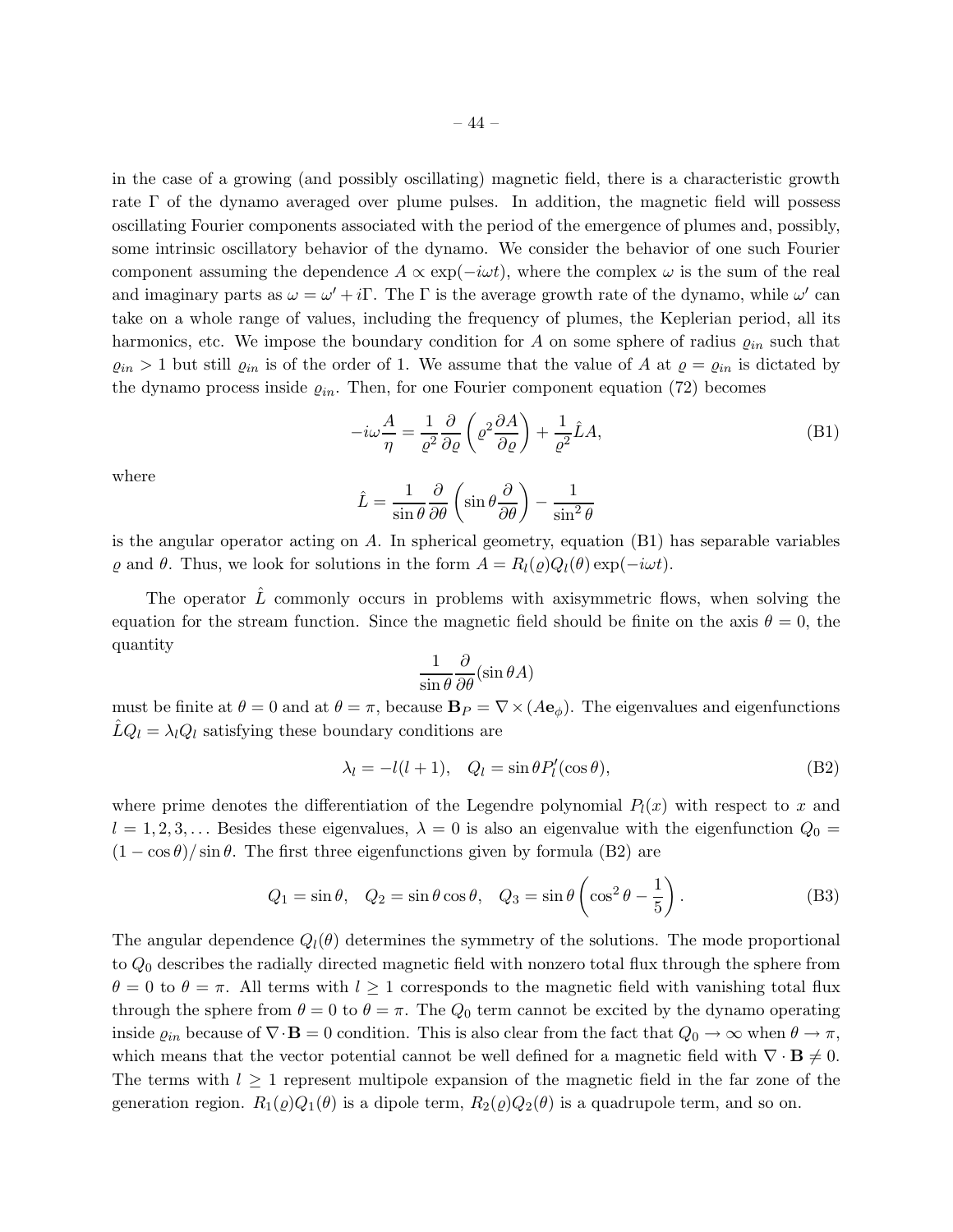For the radial part of the solution we obtain the equation

$$
\frac{d^2R_l}{d\varrho^2} + \frac{2}{\varrho}\frac{dR_l}{d\varrho} - \frac{l(l+1)}{\varrho^2}R_l - \frac{\Gamma - i\omega'}{\eta}R_l = 0.
$$
 (B4)

We introduce a new variable  $z = \rho/\chi$  where

$$
\chi^2 = \frac{\eta(\Gamma + i\omega')}{\Gamma^2 + \omega'^2}.
$$
 (B5)

Then, equation (B4) reduces to the Bessel equation of imaginary argument. Solutions of this equation which vanishes at  $\varrho \to \infty$  are given in terms of modified Bessel function  $K_{\nu}(z)$  as

$$
R_l = \sqrt{\frac{\pi}{2z}} K_{l+1/2}(z).
$$

The Bessel functions of half-integer order can be expressed through elementary functions (e.g., Abramowitz & Stegun (1972)). Thus, we obtain for the dipole and quadrupole terms

$$
R_1(z) = \frac{\pi}{2z}e^{-z}\left(1+\frac{1}{z}\right), \quad R_2(z) = \frac{\pi}{2z}e^{-z}\left(1+\frac{3}{z}+\frac{3}{z^2}\right).
$$

Finally, collecting all the terms together and retaining only the leading dipole and quadrupole terms, we obtain the following solution for A

$$
A = a_1 \sin \theta \frac{\pi \chi}{2\varrho} e^{-\varrho/\chi} \left( 1 + \frac{\chi}{\varrho} \right) e^{-i\omega t} +
$$
  
\n
$$
a_2 \sin \theta \cos \theta \frac{\pi \chi}{2\varrho} e^{-\varrho/\chi} \left( 1 + \frac{3\chi}{\varrho} + \frac{3\chi^2}{\varrho^2} \right) e^{-i\omega t},
$$
 (B6)

where the coefficients  $a_1$  and  $a_2$  should be determined by the condition of the continuity of harmonics of A at the surface  $\varrho = \varrho_{in}$ . The values of  $a_1$  and  $a_2$  are determined by the dynamo action inside the radius  $\varrho_{in}$ . We see that both dipole and quadrupole components (and all higher multipole components) decay as  $\propto e^{-\varrho/\chi}$ . Using the expression (B5) for  $\chi$  one obtains

$$
e^{-\varrho/\chi} = \exp\left(-\frac{\varrho}{\sqrt{2\eta}}\sqrt{\sqrt{\Gamma^2 + \omega'^2} + \Gamma} + i\frac{\varrho}{\sqrt{2\eta}}\sqrt{\sqrt{\Gamma^2 + \omega'^2} - \Gamma}\right),\tag{B7}
$$

where we assumed  $\Gamma > 0$  and  $\omega' > 0$ . The thickness of the skin layer is determined by the real part of the expression under the exponent in equation  $(B7)$ . The larger the growth rate Γ, the faster the magnetic field decays with the radius. Also, oscillating modes with  $\omega' > 0$  decay faster with the radius than the steady modes with  $\omega' = 0$ . Thus, far from the dynamo source one should expect the magnetic field to be growing in time, steadily, without oscillations.

The characteristic length of the exponential decay of the field,  $l_s$ , is found from equation (B7) as

$$
l_s = \sqrt{\frac{2\eta}{\sqrt{\Gamma^2 + \omega'^2} + \Gamma}}.\tag{B8}
$$

For a steady magnetic field  $l_s = \sqrt{\eta/\Gamma}$ . When  $\varrho$  is approaching the radius of the outer boundary  $R_2$ , the solution (B6) starts to "feel" the boundary condition as an ideally conducting boundary and the numerical results at  $\rho \geq R_2$  are not approximated by formula (B6).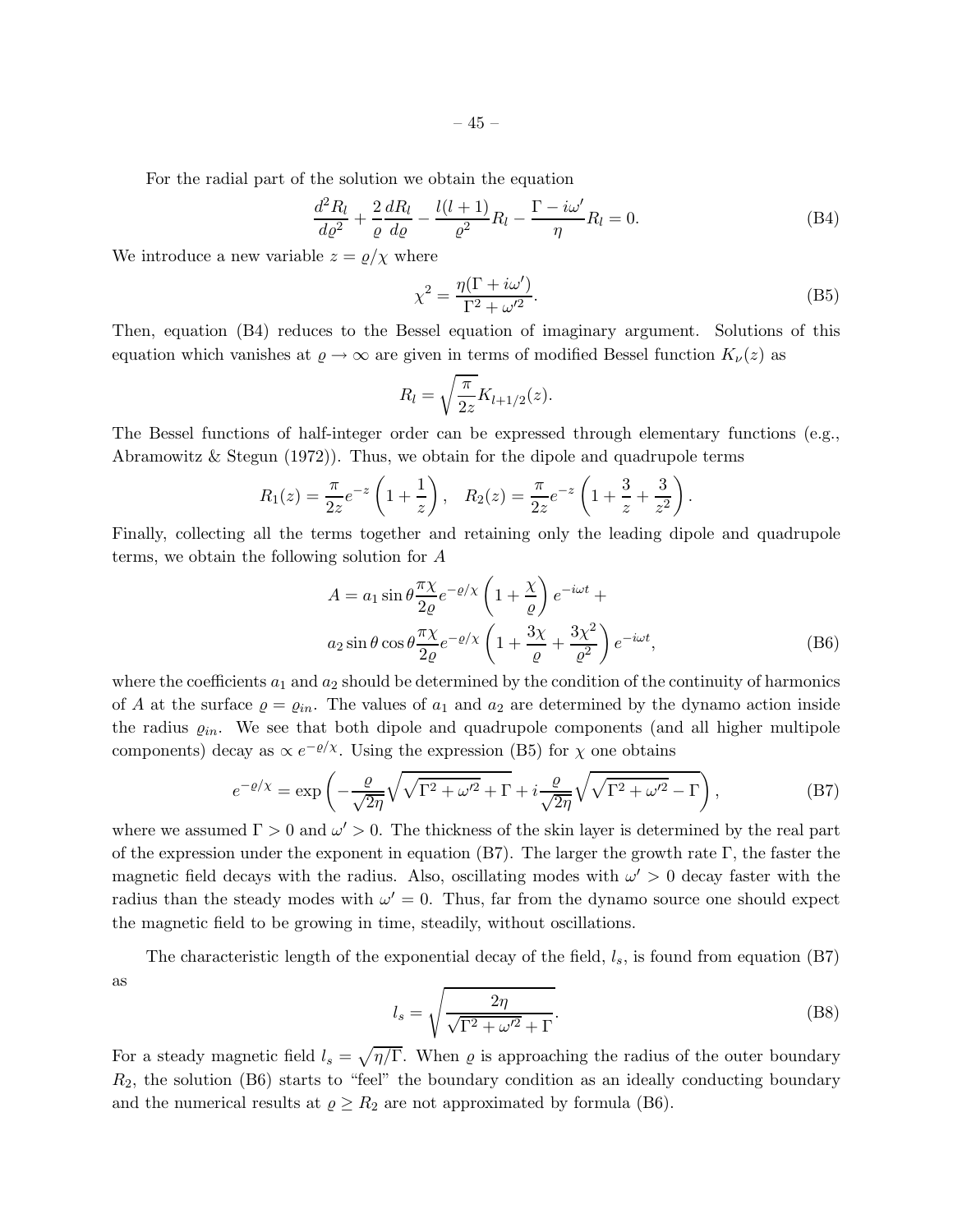#### REFERENCES

- Abramowitz, M., & Stegun, I. A. 1972, Handbook of Mathematical Functions. (New York: Dover)
- Bayliss, R.A., Nornberg, M.D., Terry, P.W., & Forest, C.B. 2006, Phys. Rev. E, submitted (arXiv:physics/0602126)
- Beckley, H.F., Colgate, S.A., Romero, V.D., & Ferrel, R. 2003, ApJ, 599, 702
- Biskamp, D. 1993, Nonlinear Magnetohydrodynamics. (Cambridge: Cambridge Univ. Press)
- Blackman, E.G., & Brandenburg, A. 2003, ApJ, 584, L99
- Blandford, R.D., & Payne, D.G. 1982, MNRAS, 199, 883
- Boldyrev, S.A., & Cattaneo, F. 2004, Phys. Rev. Lett., 92, 144501
- Boldyrev, S.A. 2006, Phys. Rev. Lett., 96, 115002
- Bondi, H., & Hoyle, F. 1944, MNRAS, 104, 273
- Bondi, H., Hoyle, F., & Lyttleton, R.A. 1947, MNRAS, 107, 184
- Bondi, H. 1952, MNRAS, 112, 195
- Bourgoin, M., Marie, L., Petrelis, F., Gasquet, C., Guigon, A., Luciani, J.-P., Moulin, M., Namer, F., et al. 2002, Phys. Fluids., 14, 3046
- Bourgoin, M., Odier, P., Pinton, J.-F., & Ricard, Y. 2004, Phys. Fluids., 16, 2529
- Busse, F.H. 1991, in Advances in Solar System Magnetohydrodynamics, eds. Priest E.R., Wood A.W. (Cambridge: Cambridge Univ. Press), p. 51
- Chakrabarti, S.K., Rosner, R., & Vainshtein, S.I. 1994, Nature, 368, 434
- Childress, S., Collet, P., Frish, U., Gilbert, A.D., Moffatt, H.K., & Zaslavsky, G.M. 1990, Geophys. Astrophys. Fluid Dyn., 52, 263
- Colgate, S.A., & Li, H. 1997, in Relativistic Jets in AGNs, ed. Ostrowski M. (Crakow: Poland), p. 170
- Colgate, S.A., & Li, H. 1999, Ap&SS, 264, 357
- Colgate, S.A., Li, H., & Pariev, V.I. 2001, Physics of Plasmas, 8, 2425
- Colgate, S.A., Cen, R., Li, H., Currier, N., & Warren, M.S. 2003, ApJ, 598, L7
- Cowling, T.G. 1981, ARA&A, 19, 115
- Dudley, M.L., & James, R.W. 1989 Proc. R. Soc. London A 425, 407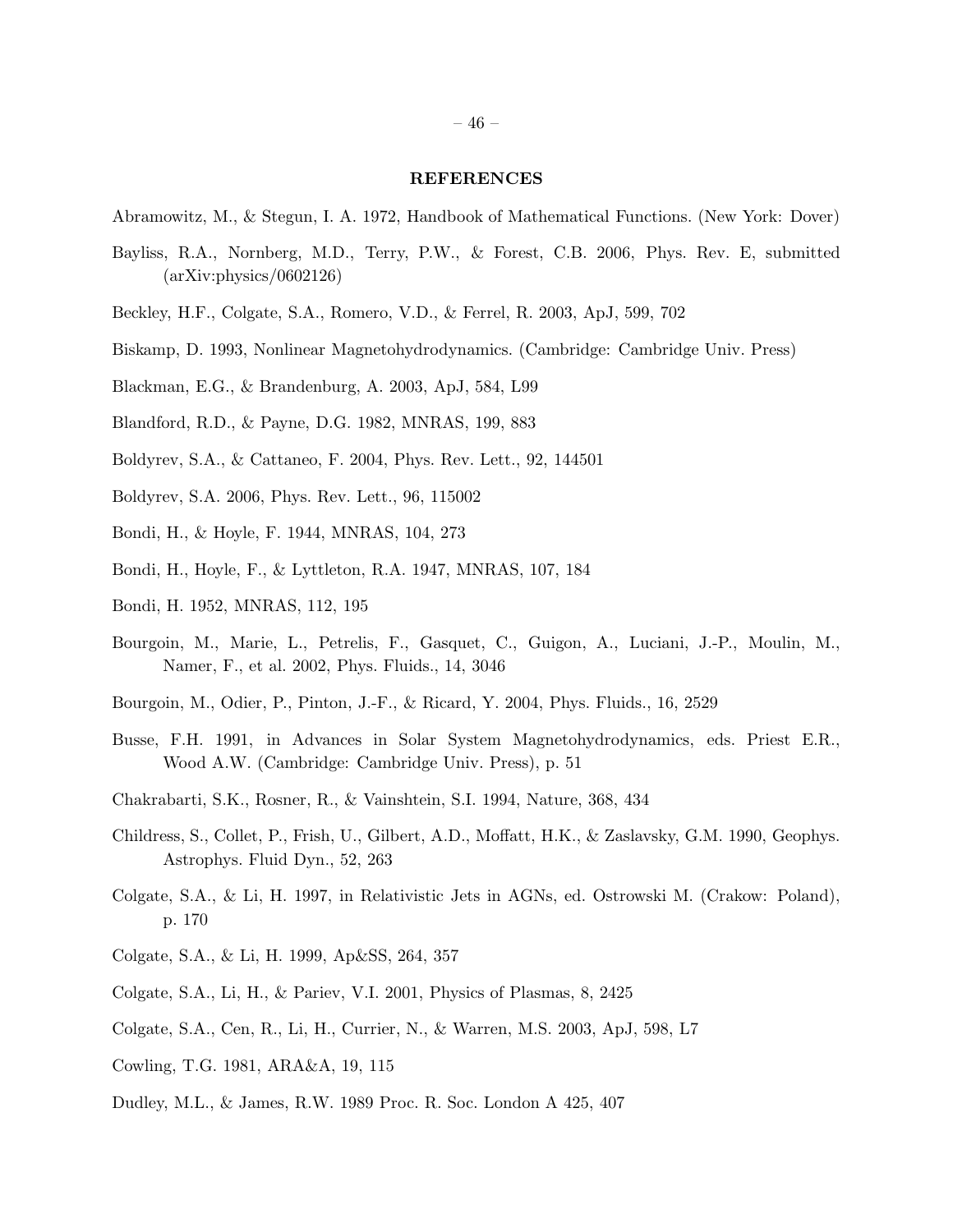- Ferrière, K., 1993a, ApJ, 404, 162
- Ferrière, K., 1993b, ApJ, 409, 248
- Ferrière, K., 1998, A&A, 335, 488
- Ferrière, K., & Schmitt, D. 2000, A&A, 358, 125
- Finn, J.M. 1992, in Electromechanical coupling of the solar atmosphere, Proceedings of the OSL Workshop, (Capri, Italy), p. 79
- Finn, J.M., Ott, E., Hanson, J.D., & Kan, I. 1991, Physics of Fluids, B3, 1250
- Fletcher, C.A.J. 1992, Computational Techniques for Fluid Dynamics. (Heidelberg: Springer– Verlag)
- Frolov, V.P., & Novikov, I.D. 1998, Black Hole Physics: Basic Concepts and New Developments. (Dordrecht: Kluwer)
- Gailitis, A., & Freiberg, Ya. 1976, Magnetohydrodynamics, 12, 127
- Gailitis, A., Lielausis, O., Dement'ev, S., et al. 2000, Phys. Rev. Lett., 84, 4365
- Gailitis, A., Lielausis, O., Platacis, E., et al. 2001, Phys. Rev. Lett., 86, 3024
- Goldreich, P., & Sridhar, S. 1995, ApJ, 438, 763
- Hoyle, F. 1949, Some Recent Researches in Solar Physics. (Cambridge: University Press)
- Iroshnikov, P.S. 1963, AZh, 40, 742
- Khanna, R., & Camenzind, M., 1996a, A&A, 307, 665
- Khanna, R., & Camenzind, M., 1996b, A&A, 313, 1028
- Kraichnan, R.H. 1965, Phys. Fluids, 8, 1385
- Krause, F., & Rädler, K.H. 1980, Mean-Field Magnetohydrodynamics and Dynamo Theory. (Oxford: Pergamon Press)
- Kronberg, P.P., Dufton, Q.W., Li, H., & Colgate, S.A. 2001, ApJ, 560, 178
- Kulsrud, R.M., 1999, ARA&A, 37, 37
- Lau, Y.-T., & Finn, J.M. 1993, Physics of Fluids, B5, 365
- Laval, J-P., Blaineau, P., Leprovost, N., Dubrulle, B., & Daviaud, F. 2006, Phys. Rev. Lett., 96, 204503
- Li, H., Finn, J.M., Lovelace, R.V.E., & Colgate, S.A. 2000, ApJ, 533, 1023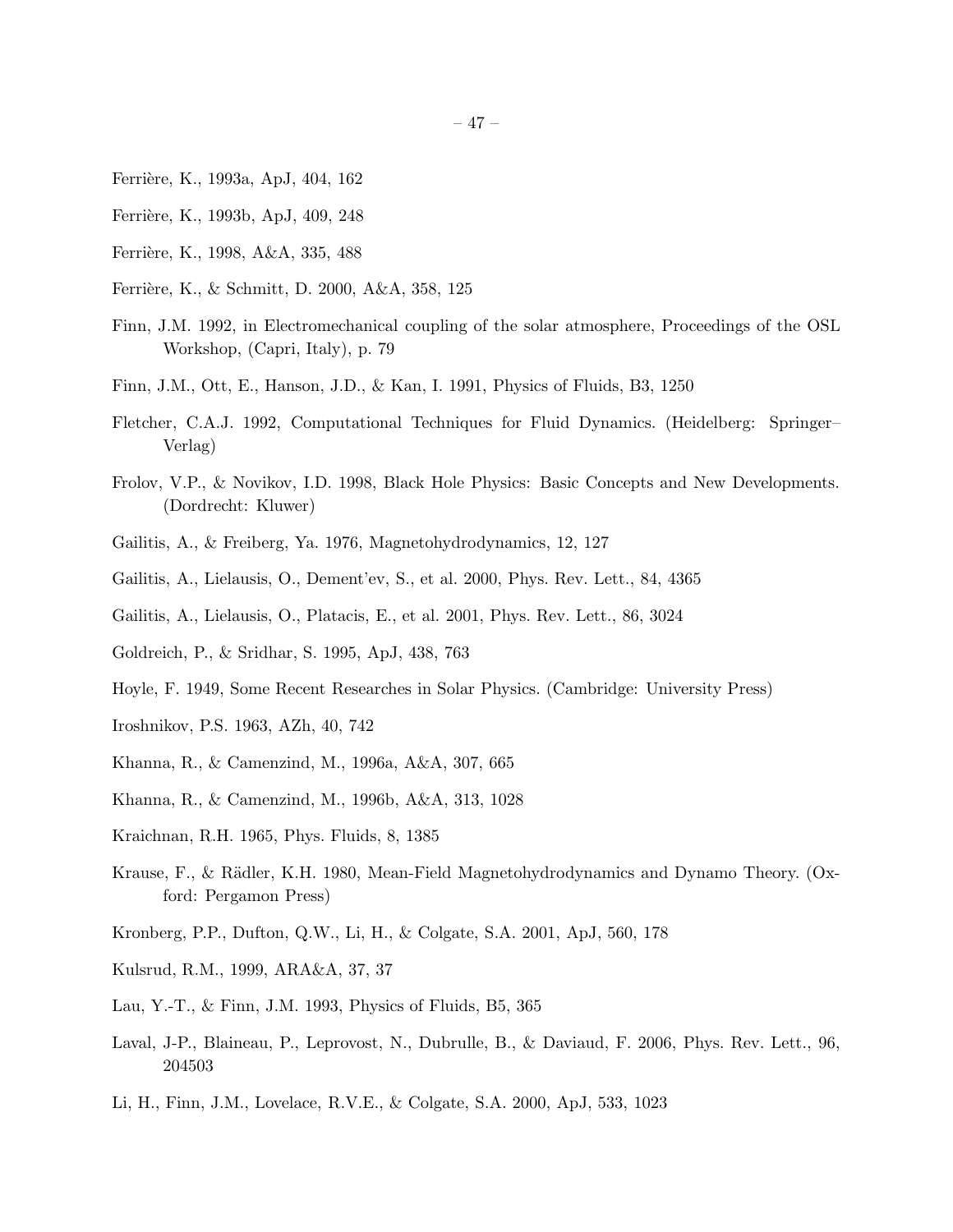- Li, H., Lovelace, R.V.E., Finn, J.M., & Colgate, S.A. 2001a, ApJ, 561, 915
- Li, H., Colgate, S.A., Wendroff, B., & Liska, R. 2001b, ApJ, 551, 874
- Lovelace, R.V.E., Li, H., Colgate, S.A., & Nelson, A.F. 1999, ApJ, 513, 805
- Marié, L., Burguete, J., Daviaud, F., & Léorat, J. 2003, European Physical Journal B, 33, 469
- McCrea, W.H. 1953, MNRAS, 113, 162
- Mestel, L. 1999, Stellar Magnetism. (Oxford: Clarendon)
- Moffatt, H.K. 1978, Magnetic Field Generation in Electrically Conducting Fluids. (Cambridge: Cambridge University Press)
- Molchanov, S.A., Ruzmaikin, A.A., & Sokoloff, D.D. 1983, Magnetohydrodynamics, 19, 402
- Nornberg, M.D., Spence, E.J., Kendrick R.D., & Forest C.B. 2006, Phys. Plasmas, 13, 055901
- O'Connell, R., Kendrick, R.D., Nornberg, M.D., Spence, E.J., Bayliss, R.A., & Forest, C.B. 2005, in Dynamo and Dynamics, a Mathematical Challenge, v.26 of NATO Science Series, eds. Chossat, P., Ambruster, D., Oprea, I.
- Ponty, Y., Mininni, P.D., Montgomery, D.C., Pinton, J.-F., Politano, H., & Pouquet, A. 2005, Phys. Rev. Lett., 94, 164502
- Pariev, V.I., & Colgate, S.A. 2006, ApJ, in press (paper I)
- Parker, E.N. 1955, ApJ, 121, 29
- Parker, E.N. 1979, Cosmical Magnetic Fields, their Origin and their Activity. (Oxford: Claredon)
- Peffley, N.L., Cawthorne, A.B., & Lathrop, D.P. 2000, Phys. Rev. E, 61, 5287
- Pétrélis, F., Bourgoin, M., Marié, L., Burguete, J., Chiffaudel, A., Daviaud, F., Fauve, S., Odier, P., et al. 2003, Phys. Rev. Lett., 90, 174501.
- Ponomarenko, Yu.B. 1973, J. Appl. Mech. Tech. Phys., 14, 775
- Priest, E.R. 1982, Solar Magneto-hydrodynamics. (Boston: Kluwer, Inc.)
- Reyes-Ruiz, M. & Stepinski, T.F., 1999, A&A, 342, 892
- Roberts, P.H., & Soward, A.M. 1992, Ann. Rev. of Fluid Mechanics, 24, 459
- Ruzmaikin, A.A., Sokoloff, D.D., & Shukurov, A.M. 1988, Magnetic fields in galaxies. (Moscow: Nauka)
- Sakharov, A.D. 1982, Selected Scientific Works. Divertissment 11. (New York: Marcel Dekker)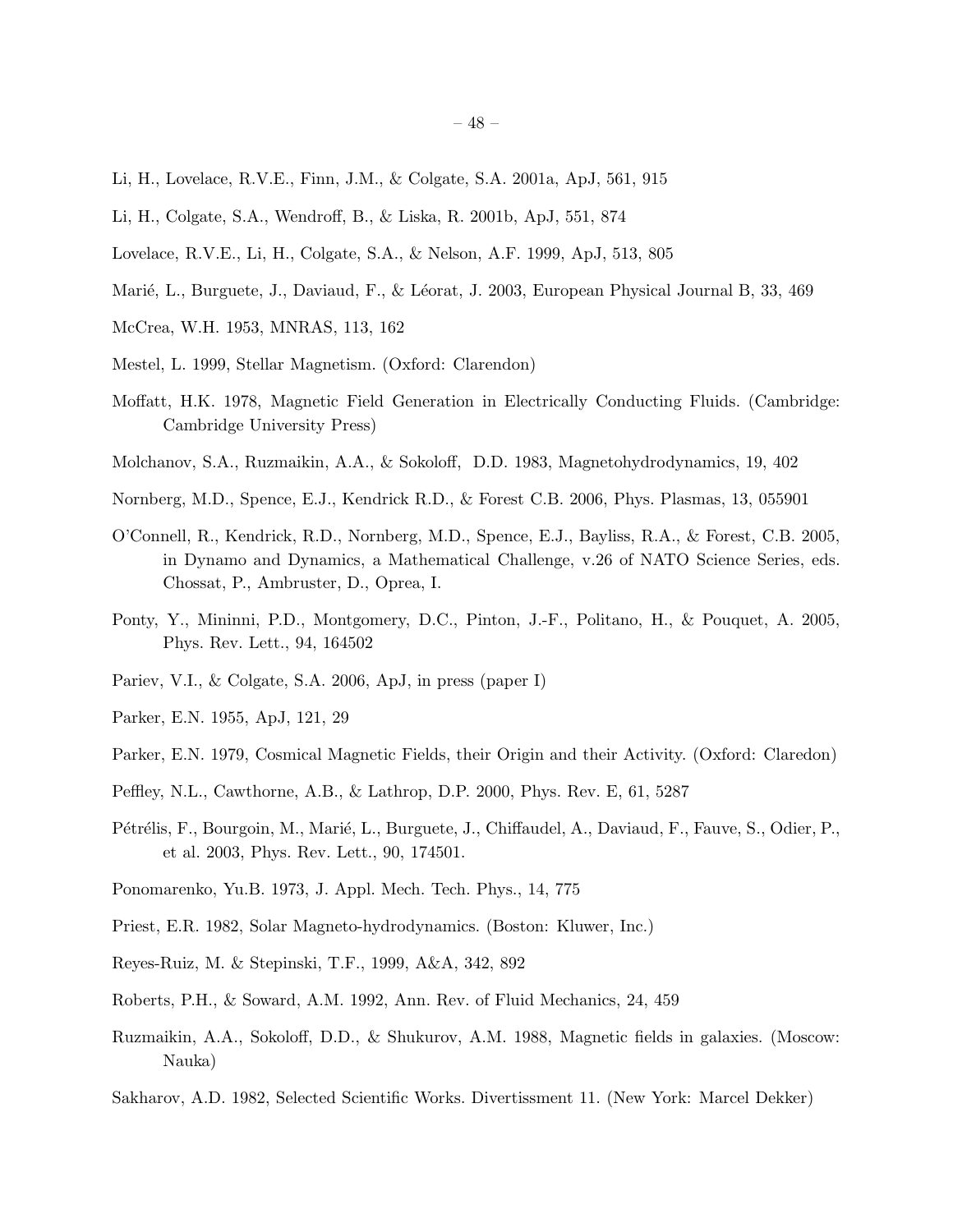- Shakura, N.I. 1972, AZh, 49, 921
- Shakura, N.I., & Sunyaev, R.A. 1973, A&A, 24, 337
- Sovinec, C.R., Finn, J.M., & del-Castillo-Negrete, D. 2001, Phys. Plasmas, 8, 475
- Sisan, D.R., Mujica, N., Tillotson, W.A., Huang, Y.-M., Dorland, W., Hassam, A.B., Antonsen T.M., & Lathrop, D.P. 2004, Phys. Rev. Lett., 93, 114502
- Spence, E.J., Nornberg, M.D., Jacobson, C.M., Kendrick R.D., & Forest, C.B. 2006, Phys. Rev. Lett., 96, 055002
- Steenbeck, M., Krause, F., & R¨adler, K.H. 1966, Z. Naturforsch., 21a, 369
- Stepinski, T.F., & Levy, E.H. 1988, ApJ, 331, 416
- Stieglitz, R., & Müller, U. 2001, Physics of Fluids, 13, 561
- Stix, M. 1975, A&A, 42, 85
- Sweet, D., Ott, E., Antonsen, T.M., Lathrop, D.P., & Finn, J.M. 2001, Physics of Plasmas, 8, 1944
- Vainshtein, S.I., & Zeldovich, Ya.B. 1972, Soviet Physics Uspekhi, 15, 159
- Zeldovich, Ya.B., Ruzmaikin, A.A., & Sokoloff, D.D. 1983, Magnetic Fields in Astrophysics. (New York: Gordon and Breach Science Publishers)

This preprint was prepared with the AAS IATEX macros v5.0.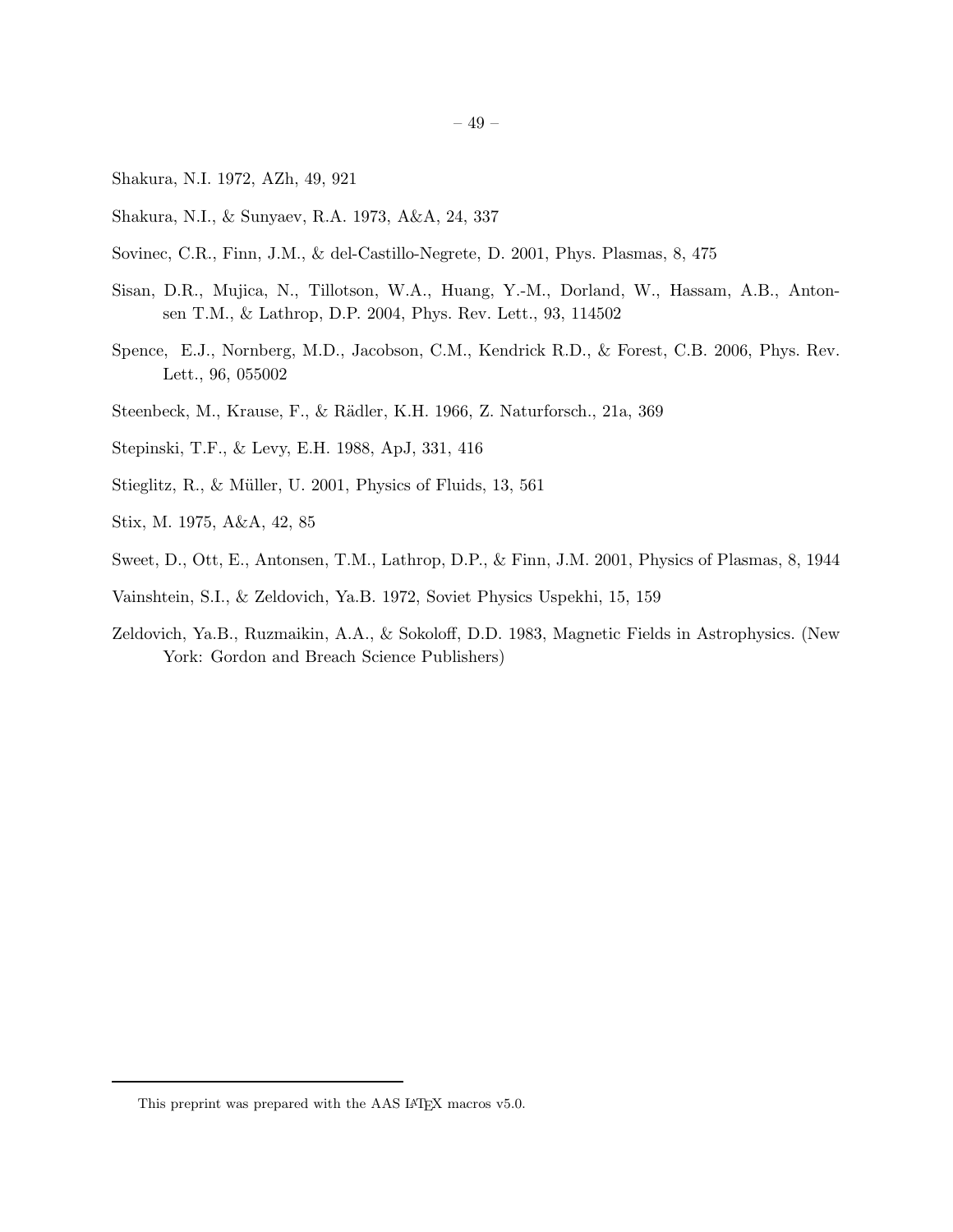

Fig. 1.— The  $\alpha - \Omega$  dynamo in a galactic black hole accretion disk. The radial component of the poloidal quadrupole field within the disk (A) is sheared by the differential rotation within the disk, developing a stronger toroidal component (B). As a star passes through the disk it heats by shock and by radiation a fraction of the matter of the disk, which expands vertically and lifts a fraction of the toroidal flux within an expanding plume (C). Due to the conservation of angular momentum, the expanding plume and embedded flux rotate  $\sim \pi/2$  radians before the matter in the plume and embedded flux falls back to the disk (D). Reconnection allows the new poloidal flux to merge with and augment the original poloidal flux (D).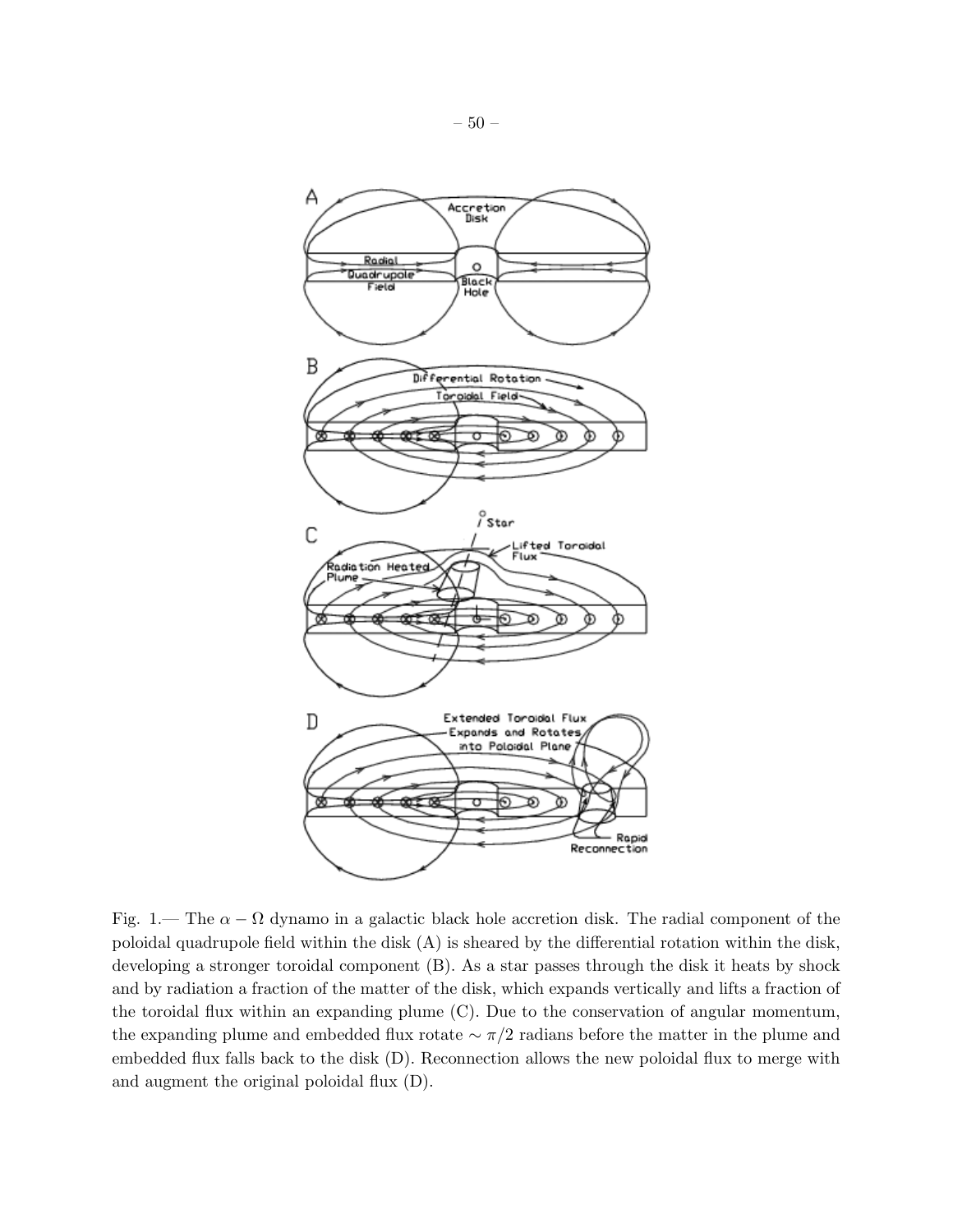

Fig. 2.— Initial even (quadrupole) axisymmetric poloidal magnetic field in the simulation box.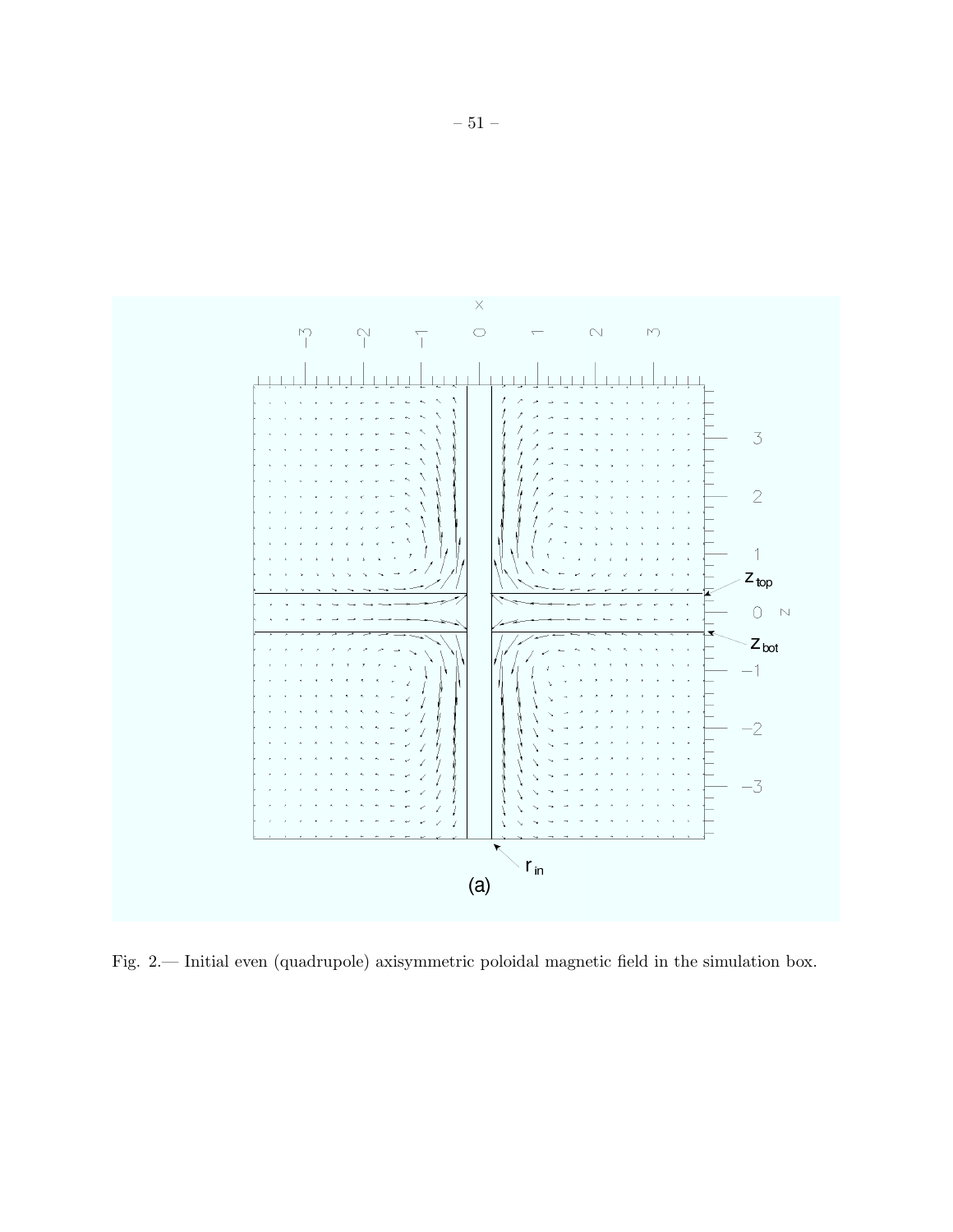

Fig. 3.— The diffusion of the initial poloidal magnetic field shown in Fig. 2. The axisymmetric poloidal field at the time  $t=140$  is shown.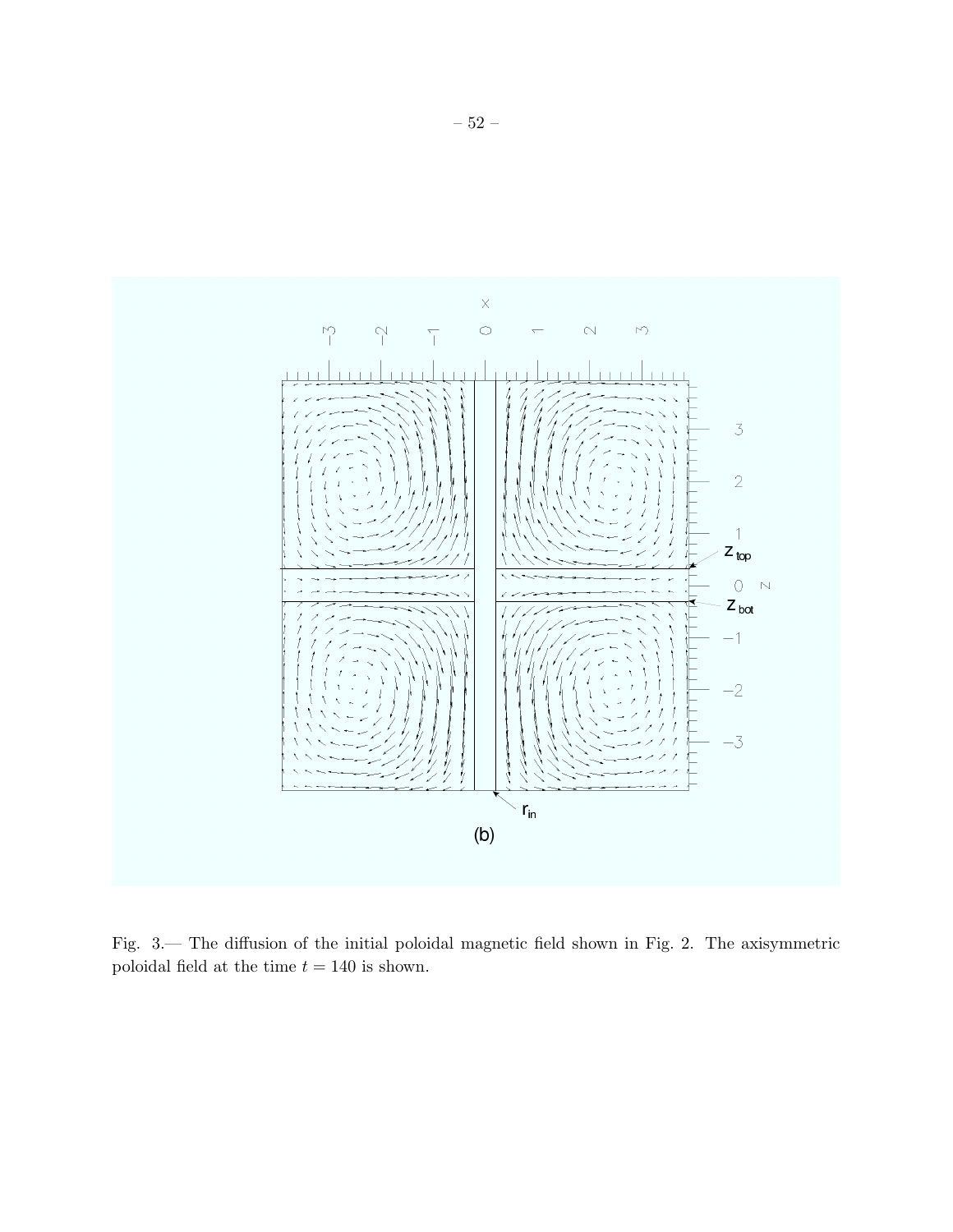

Fig. 4.— Toroidal magnetic field produced by differential rotation with the Keplerian angular velocity  $\Omega_K = r^{-3/2}$  starting from the initial quadrupole poloidal magnetic field shown in Fig. 2. The contours of equal magnitude of the axisymmetric toroidal magnetic field at the time  $t = 140$ are shown.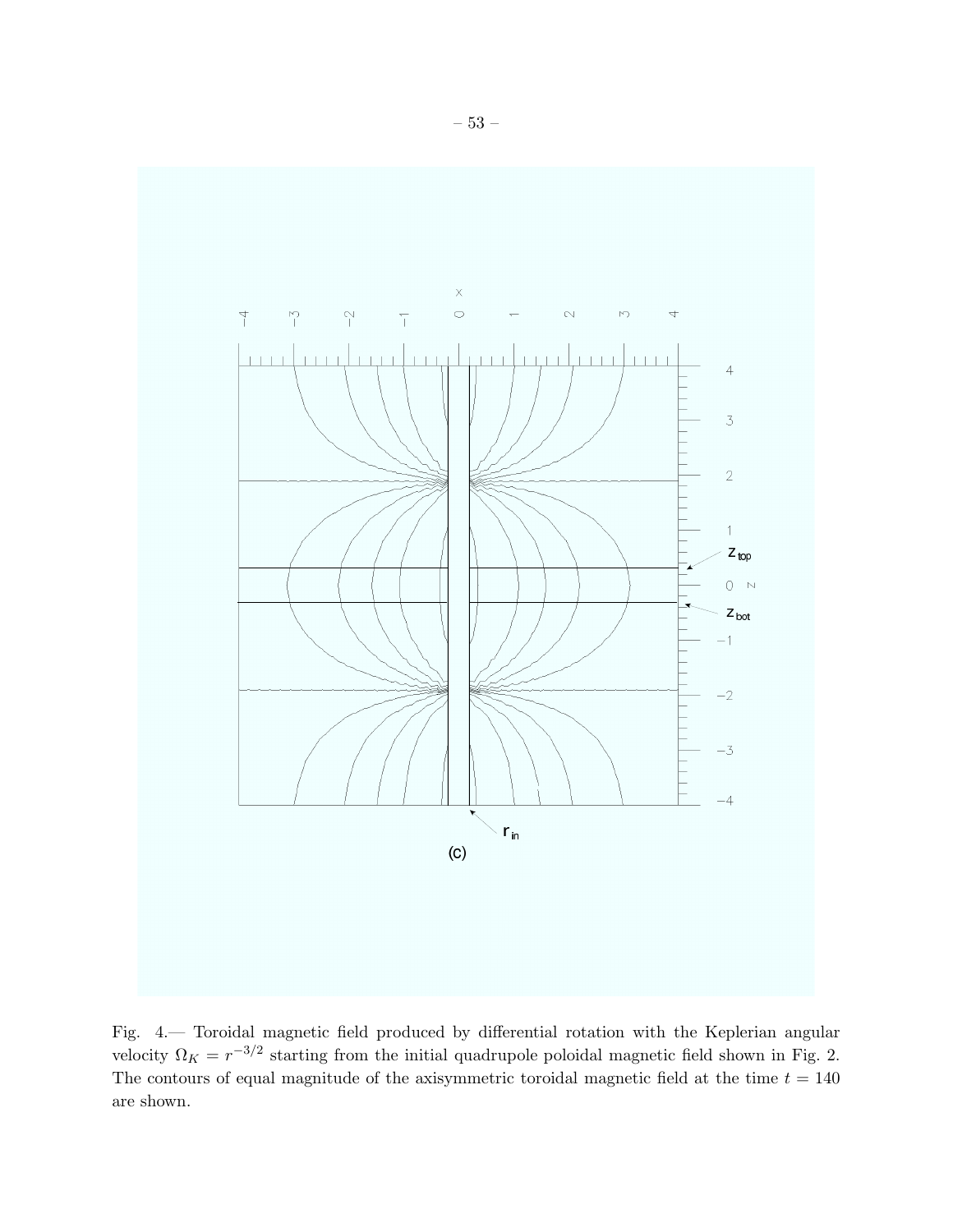

Fig. 5.— Evolution of fluxes of three components of magnetic field for the simulation presented in Figs. 2–4. Natural logarithms of the absolute value of fluxes are plotted vs. time. Flux of  $B_r$  is calculated through the part of the cylindrical surface  $r = 2$  limited by lines  $\phi = 0$ ,  $\phi = \pi/2$ ,  $z = 0$ , and  $z = 4$ . Flux of  $B_z$  is calculated through the surface  $z = 3$  limited by lines  $r = R_1$ ,  $r = R_2$ ,  $\phi = 0$ , and  $\phi = \pi$ . Flux of  $B_{\phi}$  is calculated through the surface  $\phi = 0$  limited by lines  $r = R_1$ ,  $r = R_2, z = 0, \text{ and } z = 4.$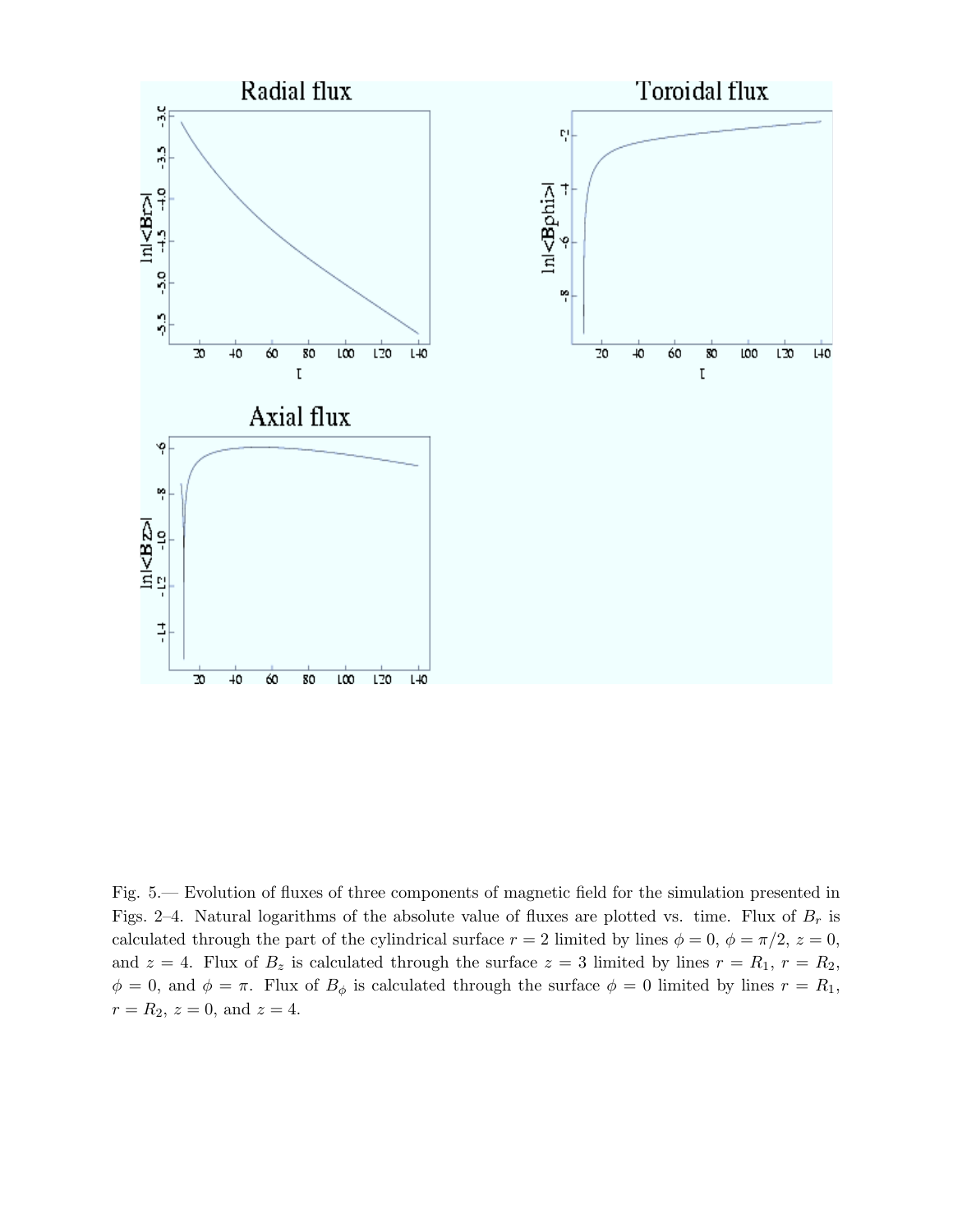

Fig. 6.— Evolution of the initial odd (dipole like) poloidal magnetic field in differentially rotating plasma with the Keplerian angular velocity  $\Omega_K = r^{-3/2}$ . The poloidal axisymmetric magnetic field at the time  $t = 210$  is shown.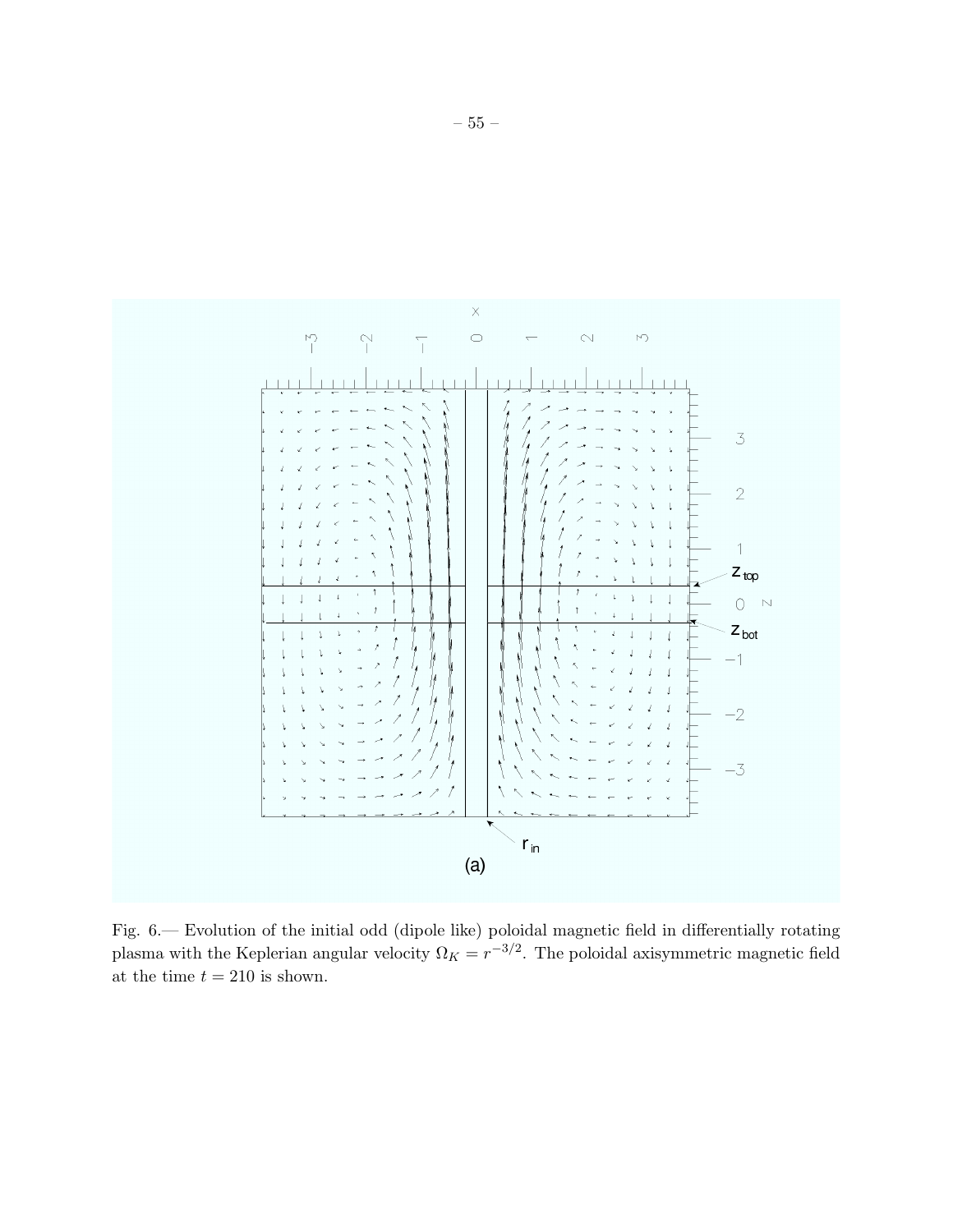

Fig. 7.— Evolution of the initial odd (dipole like) poloidal magnetic field in a differentially rotating plasma with the Keplerian angular velocity  $\Omega_K = r^{-3/2}$ . The contours of toroidal axisymmetric magnetic field at the time  $t = 210$  are shown.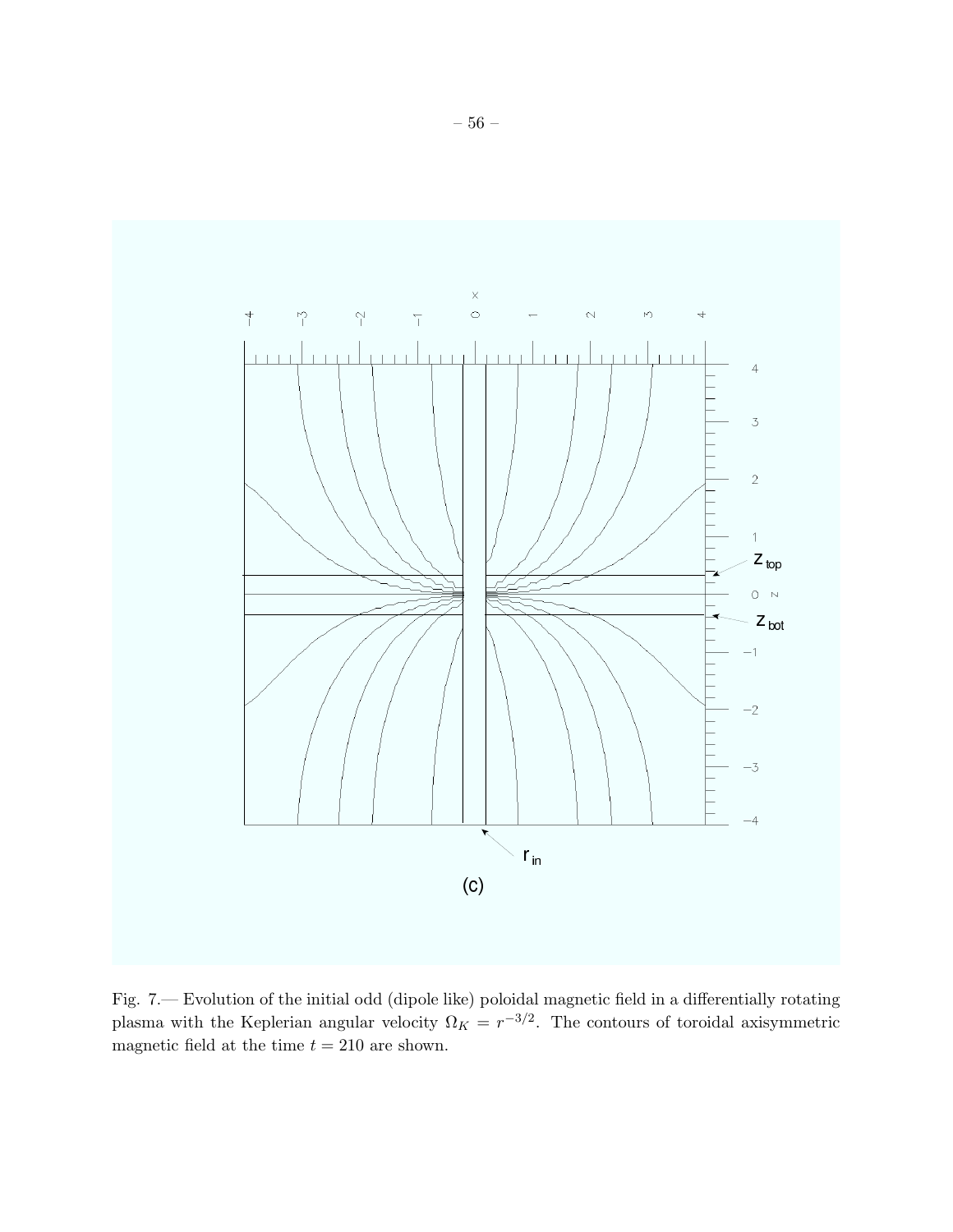

Fig. 8.— Evolution of fluxes of three components of magnetic field for the simulation presented in Figs. 6–7. Natural logarithms of the absolute value of the flux are plotted versus time. The flux of  $B_r$  is calculated through the part of the cylindrical surface  $r = 2$  limited by lines  $\phi = 0$ ,  $\phi = \pi/2$ ,  $z = 0$ , and  $z = 4$ . The flux of  $B_z$  is calculated through the surface  $z = 3$  limited by lines  $r = R_1$ ,  $r = R_2$ ,  $\phi = 0$ , and  $\phi = \pi$ . The flux of  $B_{\phi}$  is calculated through the surface  $\phi = 0$  limited by lines  $r = R_1, r = R_2, z = 0, \text{ and } z = 4.$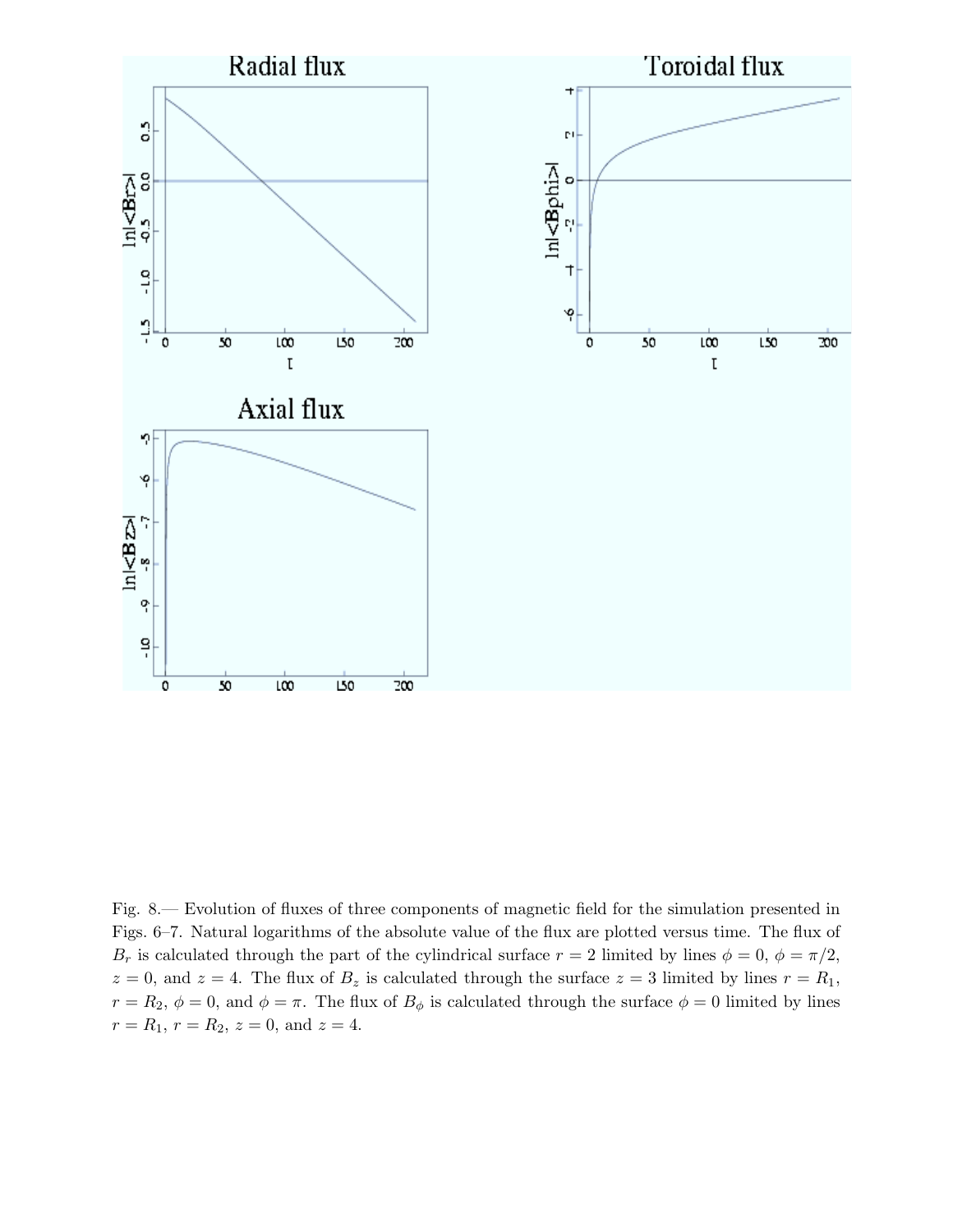

Fig. 9.— Distortion of magnetic field lines of a quadrupole field by a single cylindrical plume rising in a fluid, which is at rest. Side view from  $\phi$ -direction. The picture shows the lifting of a bundle of field lines. Arrows indicate the velocities of the flow at different depths in the plume. The corkscrew motion of the plume is clearly seen on the side view.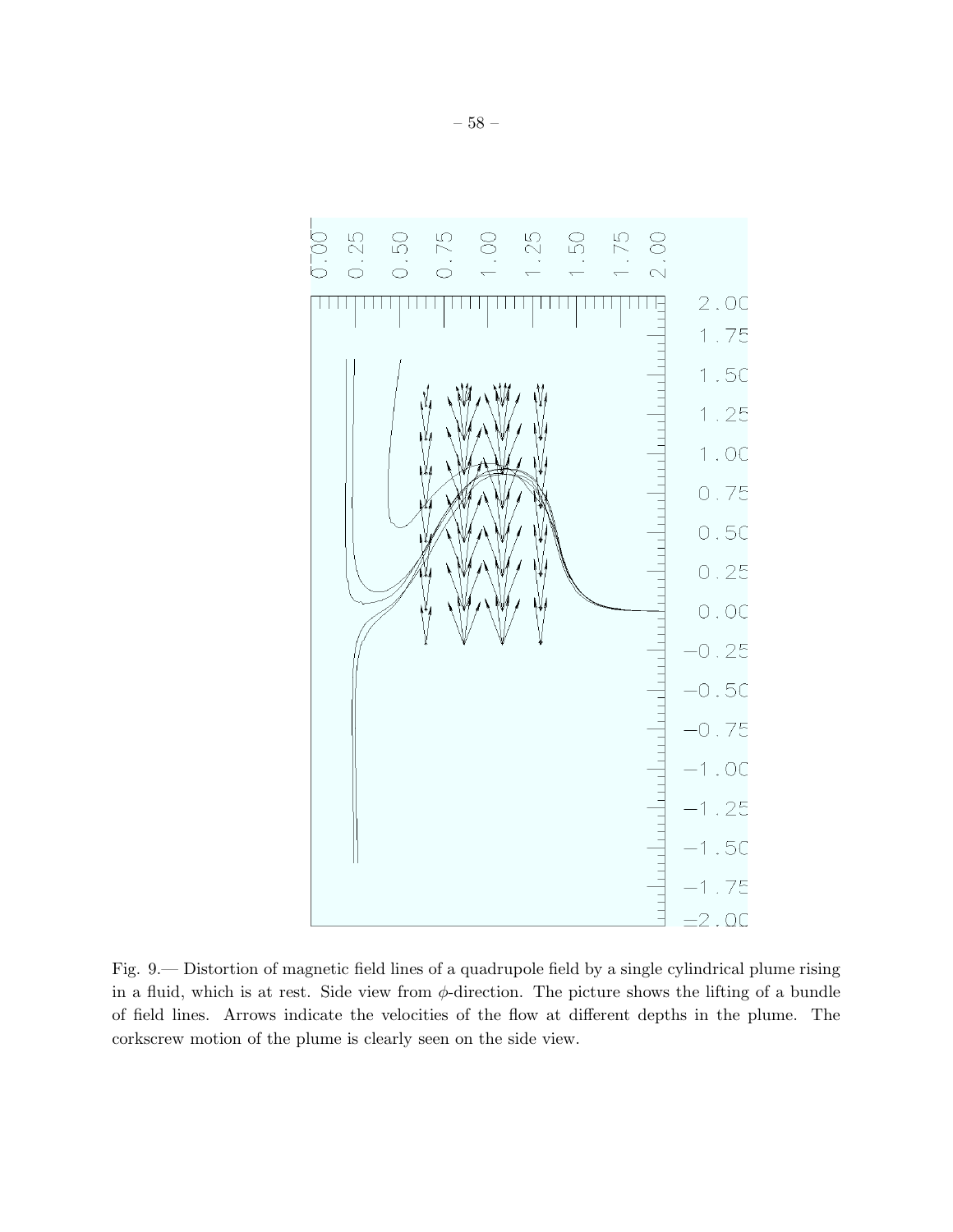

Fig. 10.— Same field configuration as in Fig. 9 viewed from the top z-direction. The picture shows the twisting of the bundle of field lines. Arrows indicate velocities of the flow. The time is the same as on Fig. 9.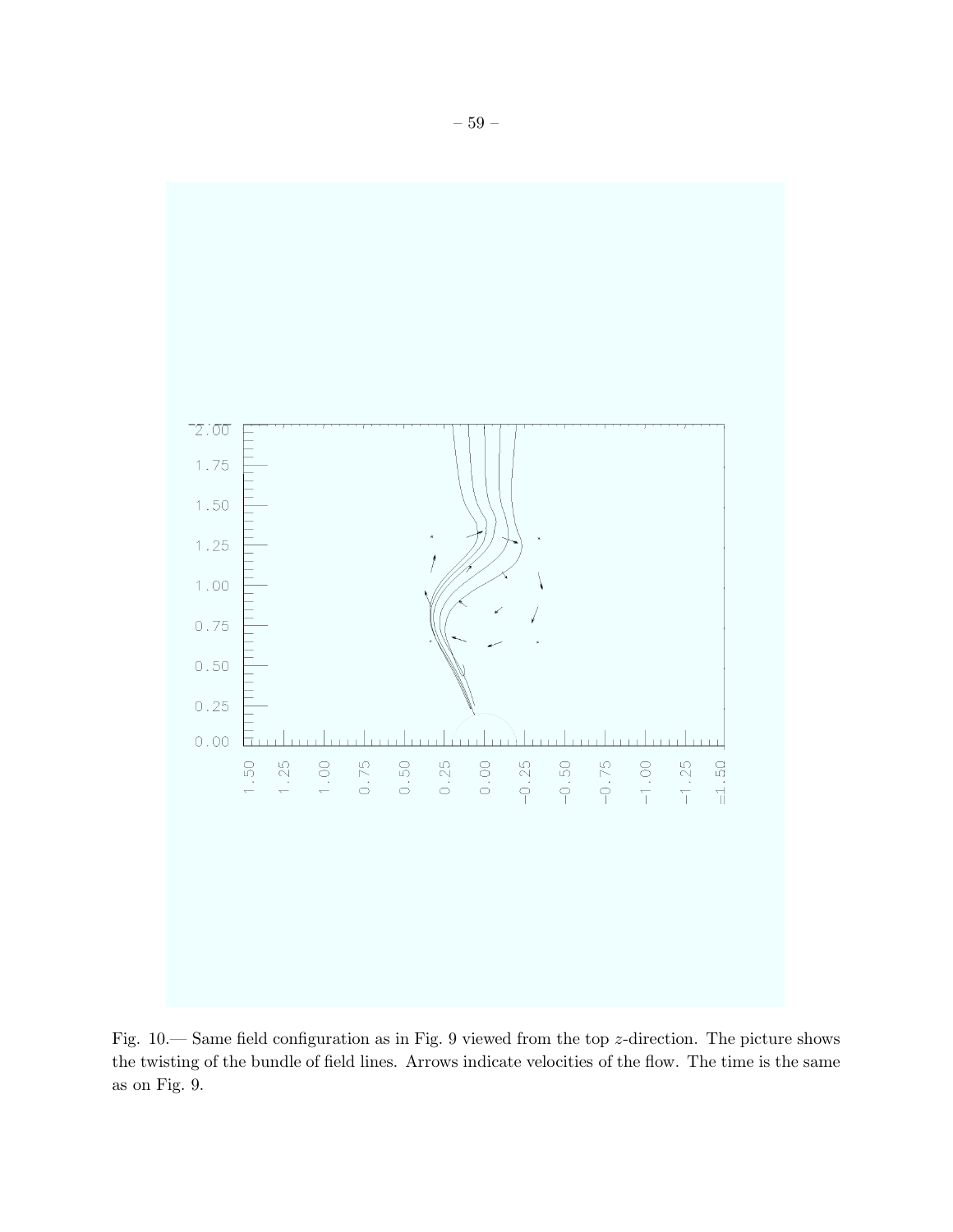

Fig. 11.— Creation of the poloidal magnetic field from the toroidal by the rising and unwinding jet produced by star-disk collisions in a differentially rotating plasma. Side view from r-direction. Arrows indicate velocities of the flow in the frame corotating with the base of the plume. The picture shows the rising bundle of field lines.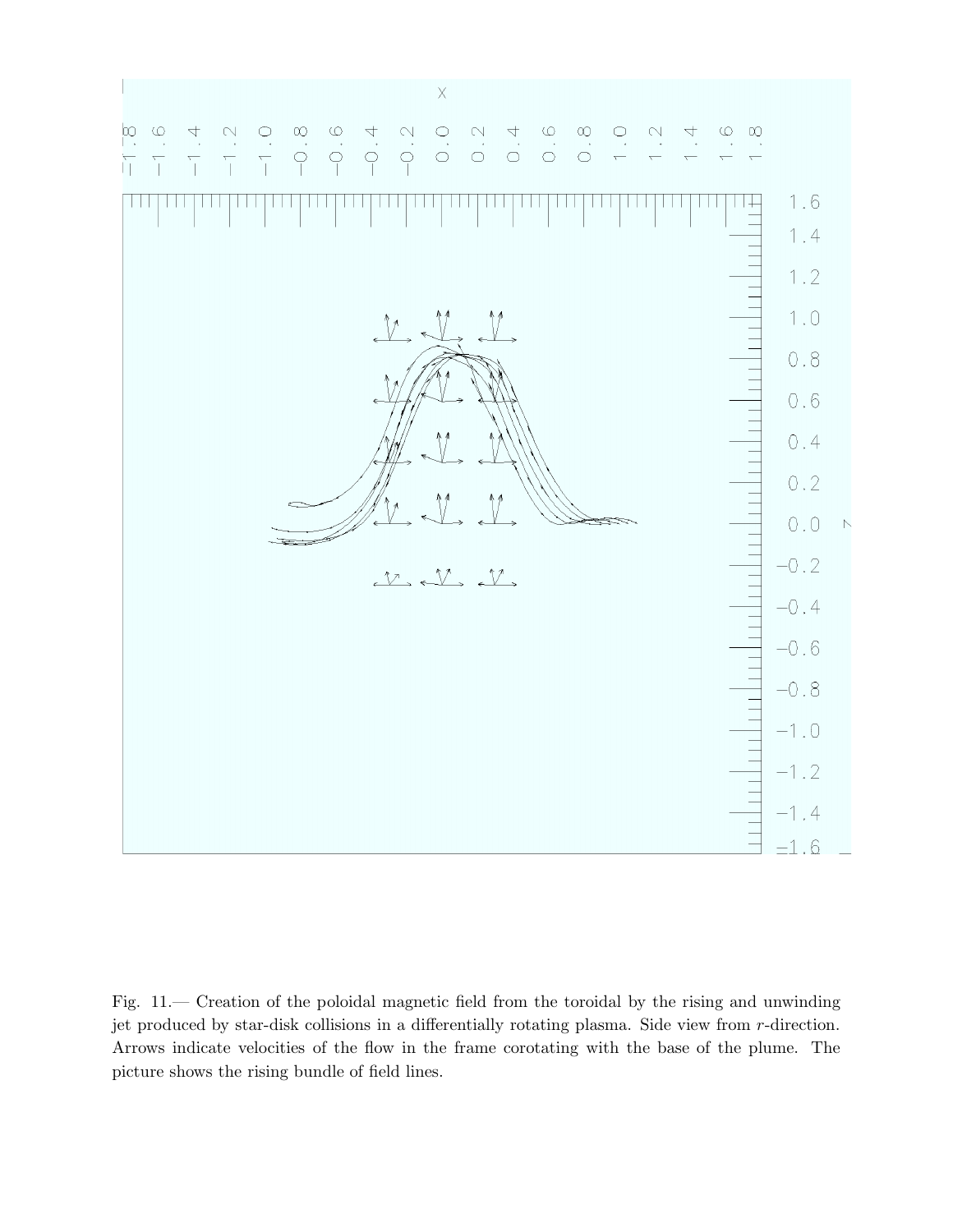

Fig. 12.— Same field configuration as in Fig. 11 viewed from the top z-direction. Arrows indicate the velocities of the flow in the frame corotating with the base of the plume. The picture shows the twisting of the bundle of field lines.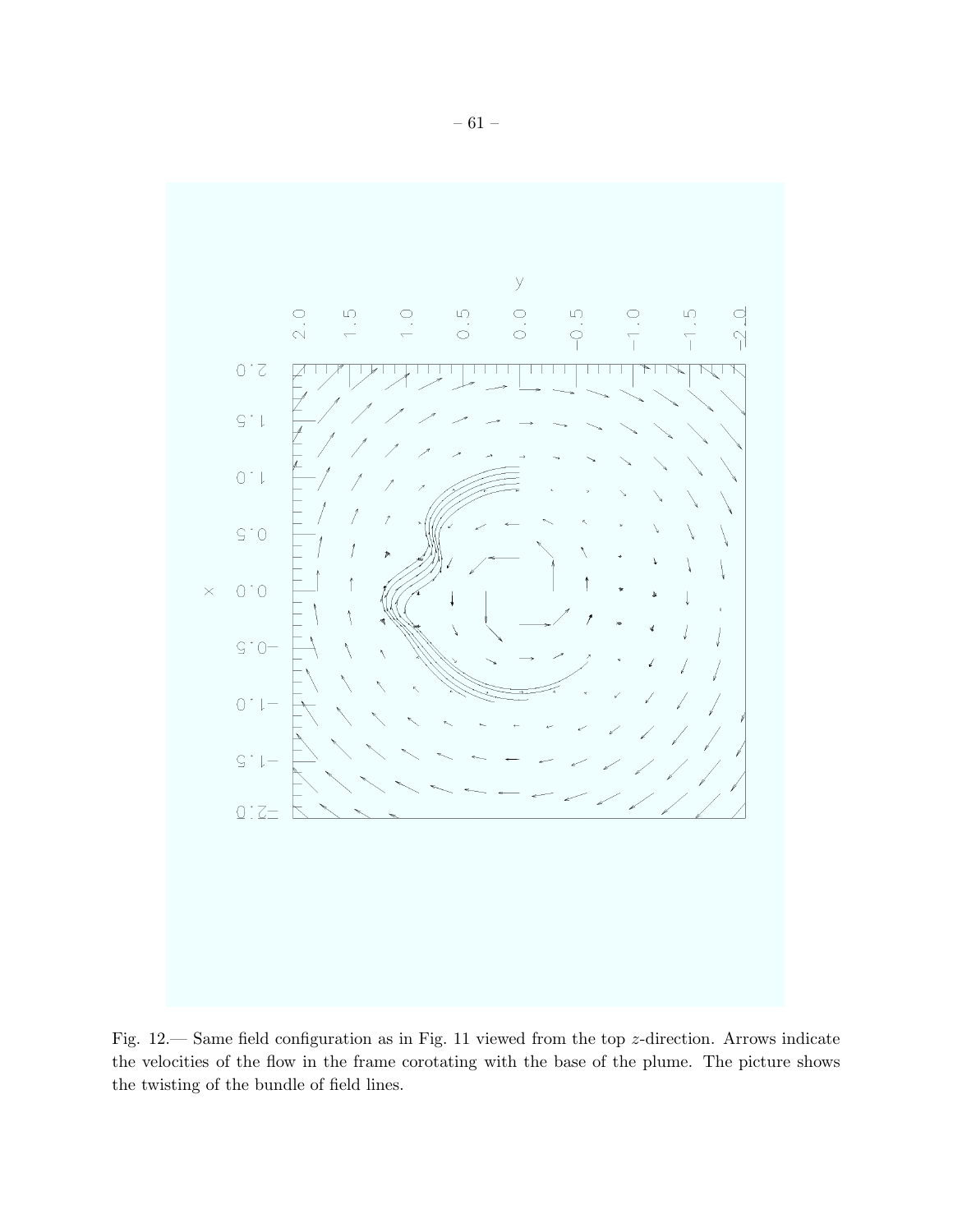

Fig.  $13$ .— Same field configuration as in Fig. 11 viewed from the side  $\phi$ -direction. Arrows indicate velocities of the flow in the frame corotating with the base of the plume. The picture shows the formation of the loop of poloidal field lines by the rising plume.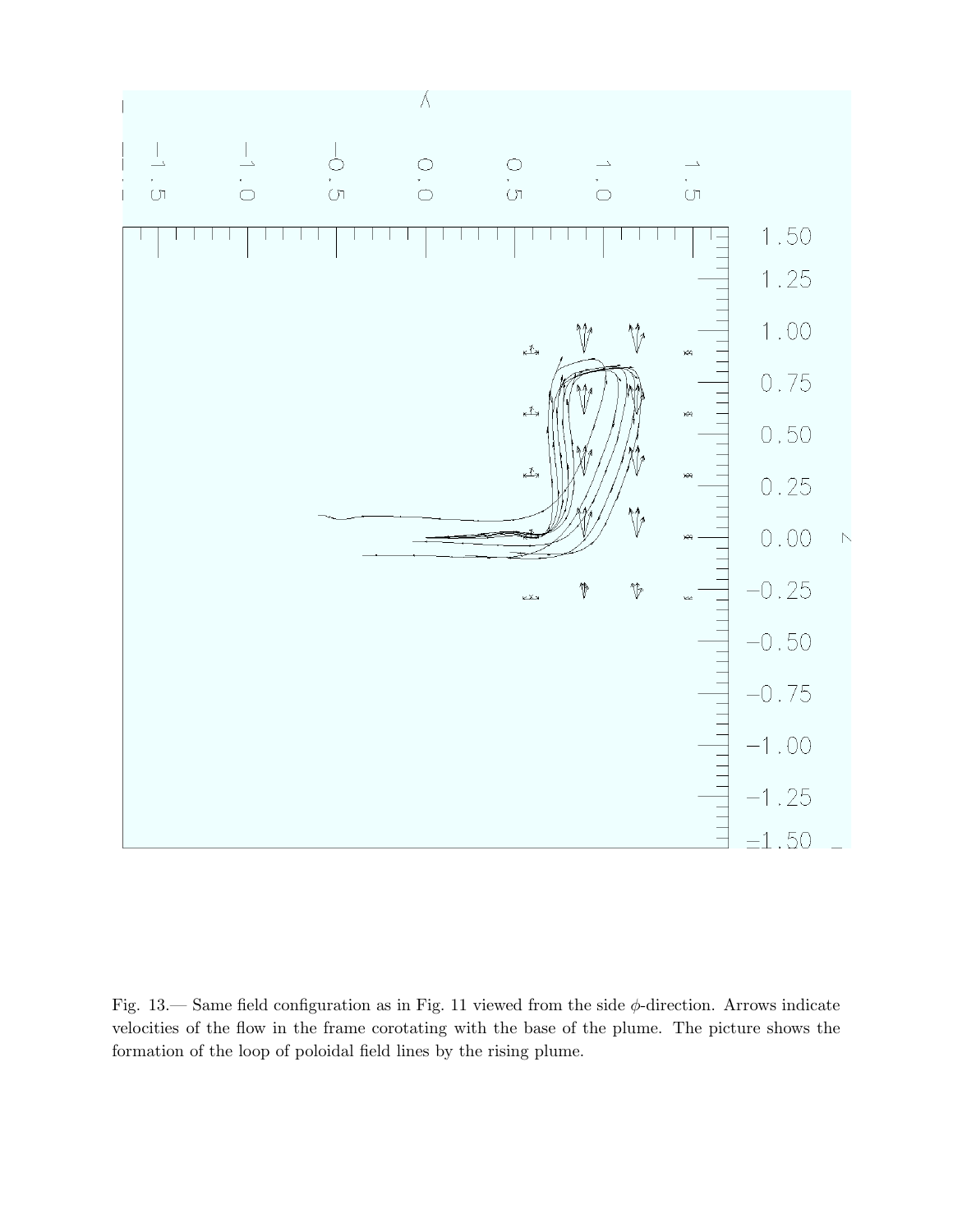

Fig. 14.— Exponential growth of the dynamo magnetic field. Half of the logarithm of the  $B^2$ averaged over all computational domain is plotted versus time in the top-left plot. Time evolution of the fractions of the energy of the odd and even components of the magnetic field is in the topright and bottom-left plots. The sum of the fractions of odd and even components is always equal to 1.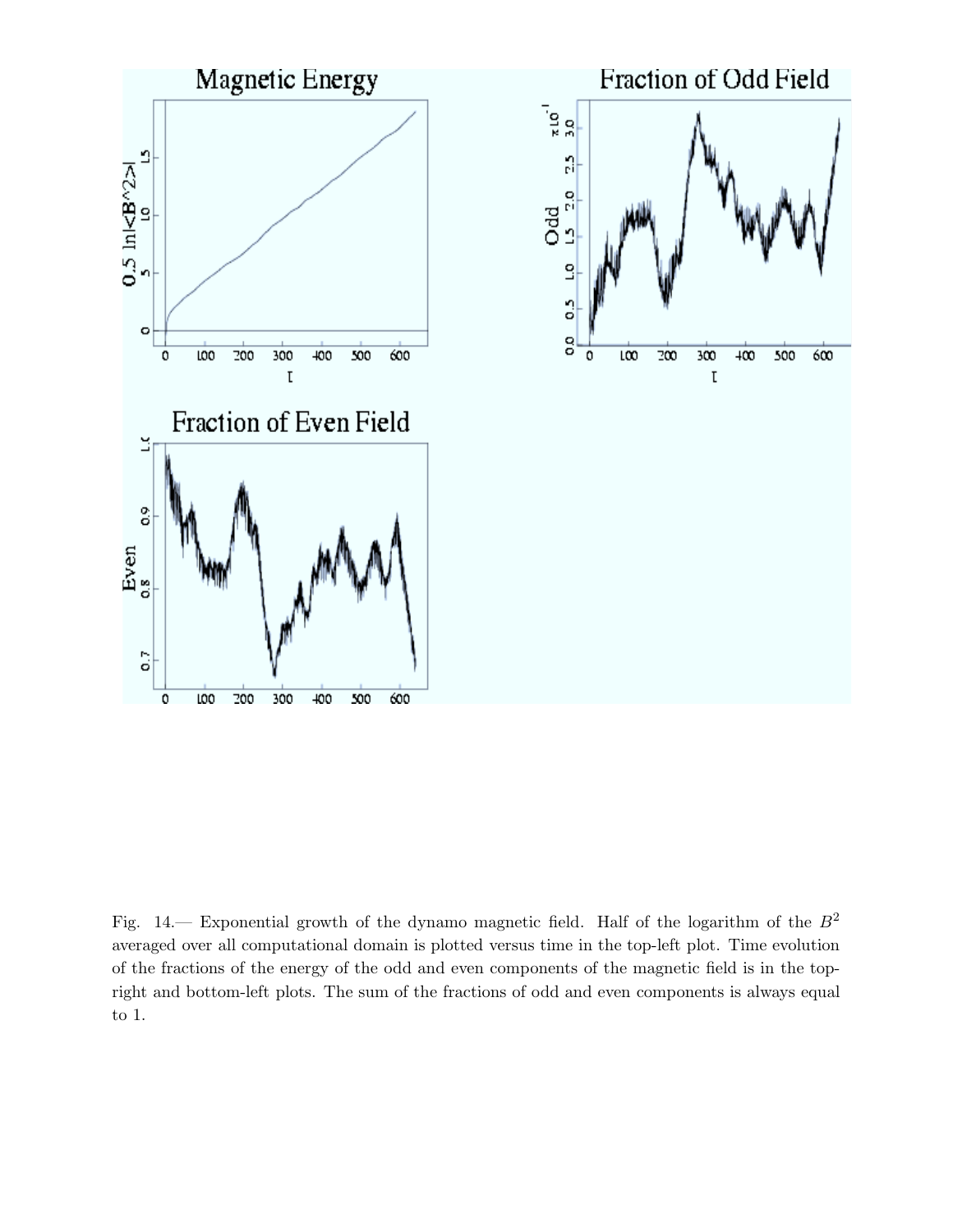

Fig. 15.— Time evolution of logarithms of the absolute values of the components of magnetic field averaged over the surfaces described in the text. Exponential growth of all three components is evident.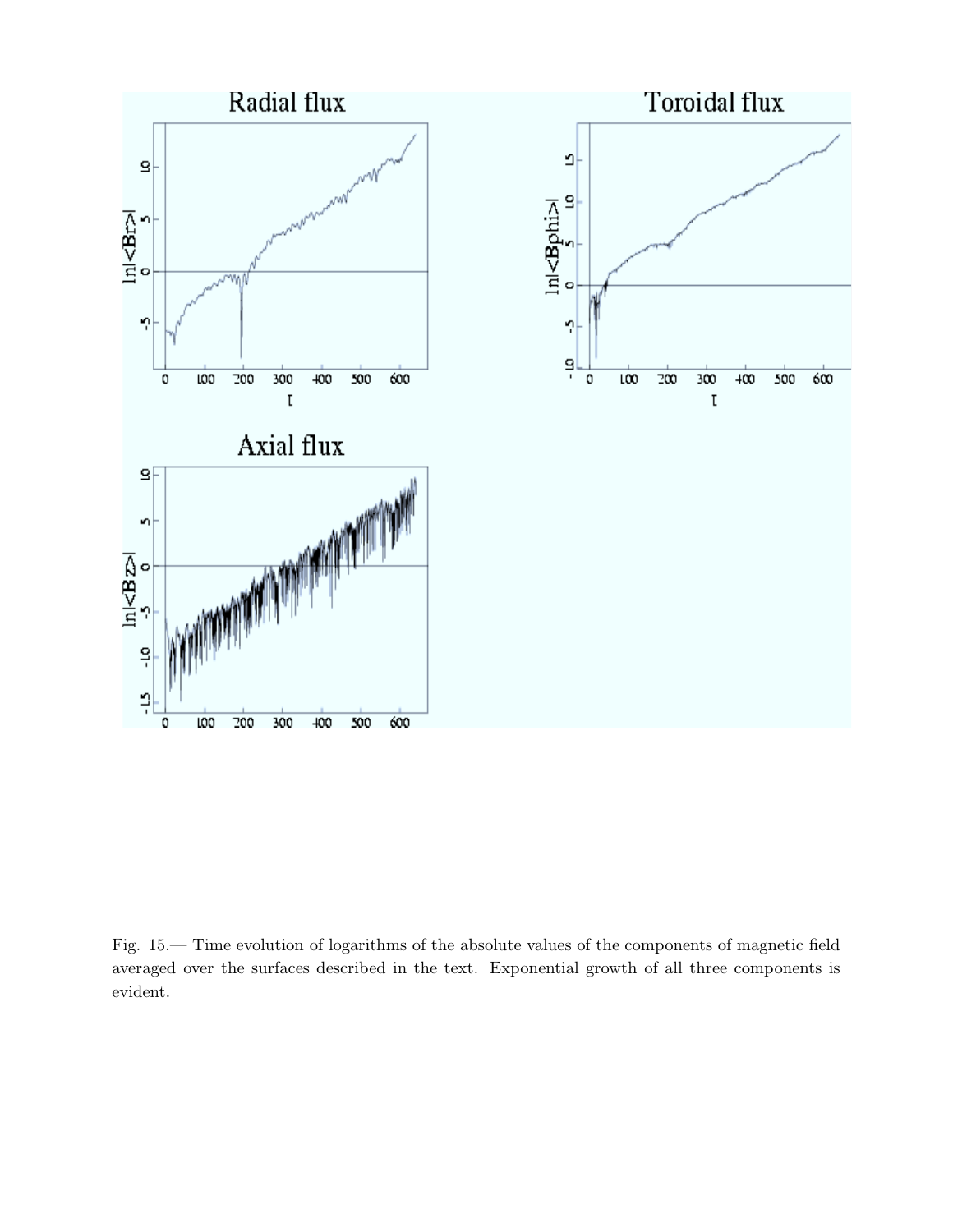

Fig. 16.— Time evolution of the ratio of the energy of the magnetic field in the outer domain to the total energy of the magnetic field in the computational domain is on the top-left plot. Time evolution of the fractions of energy of the odd and even components of the magnetic field in the outer domain is on the top-right and bottom-left plots. The sum of the fractions of odd and even components is always equal to 1.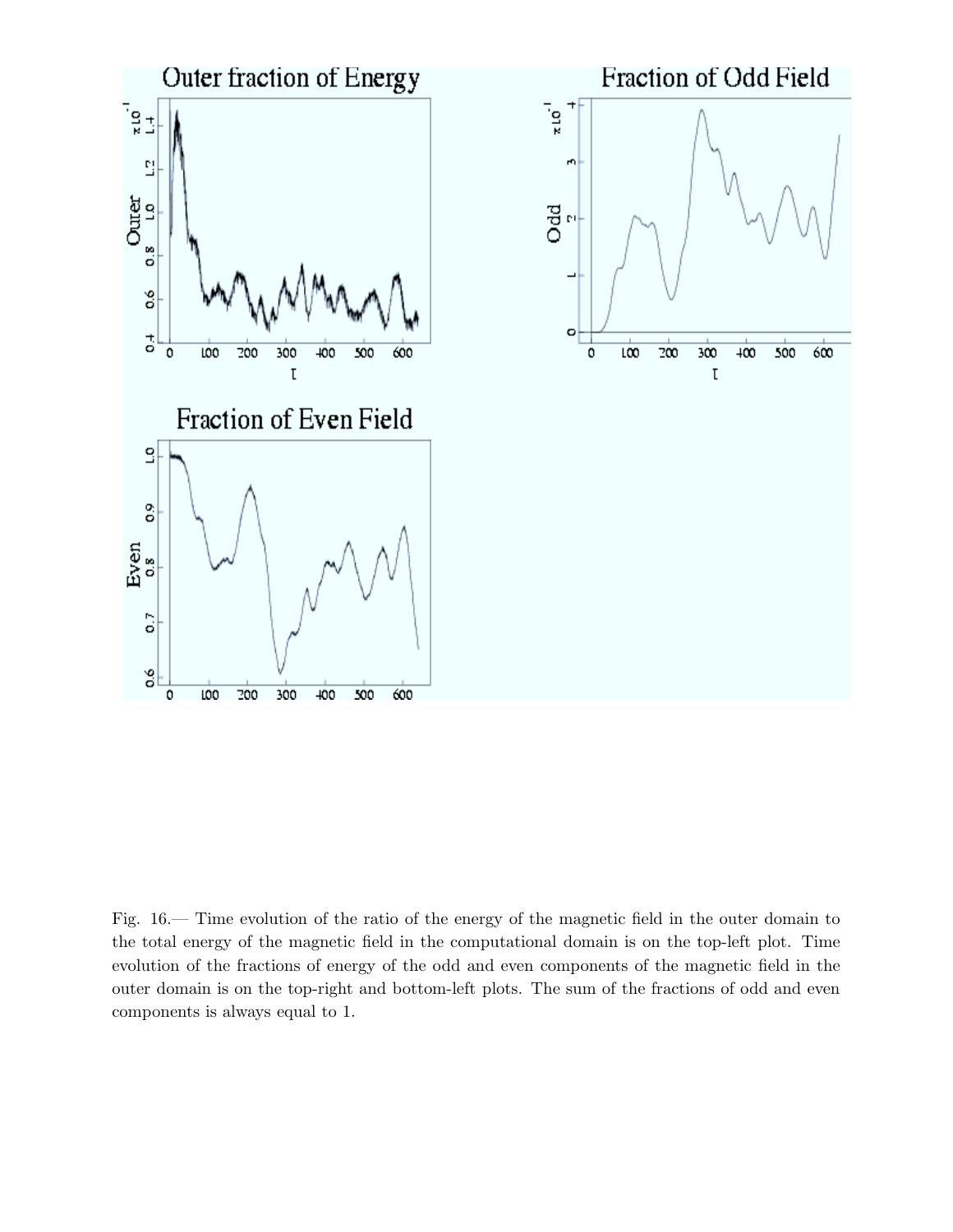

Fig. 17.— Time evolution of logarithms of the absolute values of the radial component of the magnetic field averaged over the four surfaces described in the text. All four surfaces are located in the outer region described in the text.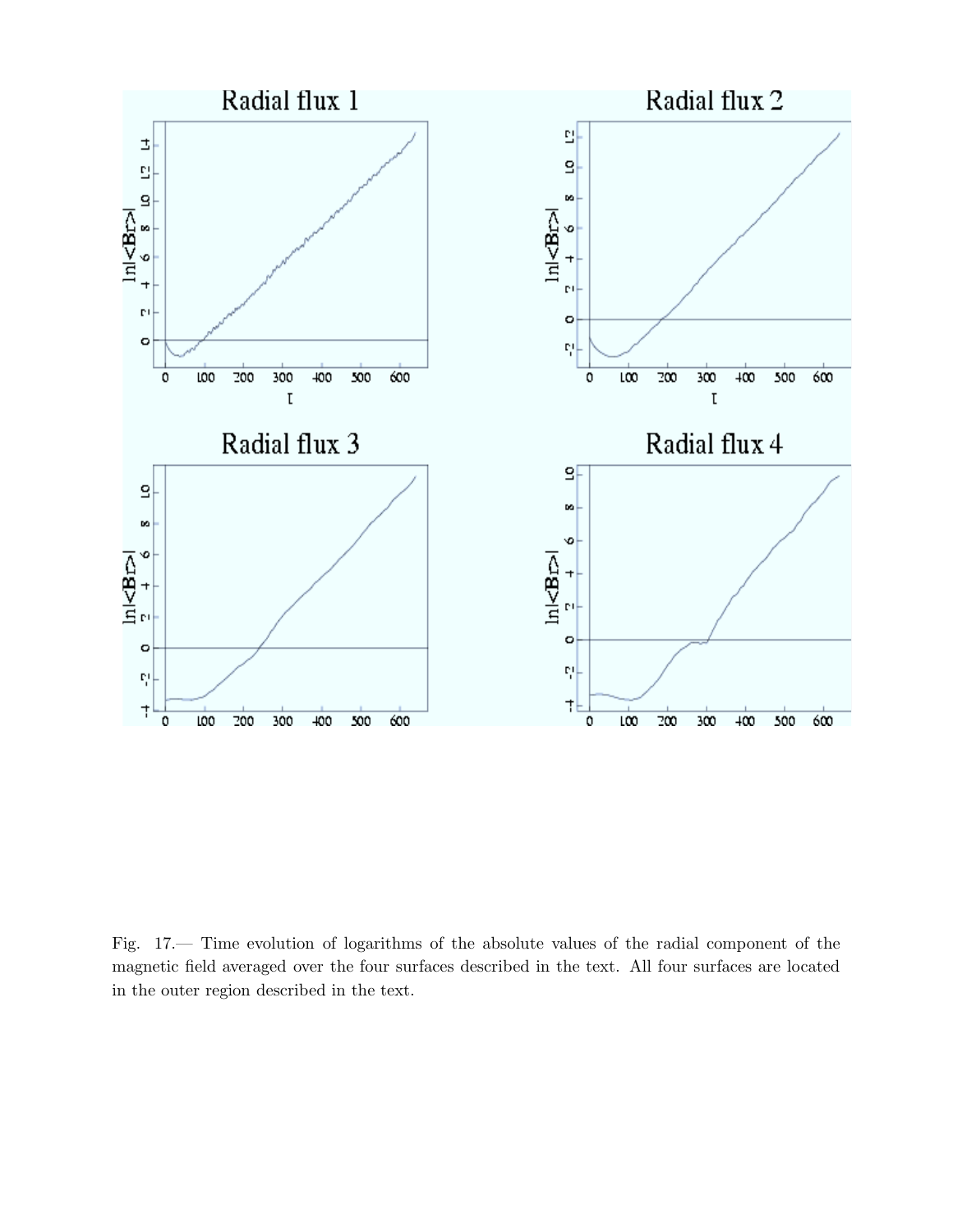

Fig. 18.— Time evolution of logarithms of the absolute values of the toroidal component of the magnetic field averaged over the three surfaces described in the text. All three surfaces are located in the outer region described in the text.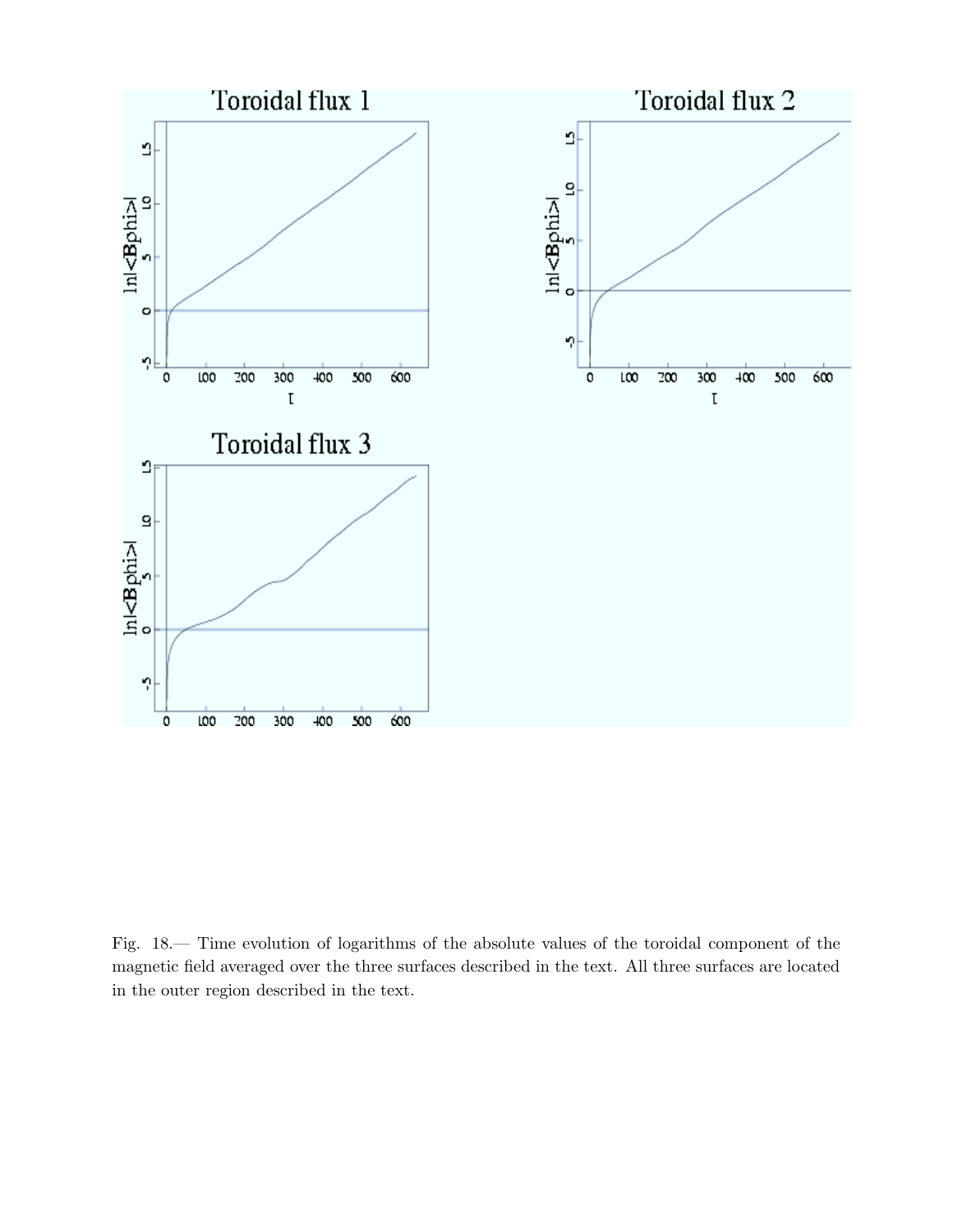

Fig. 19.— Time evolution of logarithms of the absolute values of the axial component of the magnetic field averaged over the two surfaces described in the text. Both surfaces are located in the outer region described in the text.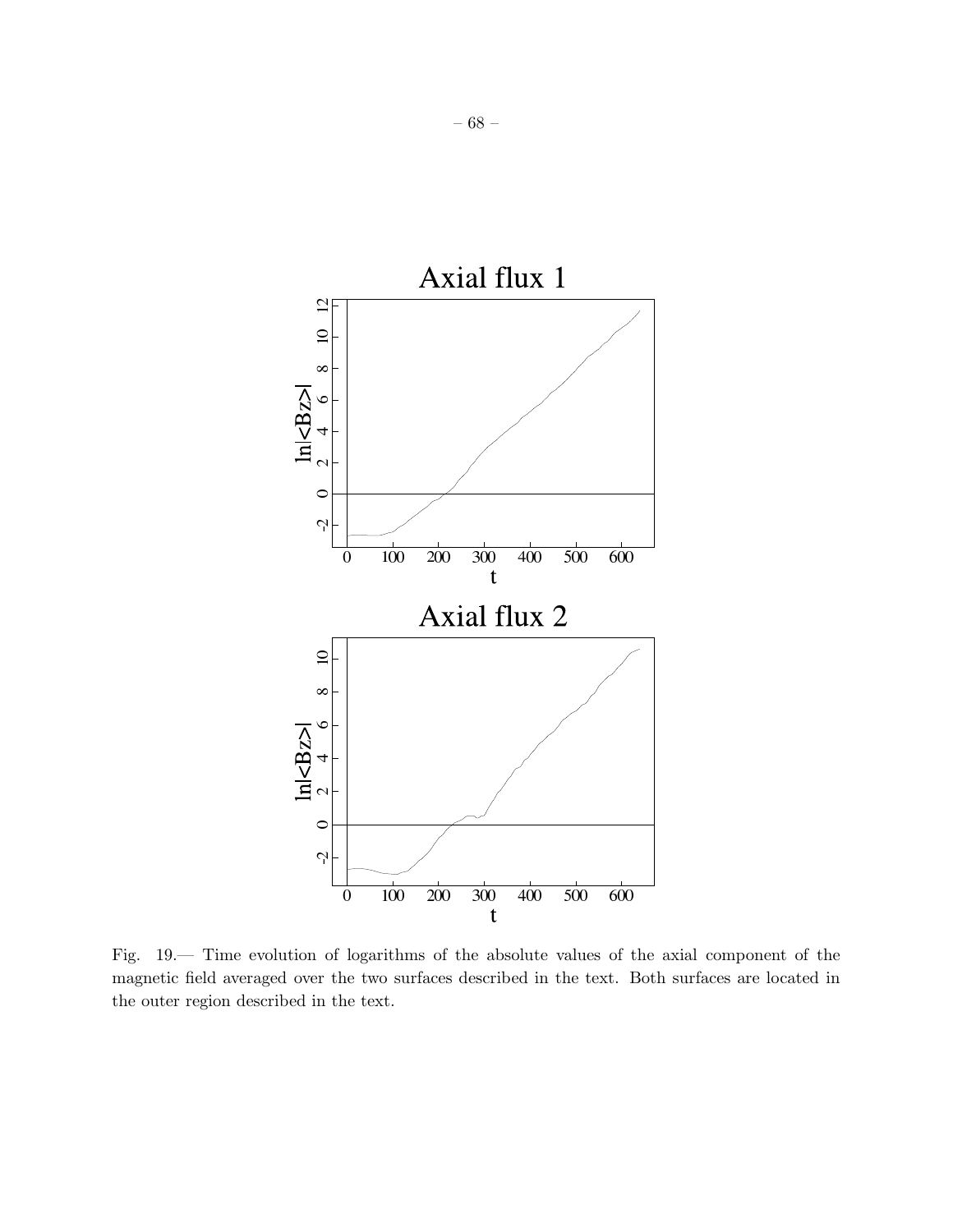

Fig. 20.— Vector plots of the poloidal magnetic field of the growing dynamo at the time  $t = 640$ in the plane  $\phi = 0$ . The length of arrows on the top plot is proportional to the magnitude of the poloidal magnetic field. Arrows on the bottom plot have unit length and are directed along the poloidal field.